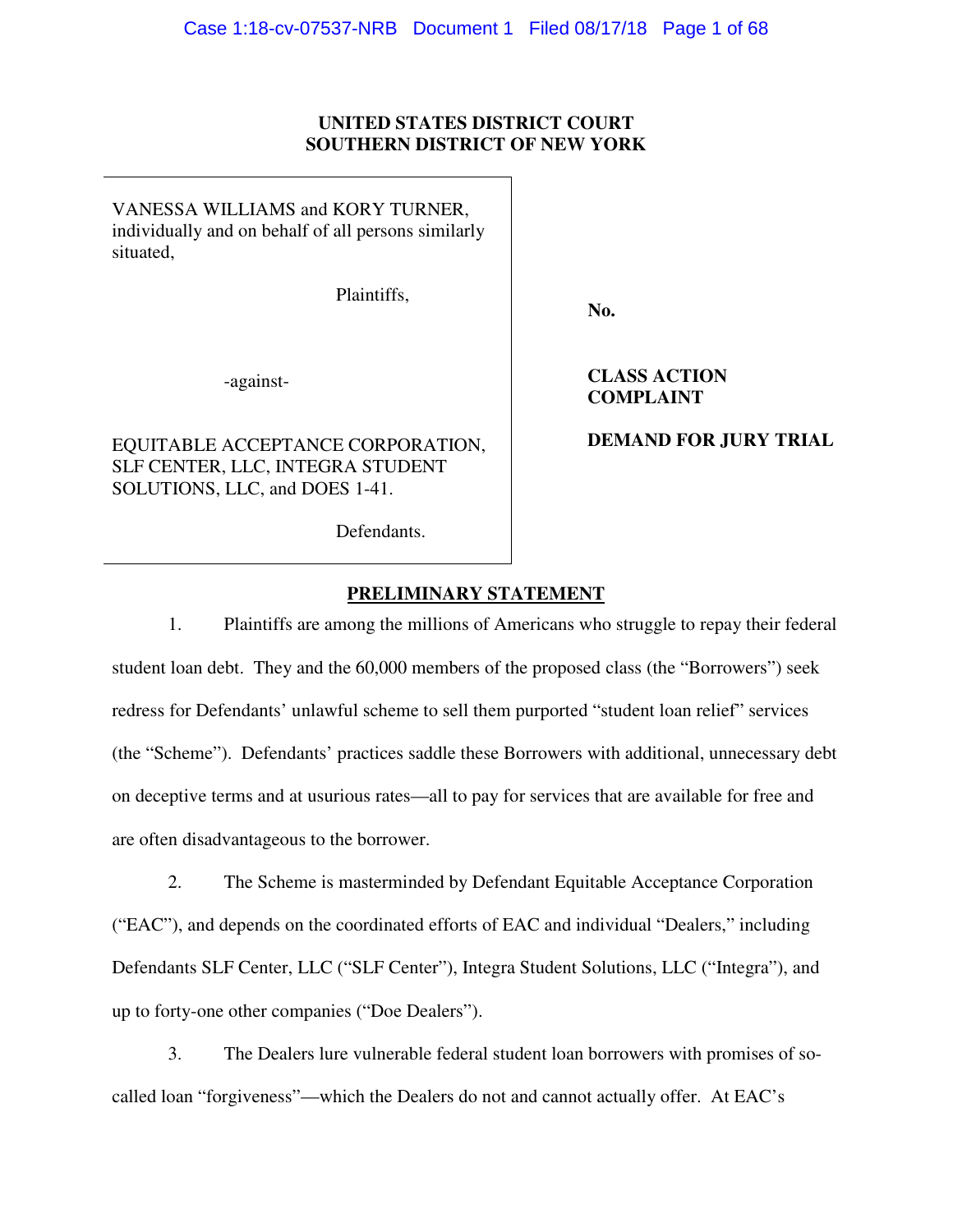#### Case 1:18-cv-07537-NRB Document 1 Filed 08/17/18 Page 2 of 68

direction, they sell this worthless "service" for \$1,300. Because few borrowers can afford that exorbitant sum up-front, the Dealers purport to offer a "payment plan" of around \$39 to \$49 per month. But the Dealers do not, in fact, offer any payment plan. Instead, they steer the borrowers to EAC to provide funding to complete the sale.

4. EAC extends each borrower *an entirely new loan*, in the form of a maxed-out "line of credit" for the full price of the services. The total cost is amortized over multiple years, with a sky-high annual interest rate of almost 21%—with the effect that borrowers end up owing EAC hundreds of dollars more than the already-inflated purchase price. EAC secures borrowers' agreement to these usurious terms by deliberately disguising the nature and true cost of the credit it is extending.

5. EAC in turn pays the Dealers, which are rewarded for each new loan generated long before the Borrowers realize the Dealers' promises of loan "forgiveness" were false. At best, the Dealers enroll borrowers in programs available for free—often by falsely impersonating the Borrower. At worst, the Dealers take steps (some irrevocable) that effectively raise the Borrowers' student loan interest rates, balances, repayment terms, or all of the above. If and when Borrowers realize what has happened, EAC blames the Dealers for the purported services, but continues to extract payments on its own loan with the threat of negative credit reporting.

6. The Scheme depends on the coordinated efforts of both EAC and the Dealers, which must engage in concerted unlawful activity for the Scheme to succeed. EAC needs the Dealers to misrepresent the services they sell, or else no Borrower would agree to buy them and need EAC's financing. The Dealers, meanwhile, need EAC's financing to get the otherwise unattainable up-front payments that fund their operations.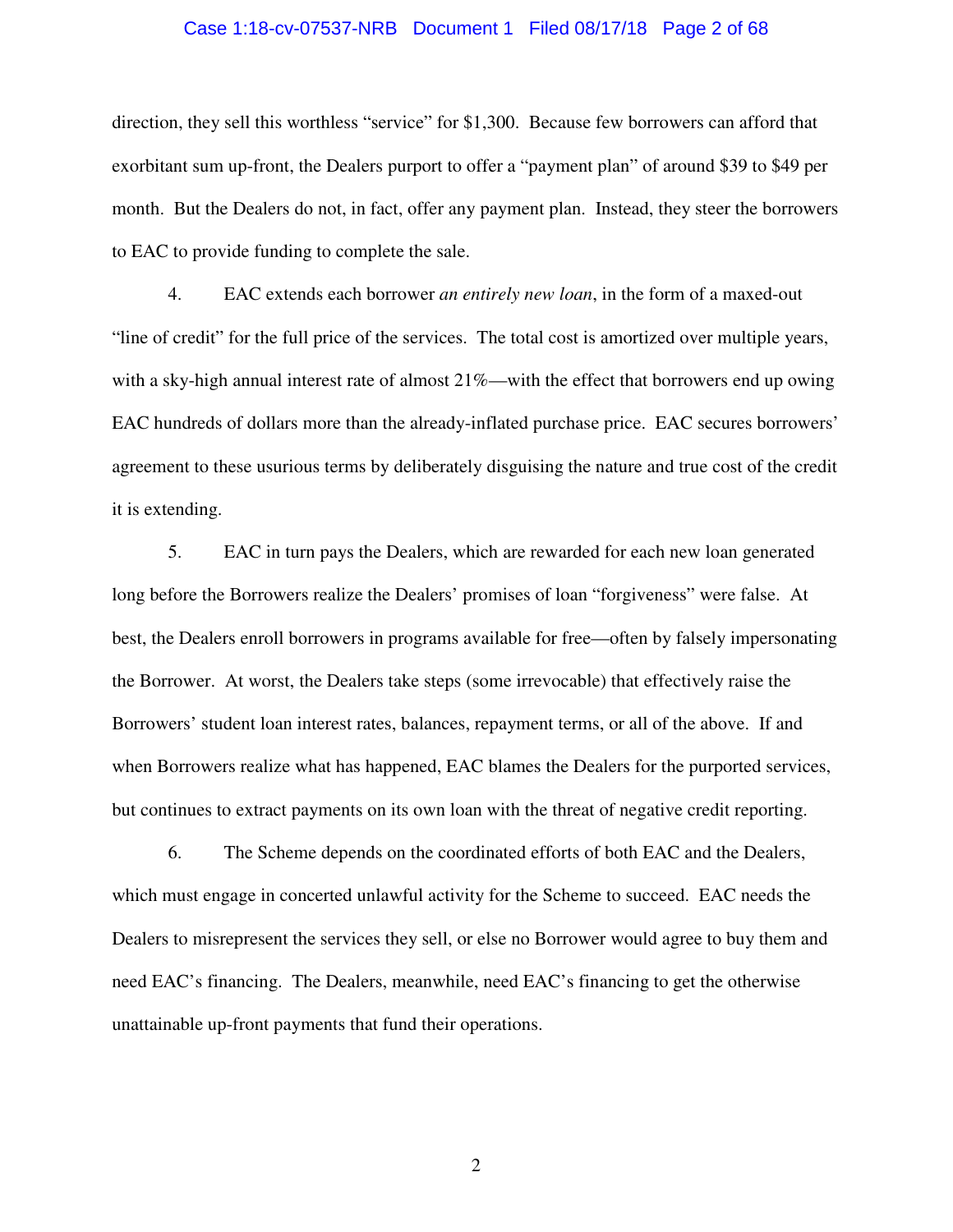#### Case 1:18-cv-07537-NRB Document 1 Filed 08/17/18 Page 3 of 68

7. In short, the Scheme perpetrated by Defendants deliberately targets those whose student debt burden is most crushing, then diverts those Borrowers' limited resources into Defendants' own pockets—when every single dollar could have gone, instead, to reducing the Borrowers' student loan burden.

8. It has not escaped notice that Defendants' pattern of behavior is unlawful. Many hundreds of borrowers have complained about Defendants' practices to the Better Business Bureau ("BBB") and Consumer Financial Protection Bureau ("CFPB"). EAC and various Dealers have been sued multiple times over their practices. And, on information and belief, multiple state and federal regulators are investigating Defendants. Defendants have nonetheless continued their practices unabated.

9. Plaintiffs therefore bring this action to seek relief under the Racketeer Influenced and Corrupt Organizations Act ("RICO"), 18 U.S.C. §§ l962(c), (d); the Truth in Lending Act ("TILA"), 15 U.S.C. §§ 1601 *et seq.*; New York General Business Law ("GBL") § 349; New York common law; and the Computer Fraud and Abuse Act ("CFAA"), 18 U.S.C. §§ 1030 *et seq*.

#### **JURISDICTION AND VENUE**

10. This Court has jurisdiction over this class action pursuant to the Class Action Fairness Act, 28 U.S.C. § 1332(d)(2), because Plaintiffs are citizens of different states than Defendants and the amount in controversy exceeds \$5,000,000.

11. Alternatively, this Court has jurisdiction over Plaintiffs' federal claims pursuant to 28 U.S.C. § 1331 and 15 U.S.C. § 1640(e), and supplemental jurisdiction over the state law claims pursuant to 28 U.S.C. § 1367(a).

12. Declaratory relief is available pursuant to 28 U.S.C. §§ 2201(a) and 2202.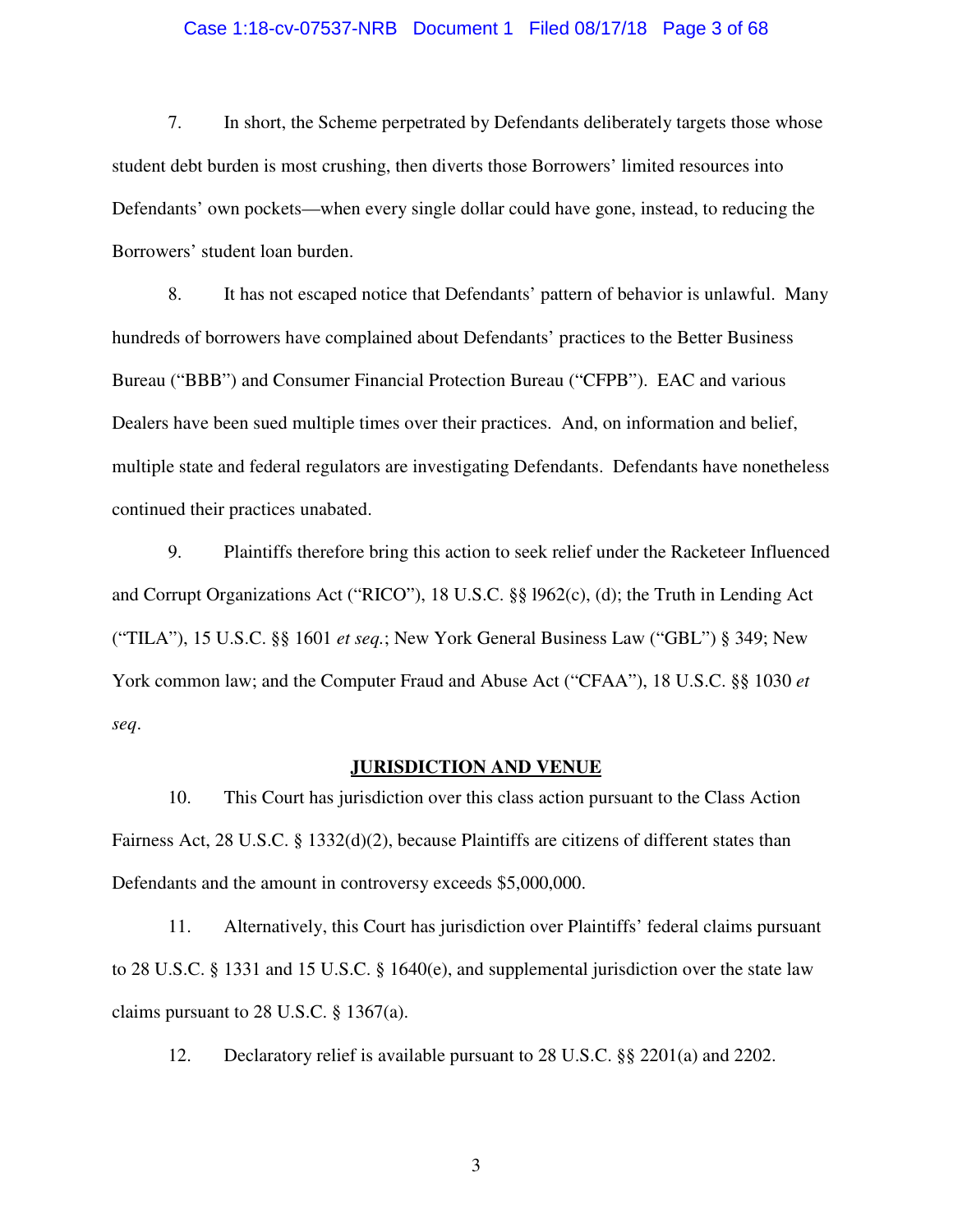#### Case 1:18-cv-07537-NRB Document 1 Filed 08/17/18 Page 4 of 68

13. Venue is proper in the Southern District of New York pursuant to 28 U.S.C.

§ 1391(b)(2) because it is the District in which a substantial part of the events giving rise to Ms. Williams's claims occurred.

#### **PARTIES**

14. Plaintiff Vanessa Williams is a natural person residing in Manhattan, New York. New York is Ms. Williams's domicile in that it is the place where she has her true home and intends to remain indefinitely.

15. Plaintiff Kory Turner is a natural person residing in Brooklyn, New York. New York is Mr. Turner's domicile in that it is the place where he has his true home and intends to remain indefinitely.

16. Plaintiffs are "consumers" as that term is used in TILA, *see* 15 U.S.C. § 1602(i), in that they are natural persons and the credit extended to them was for personal, family, or household purposes.

17. Defendant Equitable Acceptance Corporation is a Minnesota corporation with its principal place of business in Minnetonka, Minnesota. Defendant EAC is registered as a regulated lender with the Minnesota Department of Commerce. Defendant EAC extends credit to consumers who purchase goods or services from third-party companies.

18. Defendant Integra Student Services, LLC is a limited liability company registered in Utah, with its principal place of business in Sandy, Utah. Integra purports to offer loan assistance and debt relief services to student loan borrowers.

19. Defendant SLF Center, LLC is a limited liability company registered in California, with its principal place of business in Irvine, California. SLF Center purports to offer loan assistance and debt relief services to student loan borrowers.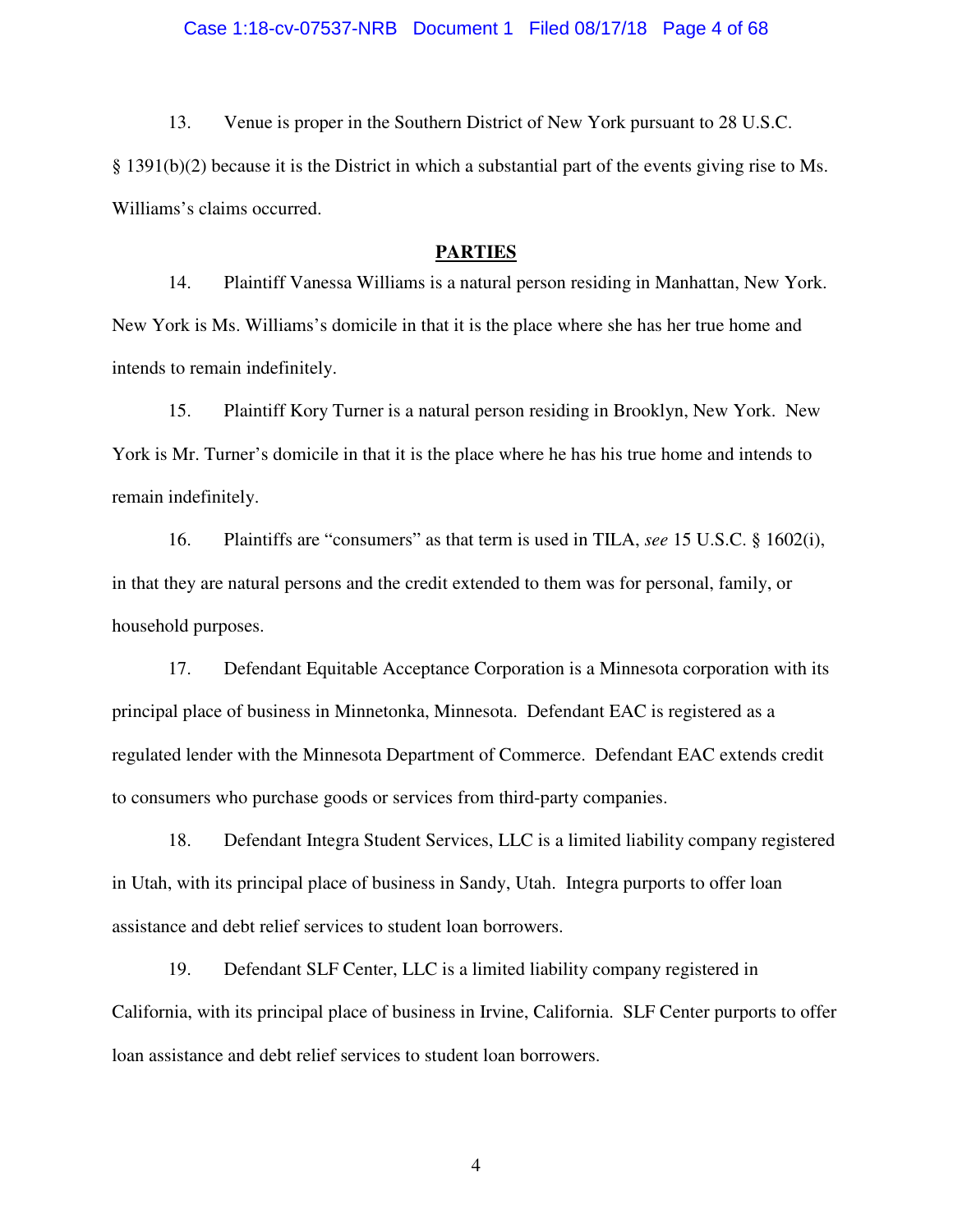# **FACTUAL ALLEGATIONS I. BACKGROUND ON THE FEDERAL STUDENT LOAN PROGRAM**

20. The United States Department of Education ("USED") oversees the approximately \$17 billion per year federal student loan program, which has over forty million borrower participants.

21. Students obtain federal loans through one or more federal student loan programs created by statute. Since July 1, 2010, the vast majority of federal student loans have been made through the William D. Ford Federal Direct Loan Program, 20 U.S.C. 1087a *et seq*.

22. Each federal student loan borrower is assigned to one (or, in rare circumstances, more than one) of the ten federal student loan servicers ("Servicers"). The Servicers contract with USED to provide billing and other services to borrowers. The Servicer is the borrower's point of contact regarding his or her federal loans, and the entity to which the borrower makes payments.

23. Federal student loan borrowers have rights in connection with their loans, including the rights to participate in certain repayment programs, that are set forth in federal statute and regulation.

24. Federal student loan borrowers can consolidate their loans to replace multiple student loans with one or more new consolidation loans.

25. The total balance of the consolidation loan is at least equal to, and in some cases exceeds, the borrower's pre-consolidation total balance. Likewise, the interest rate on the consolidation loan is at least equal to, but in virtually every case exceeds, the weighted average of the interest rate of the borrower's pre-consolidation loans.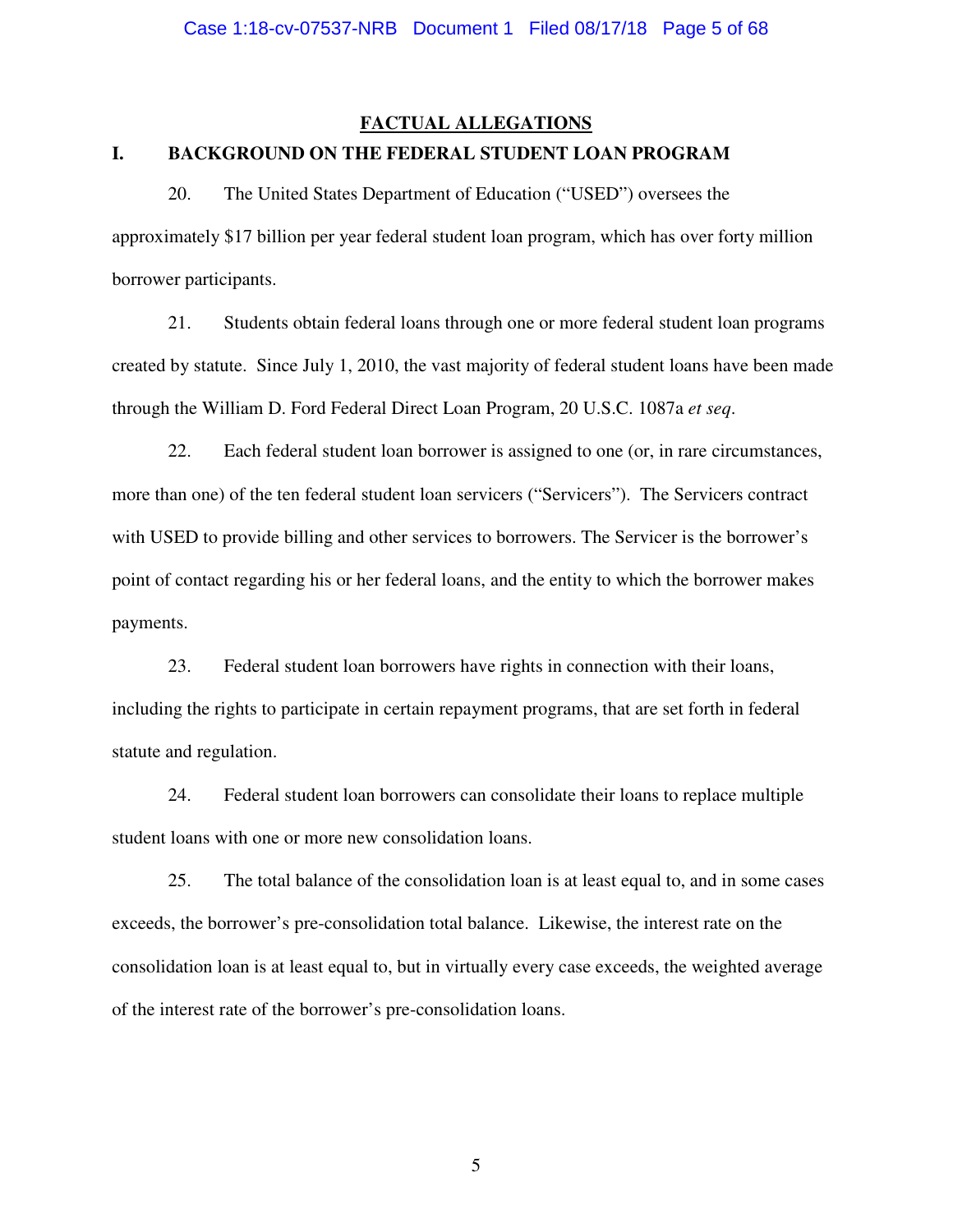#### Case 1:18-cv-07537-NRB Document 1 Filed 08/17/18 Page 6 of 68

26. Because consolidation does not lower a borrower's total loan balance or interest rate, and it re-starts a borrower's repayment history, consolidation is not in the best interest of many borrowers.

27. Once a borrower consolidates his or her loans, the consolidation cannot be undone.

28. Federal student loan borrowers can enroll in an "Income Driven Repayment" plan, which sets the borrower's required monthly payment at a percentage of his or her discretionary income. Payments can be as low as \$0 per month.

29. Although monthly payments in the Income Driven Repayment program are affordable, a borrower's loans continue to accrue interest while he or she is enrolled. Often, the borrower's monthly payments are lower than interest accrued that month, so that the balance of the borrower's loans balloons.

30. To enroll in Income Driven Repayment, a borrower must send documentation of his or her income to his or her Servicer. To remain enrolled in Income Driven Repayment, the borrower must re-submit income documentation at regular intervals.

31. A borrower who makes *twenty to twenty-five years* of payments under Income Driven Repayment is eligible to have the remaining balance of his or her loans forgiven. The amount of balance ultimately forgiven is taxable to the Borrower.

32. Student loan borrowers may consolidate their loans or apply for Income Driven Repayment by logging on to the USED-run website "studentloans.gov." The website states:

> This is a U.S. Federal Government computer system intended to be accessed solely by individual users expressly authorized to access the system by the U.S. Department of Education. . . . Except as expressly authorized by the U.S. Department of Education, unauthorized attempts to access, obtain, upload, modify, change, and/or delete information on this system are strictly prohibited and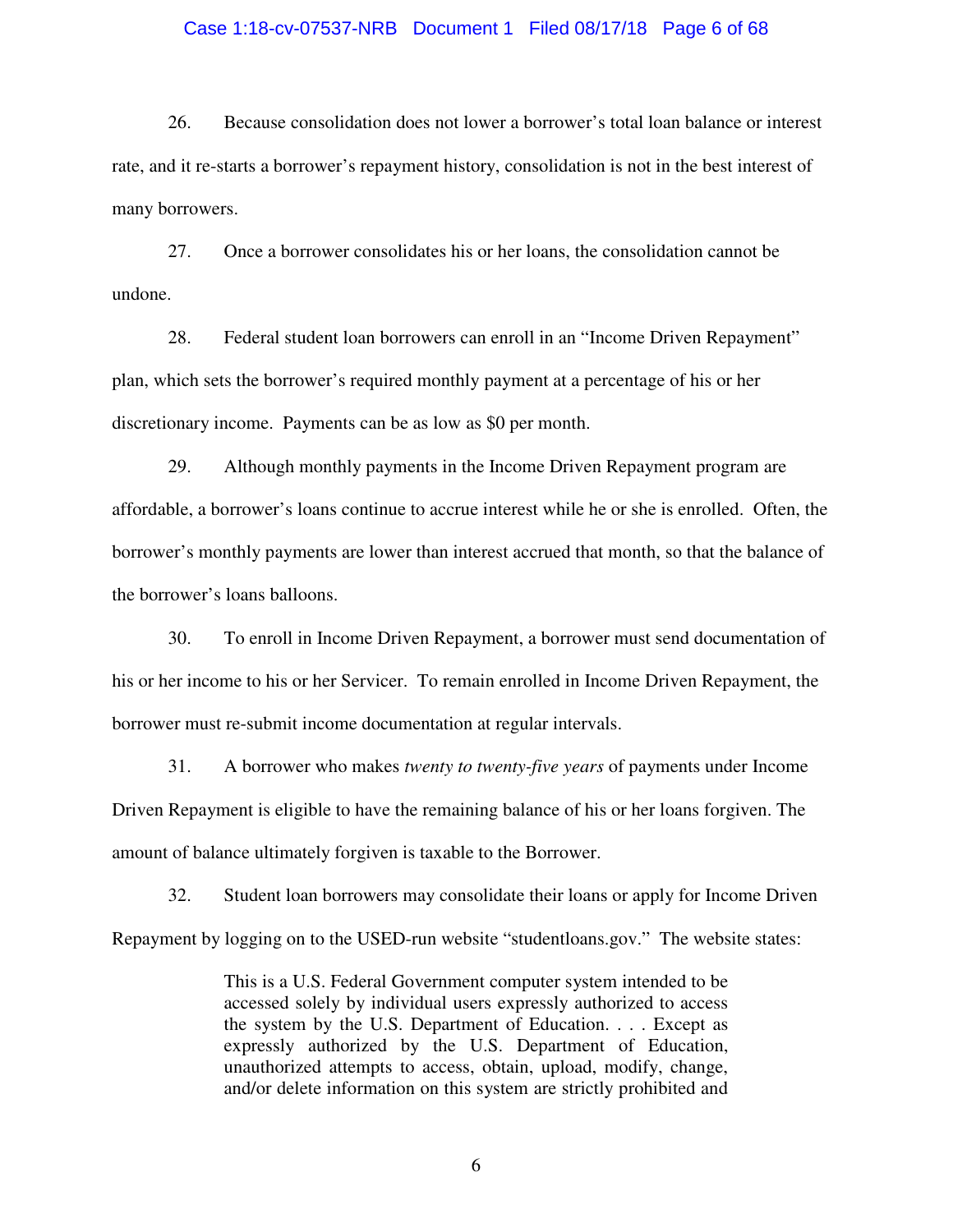are subject to criminal prosecution under 18 U.S.C. 1030, and other applicable statutes, which may result in fines and imprisonment. For purposes of this system, unauthorized access includes, but is not limited to: Any access by an employee or agent of a commercial entity, or other third party, who is not the individual authorized user, for purposes of commercial advantage or private financial gain (regardless of whether that commercial entity or third party is providing a service to an authorized user of the system); and Any access in furtherance of any criminal or tortious act in violation of the Constitution or laws of the United States or of any State.

33. A borrower who has made ten years of loan payments while working in a public interest field may be eligible to have the remaining balance of his or her loans forgiven under the Public Service Loan Forgiveness Program. The application is made at the end of the ten-year period. Consolidation starts the ten-year clock over.

34. Any borrower can request a temporary "forbearance" from his or her Servicer.

During forbearance, the borrower is not obligated to make any payments, but interest continues

to accrue. A forbearance period does not count toward the borrower's required monthly

payments under the Public Service Loan Forgiveness Program or Income Driven Repayment.

Forbearance requests are often granted by phone or online without any documentation

requirements.

35. A borrower may contact his or her Servicer to enroll in Income Driven

Repayment, apply for Public Service Loan Forgiveness, or be placed in forbearance, and may apply for a consolidation loan from the federal government at studentloans.gov. These services are available *for free*.

# **II. DEFENDANTS' SCHEME TO DEFRAUD STUDENT LOAN BORROWERS**

36. The following account of Defendants' scheme is drawn from the experiences of Ms. Williams and Mr. Turner, which are described in more detail below, as well as publicly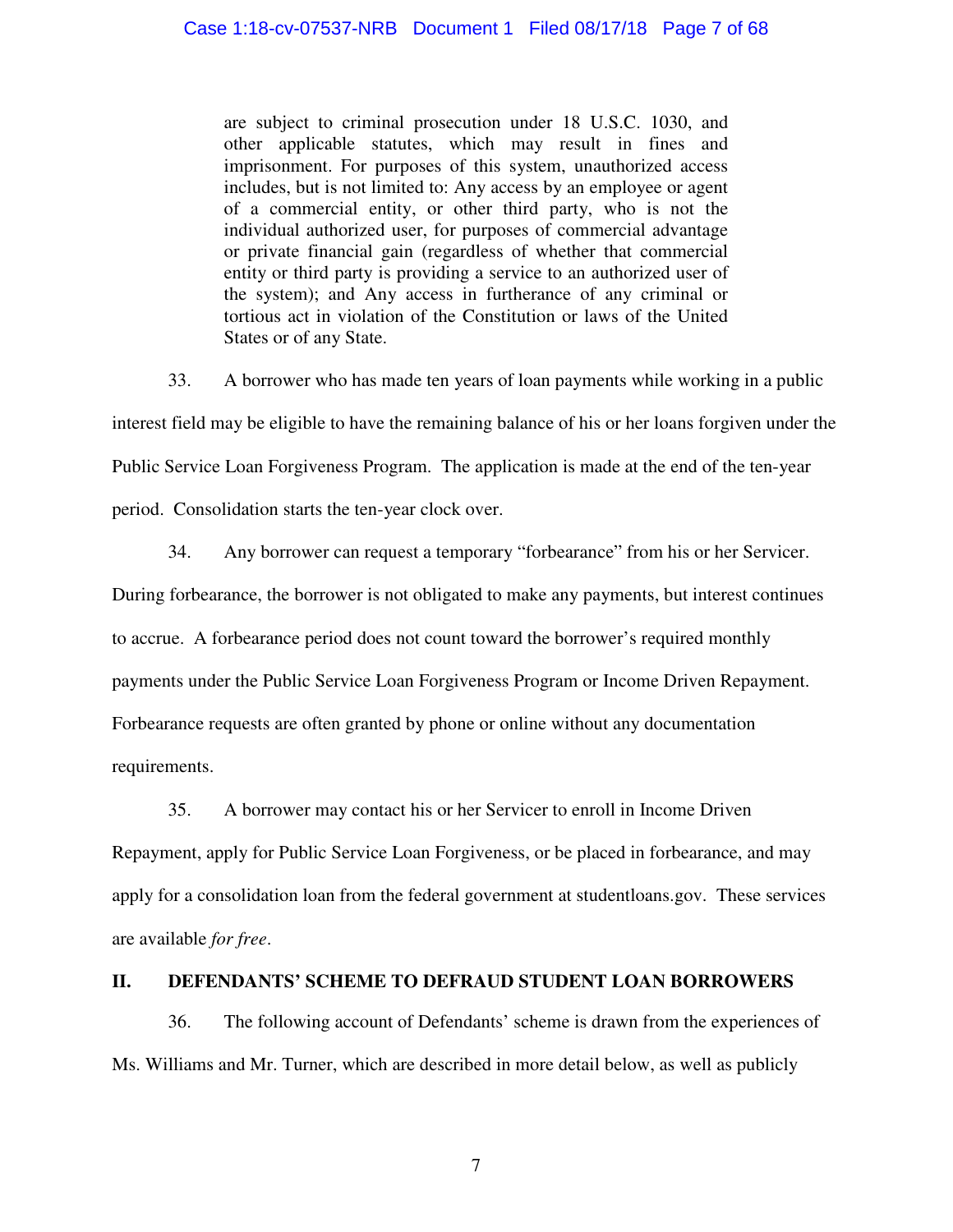#### Case 1:18-cv-07537-NRB Document 1 Filed 08/17/18 Page 8 of 68

available information that includes many hundreds of complaints filed against EAC and the Dealers.

#### **A. The Dealers' False Promises of "Student Loan Forgiveness"**

37. For decades EAC has extended credit to consumers purchasing goods for household use such as vacuum cleaners, cookware, and air purifiers. In around 2015, EAC expanded its business to provide financing for purported "student loan assistance services" (the "Purported Services" or the "Services").

38. EAC depends for referrals on individual Dealers, which pitch the Purported Services directly to Borrowers. EAC recruits these Dealers, and then, on information and belief, enters contracts with them. EAC has stated that it has made arrangements with forty-three such Dealers.

39. The Dealers find potential customers by cold-calling Borrowers. The Dealers also find Borrowers through referrals from EAC.

40. The Dealers purport to offer legitimate student loan assistance services to Borrowers. The Dealers fraudulently induce Borrowers to purchase the Purported Services by making a series of misrepresentations and material omissions in phone calls and emails to the Borrowers.

41. The primary false representation that the Dealers make to Borrowers to induce them to sign up for the Purported Services is that the Purported Services will provide loan "forgiveness." The Dealers intend Borrowers to understand, and Borrowers do understand, that "forgiveness" means that their total loan balance will be eliminated.

42. But the Dealers do not—and cannot—obtain loan forgiveness for Borrowers.

43. Instead, the Dealers either do nothing, or perform one or more of the following: loan consolidation; initial enrollment and subsequent re-enrollment in Income Driven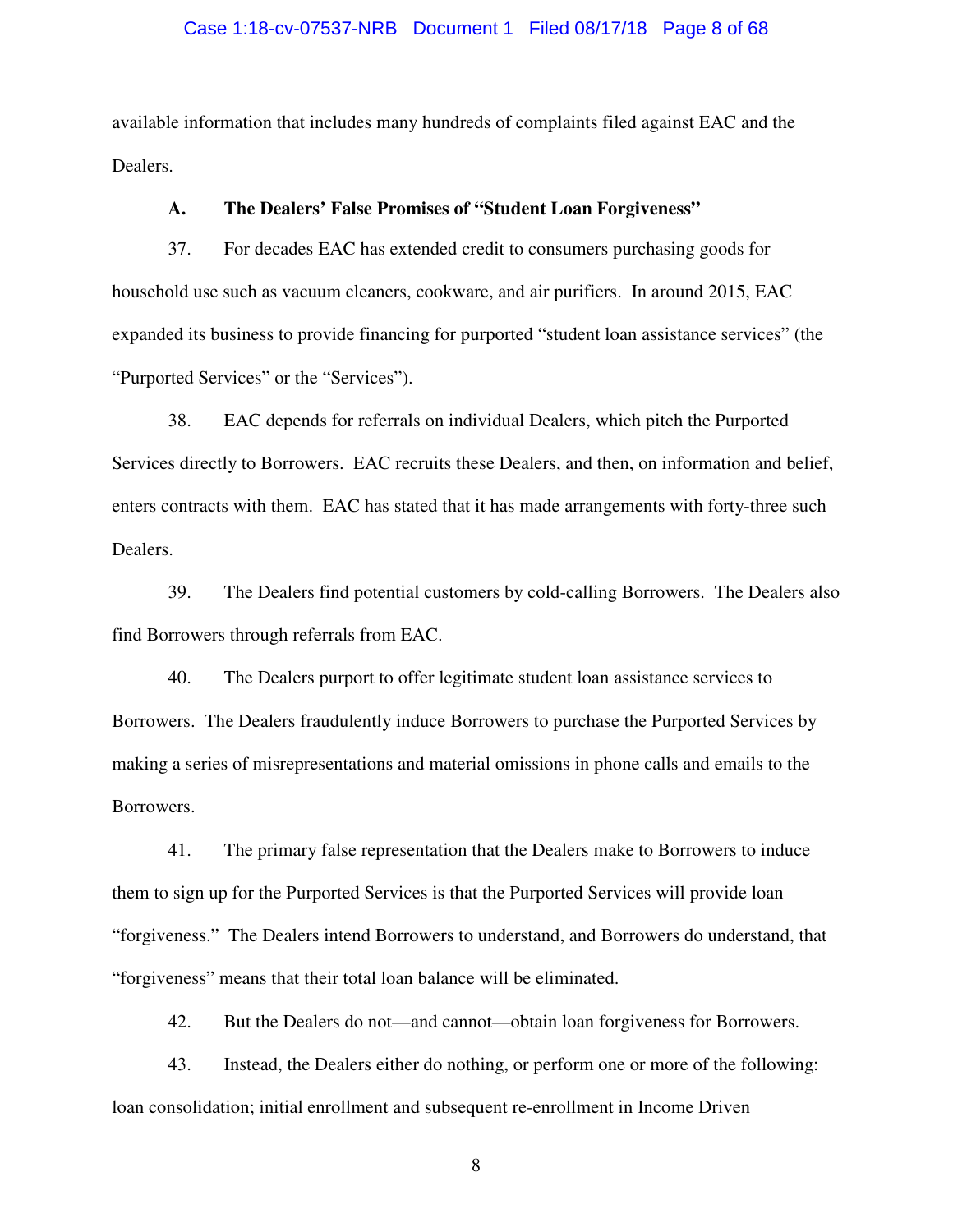#### Case 1:18-cv-07537-NRB Document 1 Filed 08/17/18 Page 9 of 68

Repayment; or forbearance. To do so, they use the same forms and online interfaces that USED and Servicers make available to every Borrower.

44. The Dealers do not disclose that these services are available for free to any Borrower, simply by making a request to his or her Servicer or directly to USED.

45. The Dealers also do not disclose that many of these services are actually harmful for Borrowers. For example, the Dealers falsely represent that loan consolidation reduces or eliminates the Borrower's total loan balance. The Dealers do not disclose that, to the contrary, consolidation can increase the Borrower's total loan balance and interest rate.

46. Similarly, the Dealers do not disclose that Income Driven Repayment does not reduce or eliminate the Borrower's total loan balance. And the Dealers do not disclose, and actively conceal, the fact that an Income Driven Repayment in the long term can increase the Borrower's total loan balance because a borrower's monthly payment often does not cover the amount of interest that has accrued.

47. In fact, to the extent the Dealers reduce Borrowers' student loan payments in the short term, doing so helps facilitate Defendants' Scheme by redirecting to EAC and the Dealers money that Borrowers could otherwise be using to repay their student loans.

48. Ms. Williams, for example, was offered loan forgiveness by SLF Center, which she agreed to purchase. Instead of getting her loans forgiven, however, SLF Center consolidated her loans and enrolled her in Income Driven Repayment. This had the effect of increasing her interest rate and her ultimate outstanding balance.

49. Mr. Turner was offered loan forgiveness by Integra, which he agreed to purchase. Instead, Integra put his loans into forbearance. This set back his eligibility for eventual Public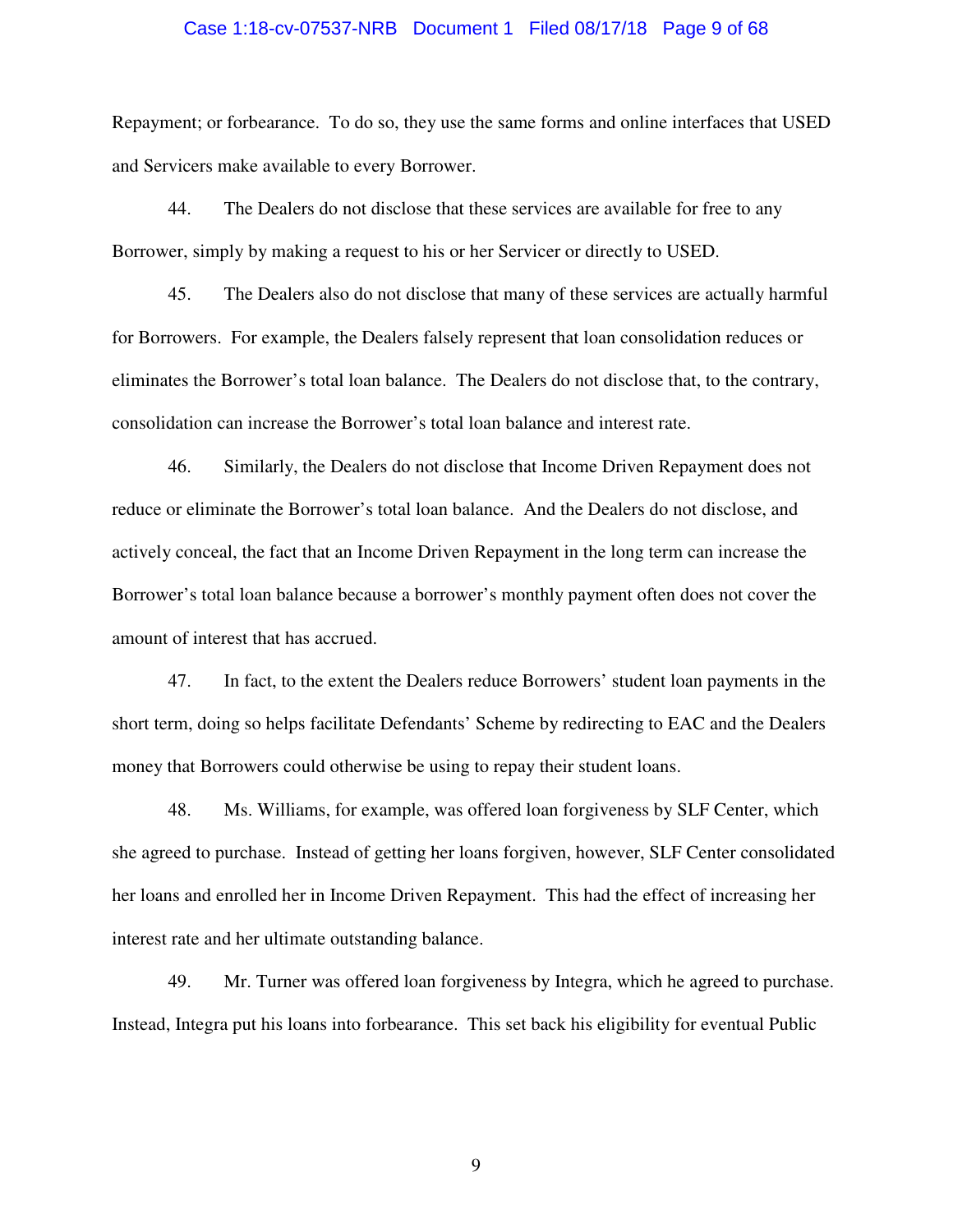#### Case 1:18-cv-07537-NRB Document 1 Filed 08/17/18 Page 10 of 68

Service Loan Forgiveness by months, and had the effect of increasing his ultimate outstanding balance.

50. Thus, as a result of Defendants' Scheme, the debt obligations of Ms. Williams and Mr. Turner increased while money they could have been devoting to repaying their loans was directed to EAC and the Dealers.

51. Ms. Williams and Mr. Turner are not alone. Many hundreds of Borrowers have complained to the BBB and the CFPB about strikingly similar conduct by EAC and its affiliated Dealers.

52. As of the date of this Complaint, Borrowers have filed 190 complaints and 60 reviews with the BBB regarding EAC. EAC currently has an "F" rating from the BBB, and, per the BBB website, 95% of the reviews about EAC have been negative.

53. As of the date of this Complaint, Borrowers had filed 1 review and 11 complaints with the BBB concerning Integra Student Services. This company has an "F" rating on the BBB website.

54. As of the date of this Complaint, Borrowers had filed four reviews and six complaints with the BBB concerning SLF Center. This company has an "F" rating on the BBB website.

55. As of the date of this Complaint, Borrowers have filed 249 complaints with the Consumer Financial Protection Bureau ("CFPB") about EAC.

56. Dozens of these Borrowers have specifically complained to the BBB and the CFPB that they purchased Purported Services based on false promises of loan forgiveness. For example: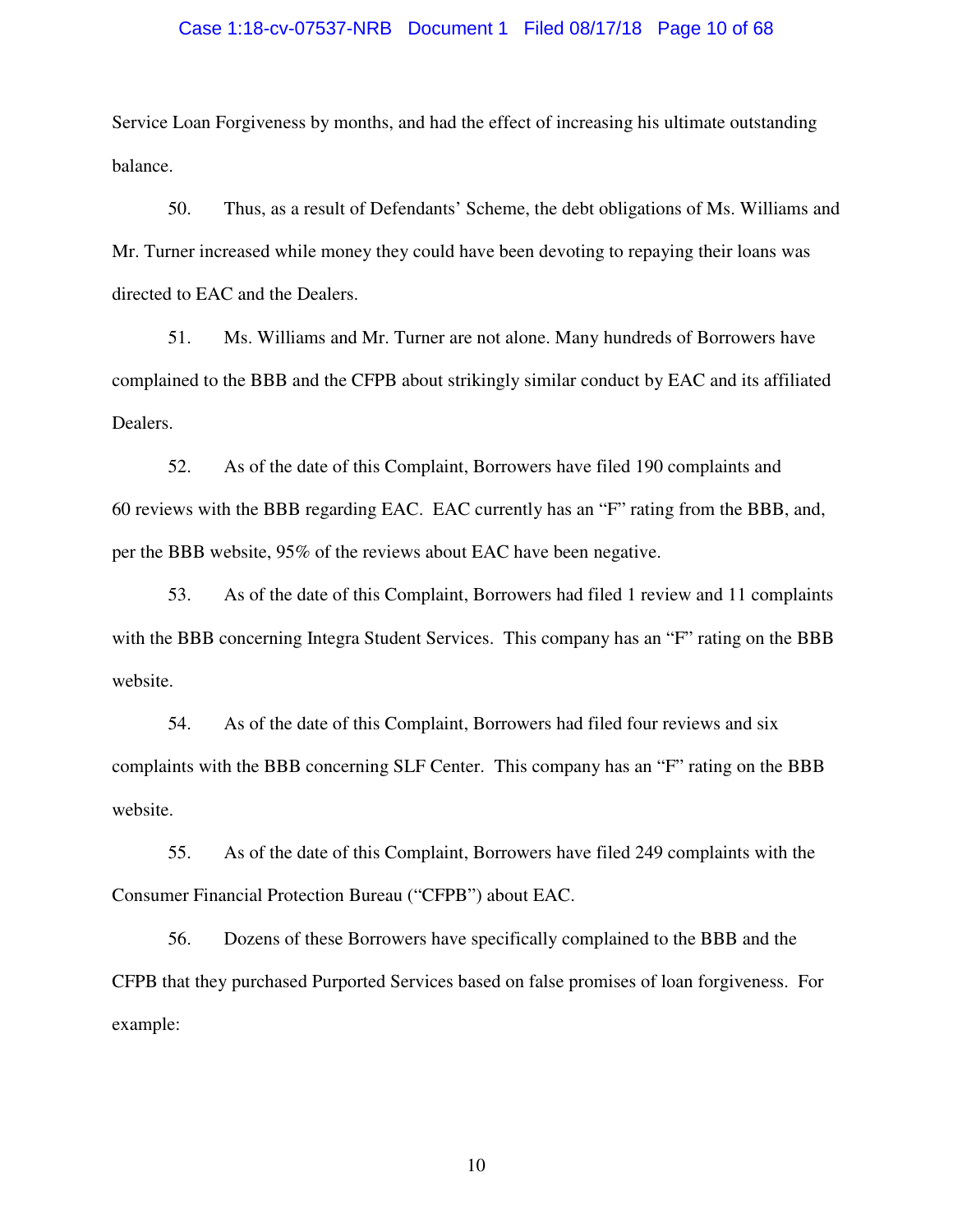- "[I was p]romised that my student loans . . . would be forgiven." BBB Complaint (July 22, 2018).<sup>1</sup>
- "They were soliciting a student loan forgiveness for me. They informed me that if I paid them \$300 up front and than \$49.00 every month thereafter for 2 years, my loans would be forgiven completely." BBB Complaint (May 6, 2018).
- "I was scammed by Equitable Acceptance last year. They lied like they were a loan forgiveness company but that's far from the truth. They do not do loan forgiveness. . . . . My loans have not been forgiven and they keep trying to collect . . . ." BBB Complaint (Dec. 4, 2017).
- "[A] company called me back in June 2017 stating that President Obama had implemented a student loan forgiveness program and this would allow me to pay around \$50 for my current student loan for about 2 years and I would be done with it." BBB Complaint (Nov. 19, 2017).
- "[T]hey told me that I qualified for loan forgiveness and that I just had to pay a fee each month to cover their cost for paperwork." CFPB Complaint (Oct. 5, 2017).
- "[A Dealer] reached out to me on July 31, 2017 about the Student Loan Forgiveness program. They informed me that I qualified for student loan forgiveness and all I needed to do is pay 39.50 a month for three years." BBB Complaint (Sept. 9, 2017).
- "Equitable acceptance told me that they were part of ... student loan forgiveness and that my loan was going to be forgiven." CFPB Complaint (Jun. 16, 2017).
- 57. Dozens of Borrowers have complained to the BBB and the CFPB that they

purchased Purported Services without having been informed that the services were available

from their Servicers and/or USED for free. For example:

 $\overline{a}$ 

• "You call [the Dealer] in hopes to get a new affordable monthly rate or forgiveness on your loans. Instead they charge you \$1300 on top of what you owe in loans for a 'service'. . . . All of this you could do yourself or through your [Servicer] for free. . . . They mislead and fooled me." BBB Review (Apr. 4, 2017).

<sup>1</sup> For each consumer narrative excerpted in this Complaint, the full text of the consumer narrative, as the consumer posted it to the BBB or CFPB website, is attached as Exhibit A.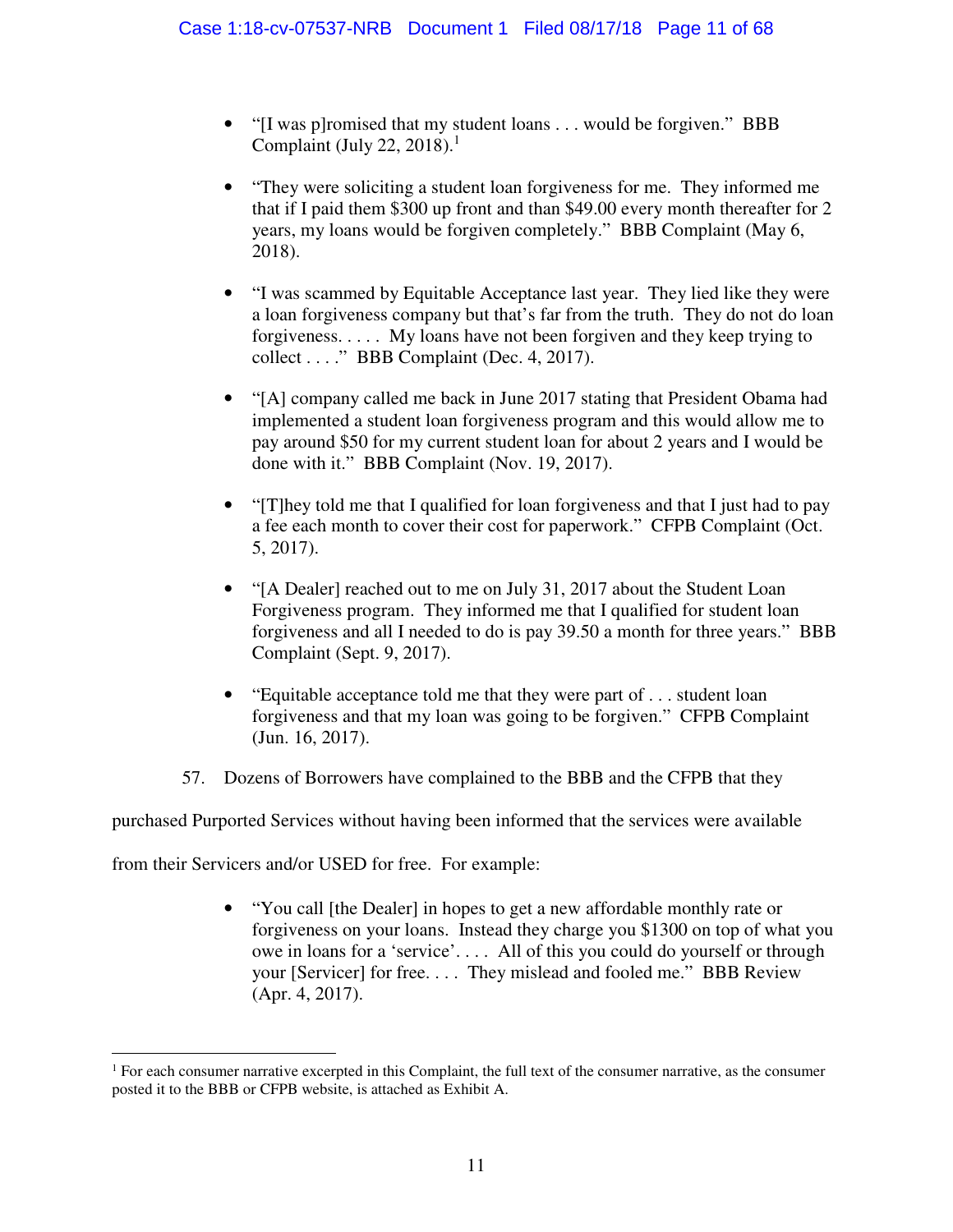- "The saddest thing is that when this process could be done for free, [My Dealer is] charging almost {\$2000.00}, which is still an extreme [r]ipp off of which I have been a victim as many hundreds of others." CFPB Complaint (Dec. 4, 2017).
- "The agent that called me was a fast talker and completely misled me!!! . . . They charged \$1,400 at 21% for something I could have done for free online!!!!" BBB Review (May 26, 2017).
- "Two years ago, I was misinformed about the terms of my contract, and how it would effect my student loan balance with [my Servicer]. The sales rep on the phone basically told me anything I wanted to hear so that I could sign up. . . . I am stuck paying for a service that was already being offered by [my Servicer] for free." BBB Complaint (Apr. 12, 2018).
- 58. Many Dealers also falsely suggest or represent that they are affiliated with USED

and/or that they are student loan servicers.

59. Dozens of Borrowers have complained to the BBB and the CFPB that they

purchased Purported Services based on misrepresentations that the Dealers and/or EAC were

affiliated with USED or served as the Borrower's Servicer. For example:

- "Equitable Acceptance posed to be working with the U.S. Department of Education to consolidate my student loans so I could be enrolled in the Public Service Loan Forgiveness. The U.S. Department of Education has informed me that they do not work with Equitable Acceptance, and that there is no reason I need to be paying a third party company \$1,300 with credit card high interest (20.99%) to be in the Public Service Loan Forgiveness Program." BBB Complaint (Feb. 10, 2018).
- "I felt pressured because they said that I needed to act fast before Trump changed the law that Obama had implemented. In the end they made me believe that they had some connection with the Department of Education given the advertisements they use and [em]ails I received." CFPB Complaint (Dec. 4, 2017).
- "I thought [the Dealer was] a credible company because they advertised that they are affiliated with the Department of Education." BBB Complaint (Sept. 9, 2017).
- "I thought they were a credible company because they claim to have affiliations with the Department of Education. . . . Mistakenly, I thought [the Dealer] was related to my current lender . . . and that's is not the case. [The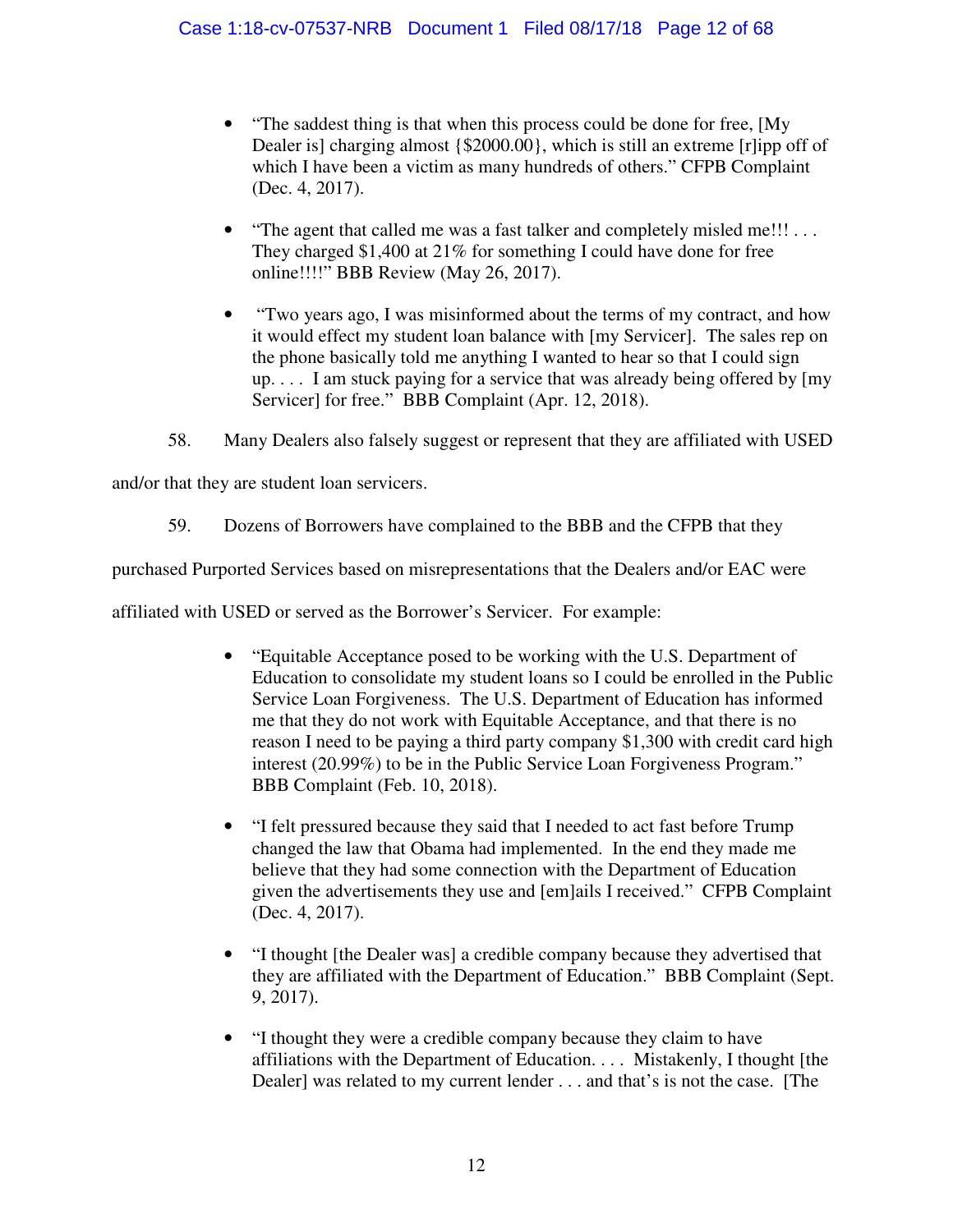Dealer] misrepresented their selves and did not disclosed that their finance company is Equitable Acceptance." CFPB Complaint (Aug. 24, 2017).

• "They claimed themselves as a 'federal loan servicer ' while other companies were 'servicers of federal loans.' Essentially, that they were mandated and authorized by the federal government and in the public realm while the 'servicers of federal loans' were in the private realm and made money off of my loans." CFPB Complaint (Jan. 24, 2017).

60. The Dealers use high-pressure sales tactics to secure Borrowers' agreements to purchase Purported Services. Borrowers often agree to purchase the Services within a matter of minutes.

61. EAC sets the price for the Purported Services charged by the Dealers at

approximately \$1,300. The Dealers offer the Services to Borrowers at that price.

62. Most Borrowers that purchase the Purported Services cannot afford the up-front cost charged by the Dealers.

63. Even if a Borrower could afford the full up-front cost charged by the Dealer, the Dealer is prohibited by federal regulation from accepting up-front payment before performing

services for the Borrower. *See* 16 C.F.R 310.4(a)(5)(i).

64. The Dealers thus refer Borrowers to EAC to finance the purchase. The Dealers condition "acceptance" in the Dealer's program upon the extension of financing by EAC.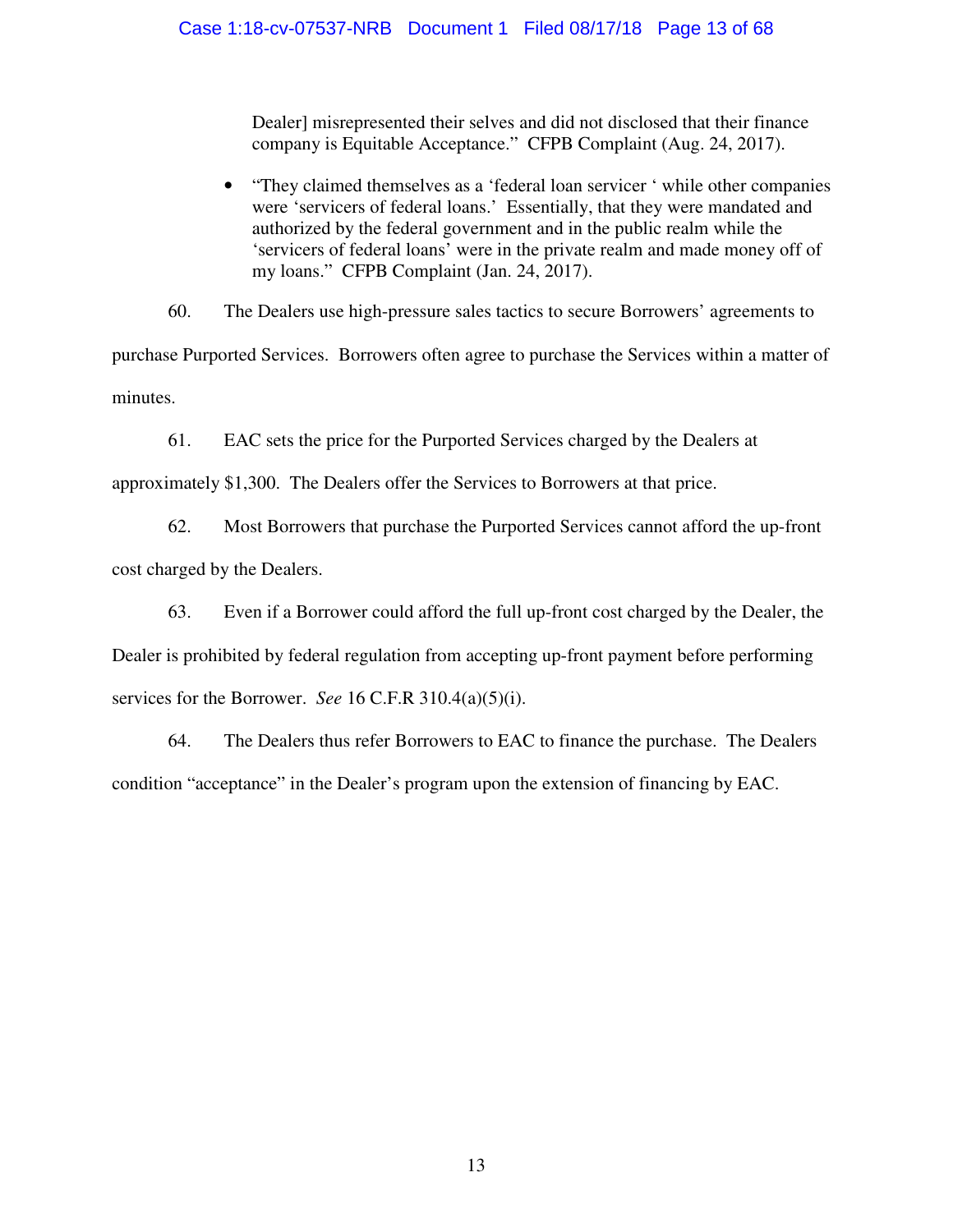#### Case 1:18-cv-07537-NRB Document 1 Filed 08/17/18 Page 14 of 68

65. The Dealers falsely state that the financing from EAC constitutes a "payment plan." The Dealers do not disclose that the financing from EAC is in fact a new loan from EAC to the Borrower and that monthly payments are to pay off that loan (the "Deceptive Loan"). The Dealers do not disclose that the Deceptive Loan will appear as an additional line of credit on

Borrowers' credit reports.

66. The Dealers make these misrepresentations and omissions knowing they do not accurately, materially, or completely describe the terms of EAC's financing, and with intent to secure Borrowers' agreement to accept financing with EAC.

67. For example, Ms. Williams was told she could pay her \$1,377 purchase price through a down payment of \$150 and a payment plan of \$49 per month. Mr. Turner was told that he could pay his \$1,314 purchase price through a payment plan of \$39 per month.

68. Dozens of Borrowers have complained to the BBB and the CFPB that they were not informed that they were obtaining a loan from EAC to finance the Dealer's fee. For example:

- "I was contacted by a student loan forgiveness agency in February of 2016. . . . I [made payments] 1 1/2 years, but never received any student loan forgiveness services. Then upon checking my credit I find that there is a loan for about 1300.00 held by this same company. I never agreed to a loan . . ." BBB Complaint (March 13, 2018).
- "Was tricked into getting loan forgiveness through this company. We agreed to pay them 49\$ a month and the board of education was supposed to pay off our loans. Then without consent they took out a credit card under my social security #." BBB Complaint (December 2, 2017).
- "[Dealer] called me about student loan forgiveness. They told me all I have to pay is a one time fee of \$1300.00 and they will wipe away my student loan. . . . They emailed me papers and I signed I had no idea they opted me into a loan with a company called equitable acceptance. . . . [I] have been paying them for a year now with an interest rate of 20 %. They did not tell me this verbally. I have no idea why I'm paying this company from. I was scammed." CFPB Complaint (Sep. 13, 2017).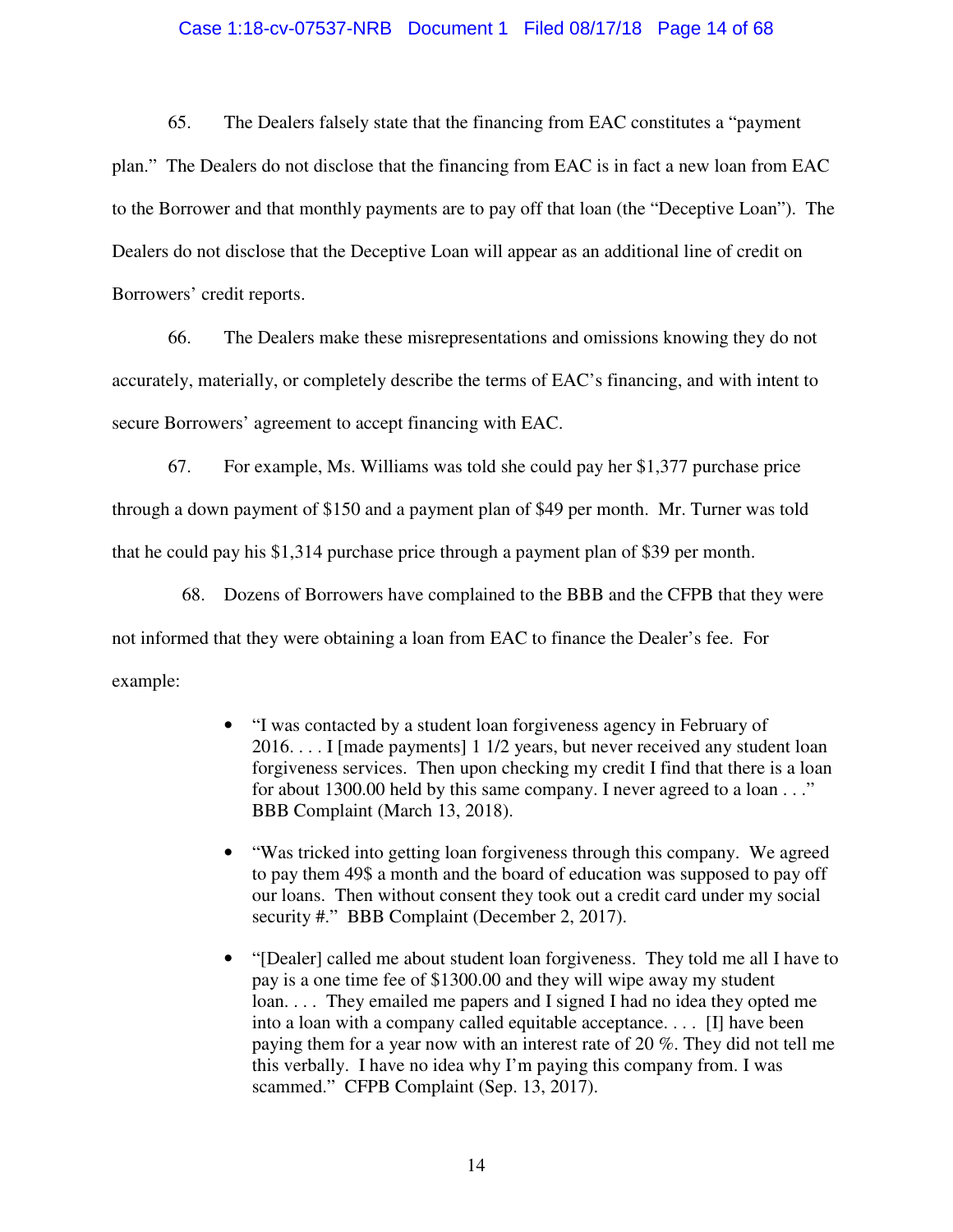- "[T]he representative I spoke with... advised there would be a flat fee of \$1300.00 payable in 48 months in monthly installments. . . . I later found out that my payment is actually higher and not set up as a flat fee payment, but actually as a revolving credit line with severely high interest serviced by Equitable Acceptance Corp. . . . I was not sold a credit card and I would not have opened a credit card with Equitable Acceptance if properly advised." CFPB Complaint (May 8, 2017).
- "[EAC] misled me into making monthly payments directly to them, saying the payments were going towards my student loans. Additionally, this 'loan' from Equitable Acceptance Corp. is being listed on my credit reports as a Credit Card. There services are false, misleading and a scam." CFPB Complaint (Jan. 19, 2017).

69. The Dealers falsely represent that monthly payments on the Deceptive Loan will be credited toward the Borrower's federal student loan balance or that the Dealers are otherwise taking care of their student loan obligations. As a result, many borrowers, including Ms. Williams, stop making payments upon enrollment in a Dealer's services even though such payments are required.

70. The Dealers represent that documentation of the Borrower's income is necessary for determination of eligibility for federal government programs and conceal that the Dealers must first provide that information to EAC to determine the Borrower's creditworthiness.

71. The Dealers falsely represent that they need access to a Borrower's personal

identifying information and log-in credentials for their Servicer's website and studenloans.gov to obtain the Purported Services.

72. The Dealers subsequently log in to the Borrower's Servicer's website by falsely impersonating the Borrower and using the Borrower's personal information.

73. While impersonating the Borrower, the Dealers execute promissory notes for loan consolidation, creating a new legal obligation for the Borrower. This practice violates federal law.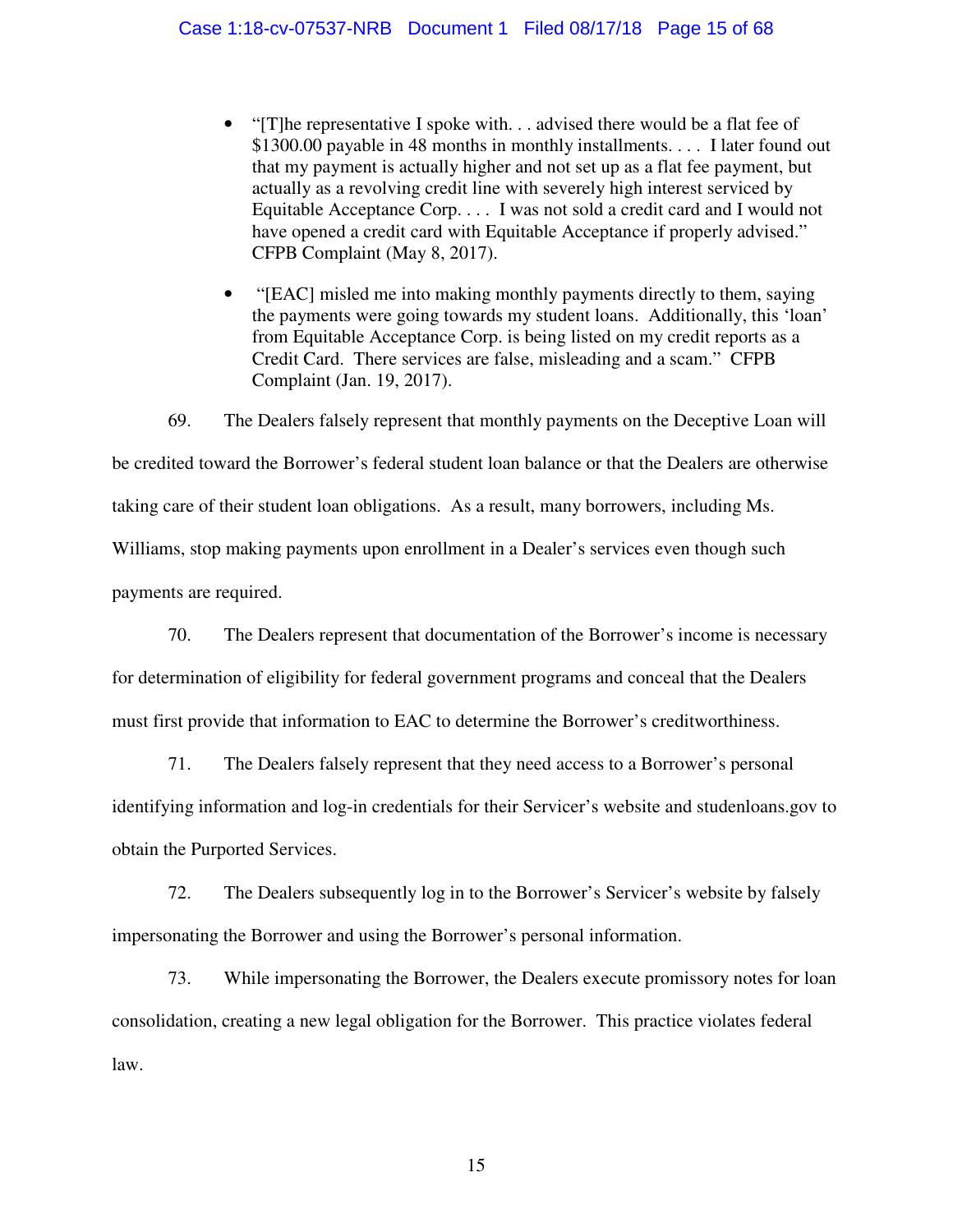#### Case 1:18-cv-07537-NRB Document 1 Filed 08/17/18 Page 16 of 68

74. The Dealers regularly change Borrowers' contact information with their Servicers and USED so that notifications regarding the Borrowers' loans will go to the Dealers, instead of the Borrowers. The Dealers also change Borrowers' log-in credentials.

75. As a result, Borrowers can no longer access information about their accounts, nor can they obtain the free services and information available from their Servicers. Borrowers do not receive notice of delinquency or default in their federal student loan accounts.

76. The Dealers do this to conceal their misconduct from Borrowers.

77. The Dealers and EAC routinely provide Borrowers negative information about their Servicers. For example, they falsely represent to Borrowers that their Servicers are trying to profit for themselves by failing to tell Borrowers about loan forgiveness. The Dealers provide this negative information to discourage Borrowers from contacting their Servicers, because by doing so, the Borrowers would learn of the Dealers' deception.

78. For example, in a November 27, 2017 response to a BBB review, EAC wrote: "[T]o the extent [the Borrower] is suggesting that federal student loan debtors can obtain the same assistance for free from their federal loan servicer, that too is inaccurate." This statement is false.

79. The Dealers knowingly and actively conceal their fraud not only to protect themselves, but to protect EAC, because Defendants' Scheme depends on the continued active participation of both the Dealers and EAC.

80. The fraudulent misrepresentations made by Dealers are strikingly consistent with how the FTC has described "deceptive student loan debt relief scams." The FTC has explained that hallmarks of such scams include "promise[s of] fast loan forgiveness"; "pay[ing] an upfront fee for help"; requesting a Borrower's username and password for studentloans.gov;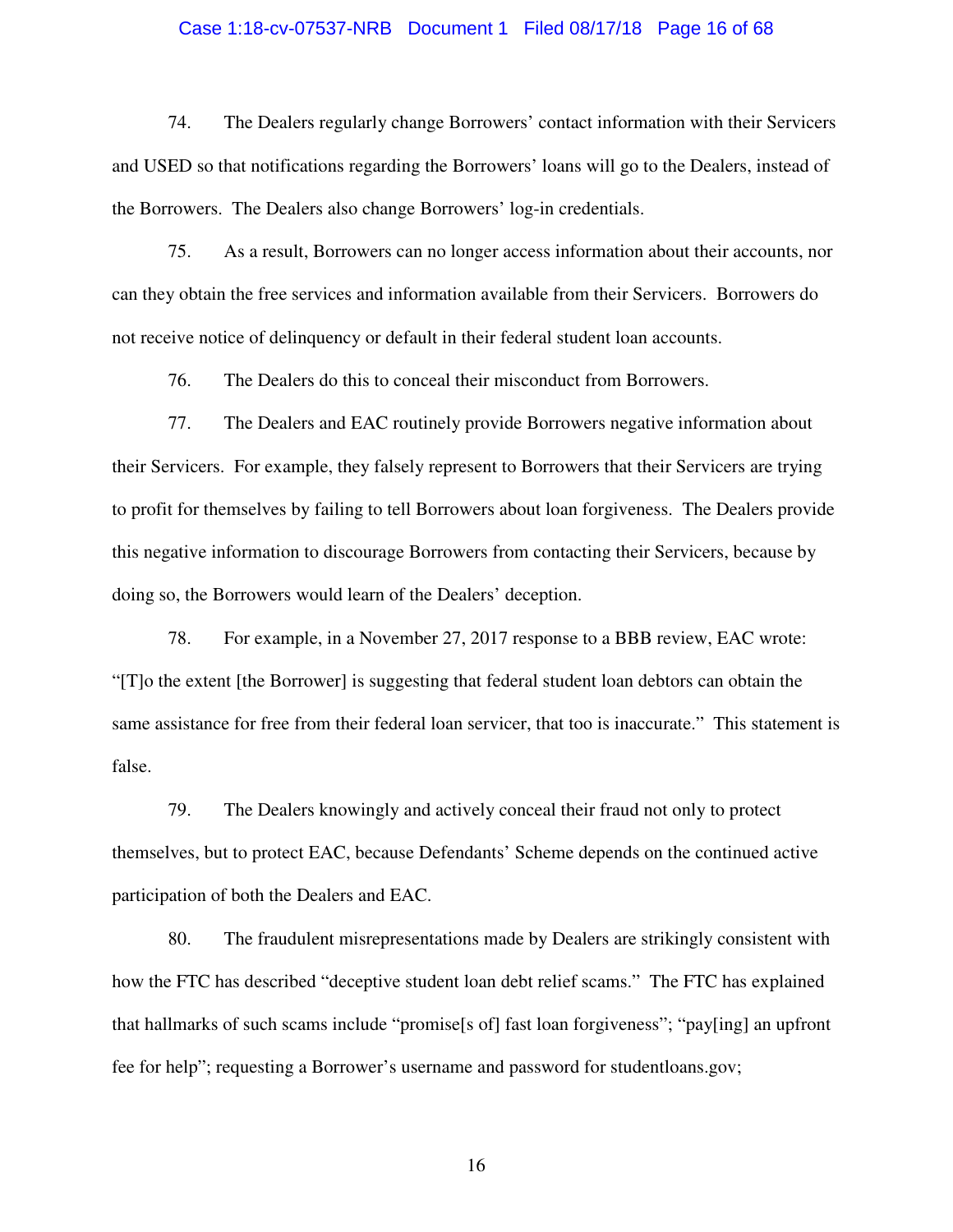#### Case 1:18-cv-07537-NRB Document 1 Filed 08/17/18 Page 17 of 68

"pretend[ing] to be affiliated with the government"; and "charg[ing] a monthly fee for the life of the loan … and represent[ing] that the fee would go towards the student loan balance" when it did not. $2$ 

81. On information and belief, EAC is under investigation by the FTC for its practices.

82. On information and belief, EAC is also under investigation by other regulators.

83. In August 2017, one Dealer entered into an Assurance of Voluntary Compliance with the North Dakota Attorney General's Office based on the Attorney General's allegations that the Dealer had engaged in unlawful solicitation and debt relief services.

84. In January 2017, the BBB notified EAC of a "pattern of complaints" about EAC and the Dealers, and "expressed concern" about practices described in the complaints. "However," the BBB reports, "the volume of complaints filed against the business has not decreased."<sup>3</sup>

85. Borrowers and other entities have sued EAC and/or Dealers over conduct similar to that described in this Complaint.

86. In July 2018, a federal student loan borrower sued EAC and a Dealer, alleging, among other things, that the Dealer "represented that it was affiliated with the United States Department of Education [and] that its consolidation services were pursuant to the William D. Ford Act" and that the Dealer and EAC refused to cancel her account. *Potts v. SAS Marketing Group LLC, et al*, No. 18-cv-1835 (M.D. Fla. 2018).

<sup>2</sup> *See* 10/13/2017 FTC Blog Post, *available at* https://www.ftc.gov/news-events/press-releases/2017/10/ftc-state-lawenforcement-partners-announce-nationwide-crackdown; 3/8/2018 FTC Blog Post FTC, *available at* 

https://www.consumer.ftc.gov/blog/2018/03/ftc-continues-crack-down-student-loan-scams.

 $\overline{a}$ 

<sup>3</sup> https://www.bbb.org/us/mn/minnetonka/profile/financing/equitable-acceptance-corporation-0704- 3943/details#Pattern-of-Complaint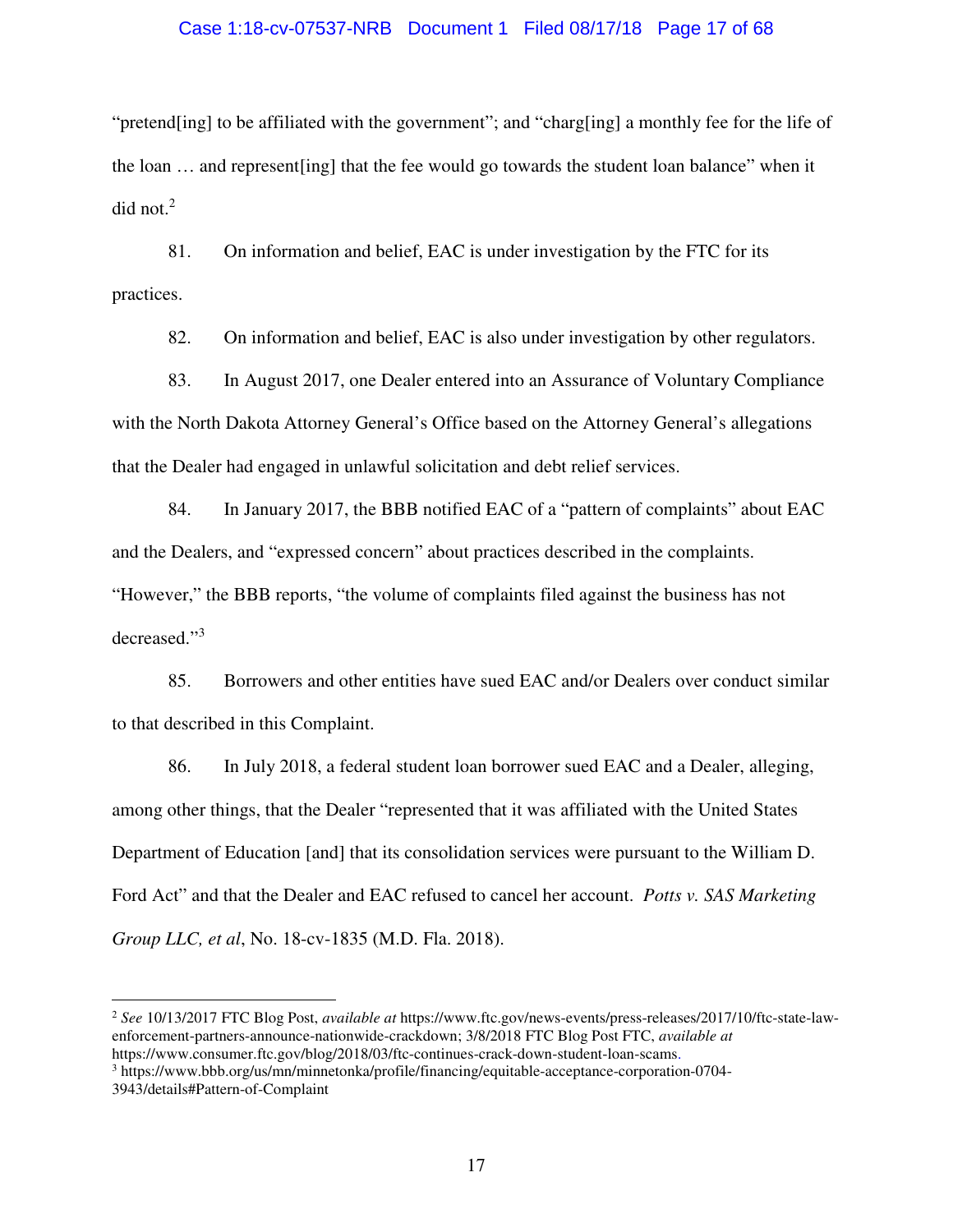#### Case 1:18-cv-07537-NRB Document 1 Filed 08/17/18 Page 18 of 68

87. In October 2017, a Servicer sued EAC and a Dealer, alleging that they had unlawfully conspired to obtain funds from a federal student loan borrower "based upon a false promise to obtain loan forgiveness on her behalf" and impersonated that borrower when calling the Servicer and logging in to her studentloans.gov account. *Higher Ed. Loan Auth. of the State of Missouri v. Equitable Acceptance Corp.*, No. 17SL-AC28273 (St. Louis Cty Ct., Mo.).

#### **B. EAC's Deceptive Loans**

88. Once a Dealer has secured a Borrower's agreement to purchase the Purported Services, the Dealer refers the Borrower to EAC to extend financing.

89. The terms of these referrals are set forth in contracts that EAC enters with each Dealer. After EAC has approved a referred Borrower for financing, EAC provides a payment to the Dealer.

90. On EAC's website, which it uses to recruit new Dealers, EAC states that this "fast funding" pumps money into the Dealer's "revenue stream."

91. This arrangement benefits the Dealers by allowing them to (in substance) obtain upfront payments for each new customer, while sidestepping the federal prohibition against telemarketers directly charging Borrowers for services that have not yet been provided.

92. On information and belief, EAC has designed an integrated software platform by which each Dealer can submit financing referrals to EAC with the click of a button.

93. EAC sends by email to all Borrowers who purchase Purported Services from Dealers a standard document packet prepared by EAC. These document packets are virtually identical except for the Borrower's information, the name of the Dealer, and the description and price of the specific Purported Services purchased.

94. Each document packet sent by email by EAC is stamped on the first page with EAC's name and corporate logo.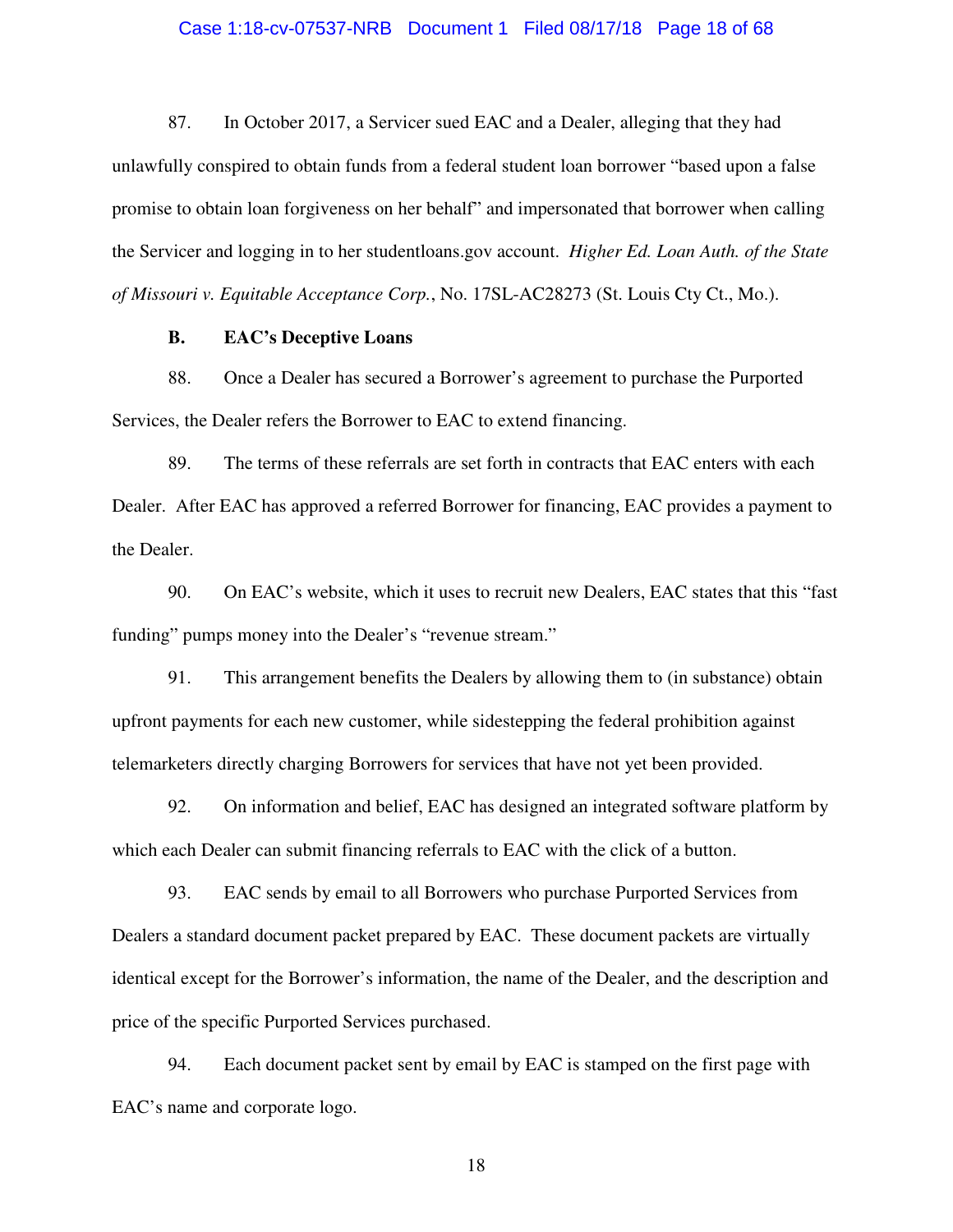#### Case 1:18-cv-07537-NRB Document 1 Filed 08/17/18 Page 19 of 68

95. EAC communicates with Borrowers about the document packet by email and phone. Many of the Borrowers with whom EAC communicates are located in New York.

96. EAC electronically sends each Borrower the document packet through "DocuSign," an electronic signature application. Borrowers frequently execute the documents in the packet through DocuSign in a matter of minutes.

97. EAC provides each Borrower with the executed document packet upon completion. The executed document packet contains a stamp on each page stating that "[t]he original document is owned by Equitable Acceptance."

98. The document packet contains a "Purchase Agreement," which sets forth the terms of the Borrower's purchase of Purported Services from the Dealer, including total sales price, down payment, unpaid balance, and monthly payment. The Purchase Agreement conditions the Borrower's purchase of the Purported Services on the Borrower obtaining financing from EAC.

99. The document packet also contains an "Equitable Acceptance Revolving Credit Plan" (the "Credit Contract"), which provides for EAC's financing of the Borrower's purchase. The Credit Contract is labeled a "Revolving Credit Plan," and extends a "line of credit" from EAC to the Borrower.

100. Through the Credit Contract, EAC extends credit in the amount of the Borrower's "unpaid balance"—that is, the total sale price minus any down payment. The Credit Contract provides for an annual interest rate of 20.99%. It provides for minimum monthly payments, and sets forth the number of months it will take the Borrower to pay off the balance by making the minimum monthly payments. It also provides that EAC may collect a \$20 fee for late payments or payments returned due to insufficient funds.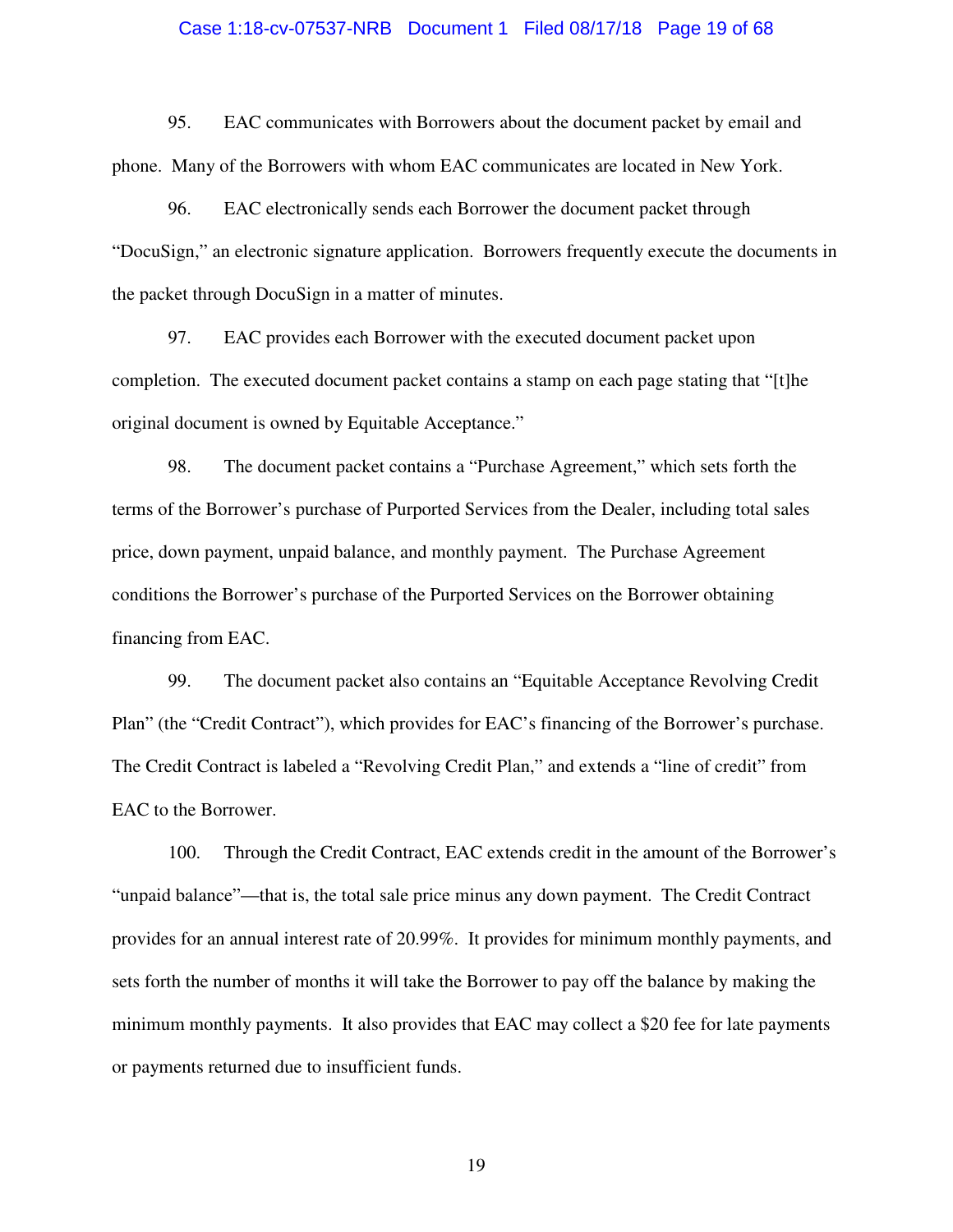#### Case 1:18-cv-07537-NRB Document 1 Filed 08/17/18 Page 20 of 68

101. The Credit Contract states that as a holder, EAC "is subject to all claims and defenses" that any Borrower could assert against the seller of goods or services" obtained "with the proceeds" of the Credit Contract, i.e., the Dealer.

102. The packet also includes an "Equitable Acceptance Auto Pay Terms of Use," by which the Borrower authorizes EAC to make monthly electronic ACH debits from the Borrower's bank account in the amount of the "Monthly Payment" set forth in the Purchase Agreement. EAC charges a 4% surcharge on any credit or debit card payment that is not made through Auto Pay.

103. The entire structure of EAC's Credit Contract is deceptive to the Borrower. "Revolving credit" and "line of credit," also known as "open-end credit," describe a consumer credit arrangement—like a credit card—that allows the borrower to buy goods on a continuing basis, through repeat transactions as long as the outstanding balance does not exceed the credit limit.

104. But what EAC offers through the Credit Contract is *not* open-end credit. It is closed-end credit.

105. In the prototypical closed-end credit sale, such as a car sale, the creditor extends the borrower a fixed amount of credit to finance a single purchase at a particular interest rate, to be payable in equal monthly installments over a fixed number of months.

106. Although described as open-end credit, EAC's Credit Contract extends a fixed amount of credit (the unpaid balance), at a particular interest rate, to fund a single purchase, and is payable in equal monthly installments over a fixed number of months.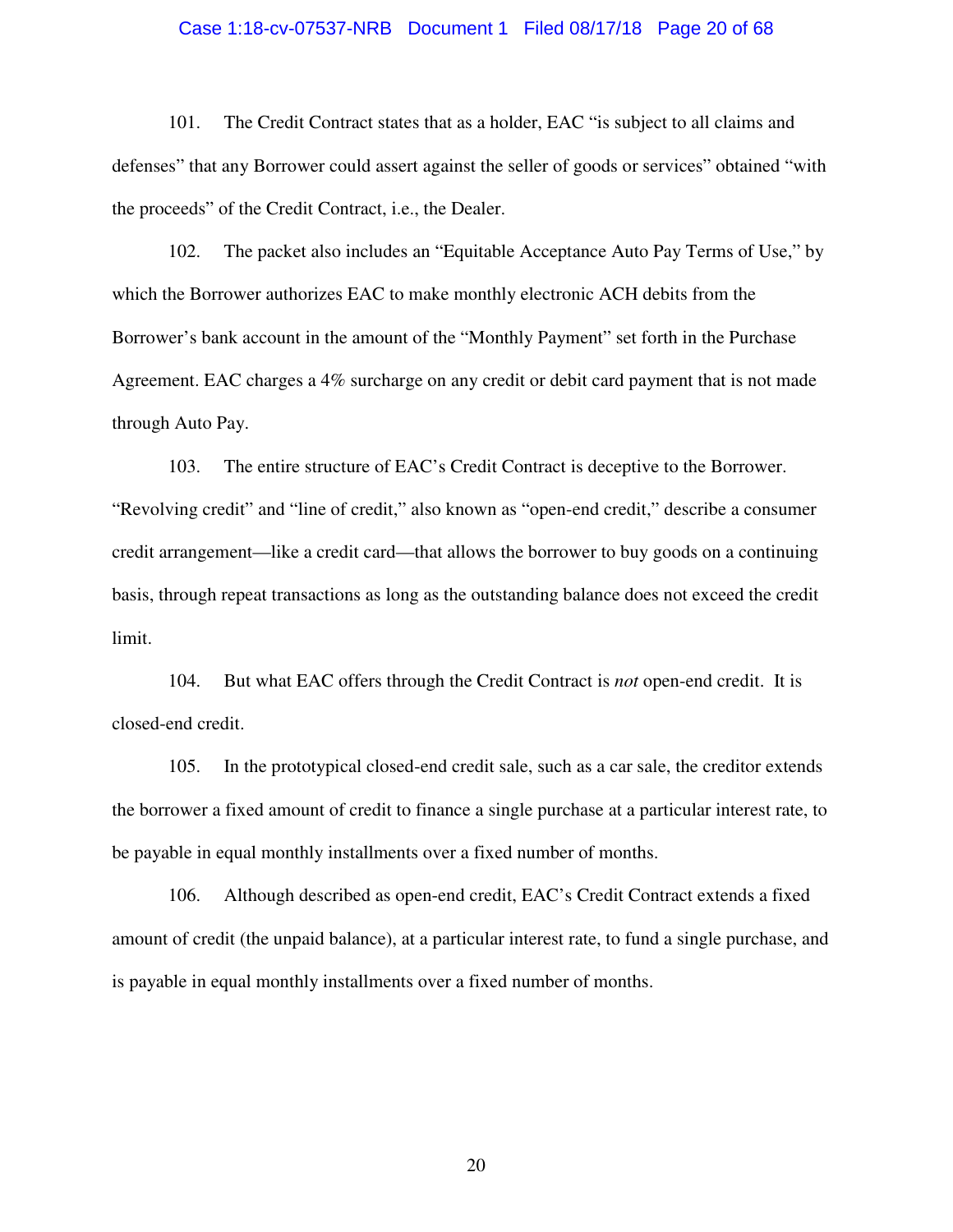#### Case 1:18-cv-07537-NRB Document 1 Filed 08/17/18 Page 21 of 68

107. Dealers regularly describe EAC's financing as a "payment plan." The Purchase Agreement states a "Monthly Payment" amount, and EAC's Auto Pay program is set up to debit that same amount each month.

108. EAC does not reasonably contemplate repeated transactions under the Credit Contract.

109. The Credit Contract permits Borrowers to make additional purchases only with permission from EAC itself (not the Dealer). Specifically, the Credit Contract requires that Borrowers "reapply" for credit if they want to use it for additional purchases, and "this requirement will be exercised at the sole discretion of Equitable Acceptance." The Credit Contract also states that "[a]dditional purchases may be made in excess of the credit extended under this agreement only upon written application and advance approval by [EAC]."

110. In addition, because the initial purchase draws the Borrower's full line of credit, and the monthly payments are minimal compared to the total balance, no Borrower would have sufficient credit to purchase additional services for a long period of time.

111. In any event, as EAC knows, no reasonable Borrower would repeatedly purchase the Purported Services, because the "loan forgiveness" the Dealers promise, if actually obtained, would end the Borrower's loan obligation. Thus no Borrower would need to engage in future transactions with the Dealer or EAC.

112. When credit is facially characterized as open-end, but is in fact closed-end, it is called "spurious open-end credit." Spurious open-end credit is subject to disclosure requirements that apply to closed-end credit.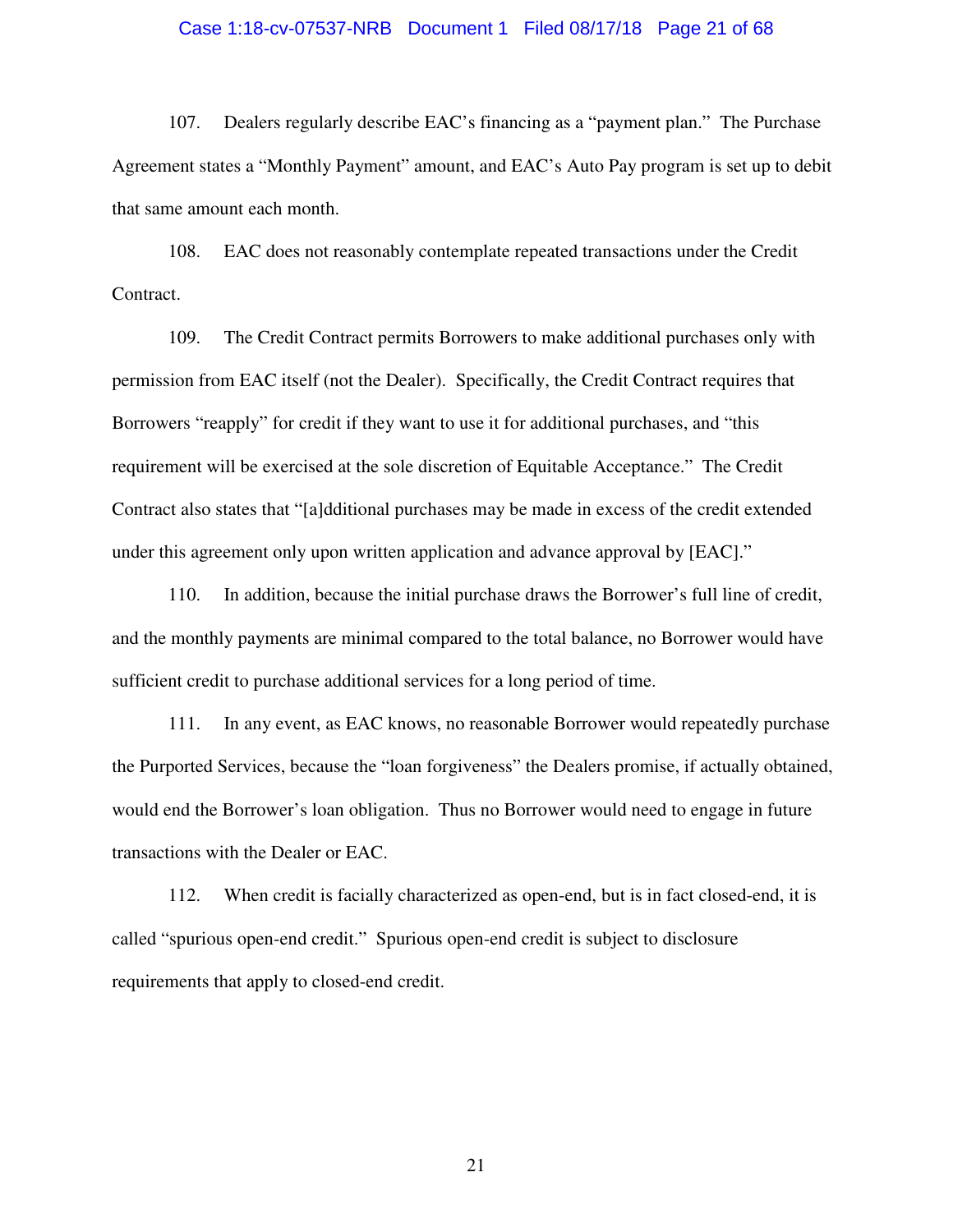#### Case 1:18-cv-07537-NRB Document 1 Filed 08/17/18 Page 22 of 68

113. Provision of closed-end credit is highly regulated. Extenders of closed-end credit are subject to strict disclosure laws designed to ensure that Borrowers have adequate information to assess the true cost of credit.

114. EAC offers its spurious open-end credit plan in order to conceal the total cost of credit from Borrowers, and to deceive Borrowers into accepting unfavorable credit terms that they would not accept if they received the disclosures required for extensions of closed-end credit.

115. EAC's Credit Contract unlawfully omits numerous pieces of information that are mandated by law.

116. The Credit Contract does not set forth the actual amount financed under the contract—that is, the Purported Services sales price minus any down payment made by the Borrower.

117. The Credit Contract does not state the dollar amount of the finance charge, as required by law. Instead, it expresses the finance charge as a Daily Periodic Rate (0.0575%) and corresponding Annual Percentage Rate (20.99%).

118. The Credit Contract does not state the dollar amount of the total payments the Borrower will have to make, which would be calculated as the sum of the amount financed and the amount of the finance charge.

119. The Credit Contract does not state how a Borrower can avoid having to pay a finance charge, or whether there is any time period during which a Borrower can make payments without having a finance charge imposed (a "Grace Period").

120. The Credit Contract does not state the "Monthly Payment" amount, which it also describes as a "Monthly Minimum Payment," as a dollar amount. Nor does the Credit Contract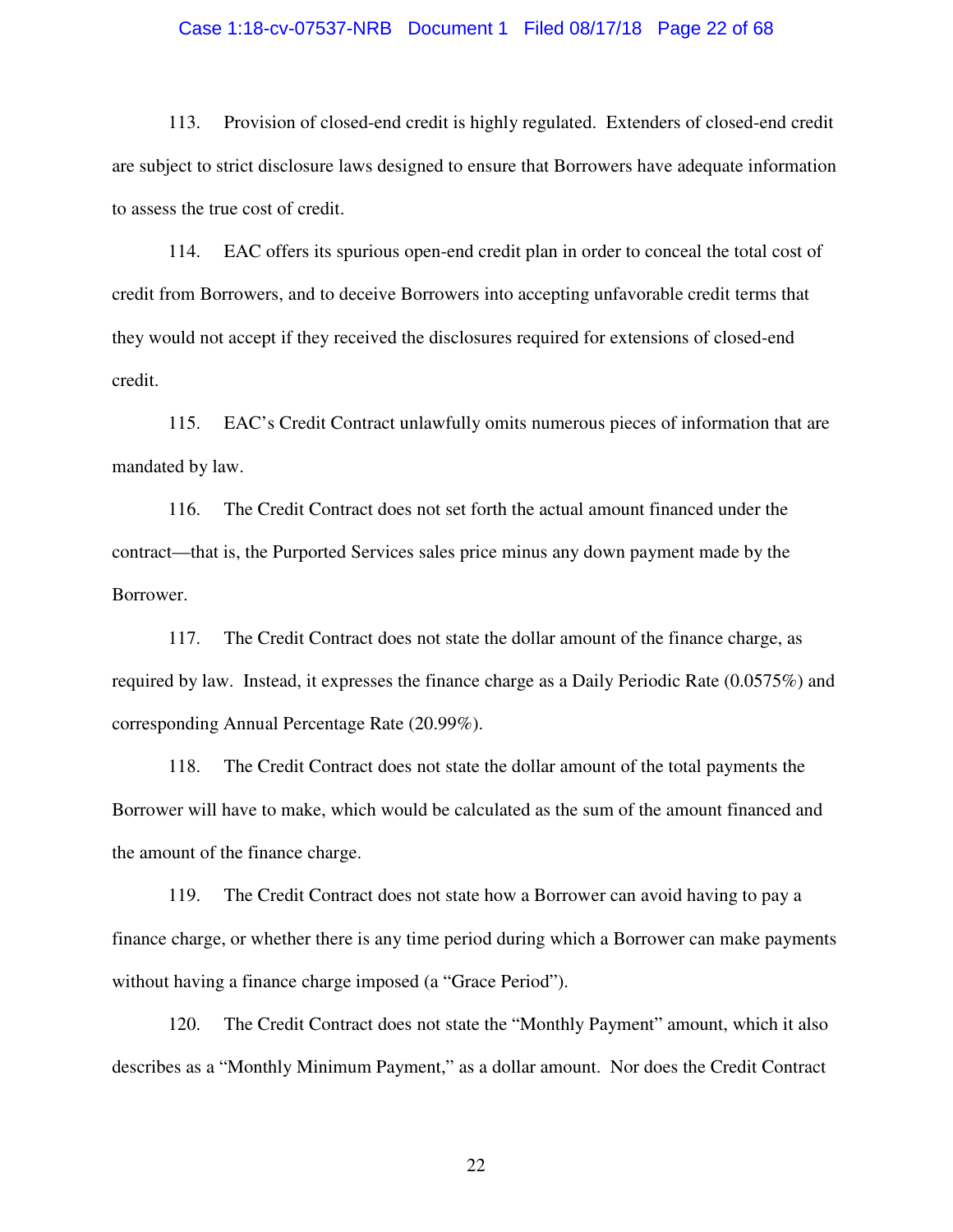#### Case 1:18-cv-07537-NRB Document 1 Filed 08/17/18 Page 23 of 68

state the due date of any payment. Instead, the Credit Contract only describes the method of calculating that payment.

121. The Credit Contract does not disclose the Borrower's right to dispute billing errors.

122. EAC prepares and transmits monthly billing statements to Borrowers. These statements provide the starting balance, the finance charge and any fees imposed, any payments made, and the resulting closing balance. The statements do not disclose any Grace Period available to Borrowers.

123. The Credit Contract and the Billing Statements deliberately conceal the true cost of obtaining credit from EAC.

124. As a result of EAC's misrepresentations and omissions, Borrowers do not know, and are misled as to, the true cost of obtaining credit from EAC.

125. Most importantly, EAC never tells Borrowers that because the Credit Contract provides for a high interest rate and a long repayment term, Borrowers will pay hundreds of dollars more for the Purported Services than the purchase price they agreed to.

126. If the documents disclosed the true cost of obtaining credit from EAC, including the total cost of the supposed Services, few if any Borrowers would accept EAC's financing terms.

127. EAC takes a number of steps to conceal its fraud and to limit its exposure when Borrowers suspect that fraud has occurred.

128. EAC's website states:

If someone contacts you, and tells you that you have been 'scammed' or defrauded by choosing to hire an expert to help you take advantage of student loan assistance programs, and/or they encourage you not to make your payments, you have been misled! Please gather whatever details you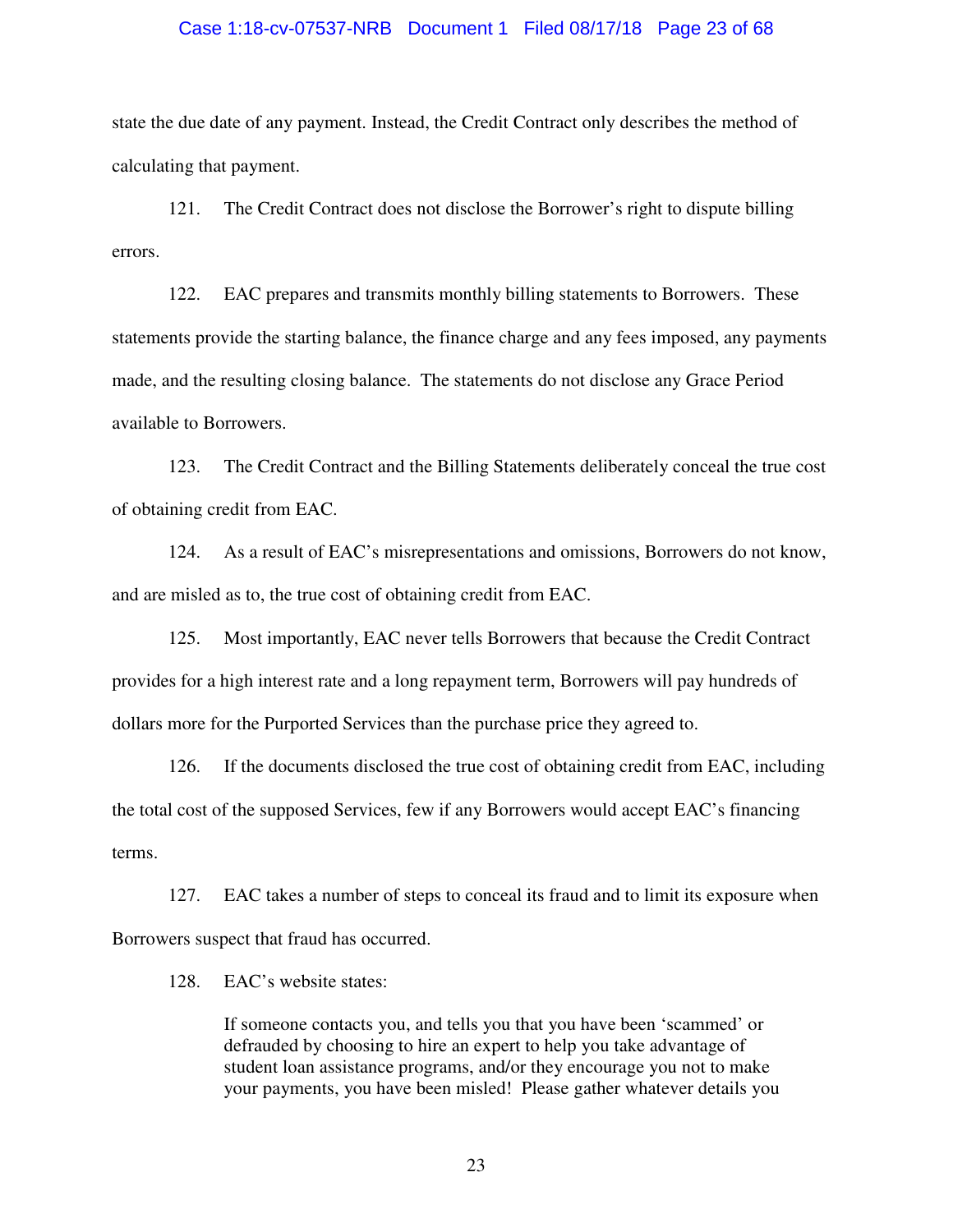can about the person who contacted you with this misinformation, and call us ASAP. We understand that receiving calls such as these can be distressing. We care about our customers, and are here to address any concerns you have, including unlawful calls you may receive.

129. By including this statement on its website, EAC discourages (and intends to

discourage) Borrowers from realizing or complaining that they have been the victims of fraud.

130. EAC has full knowledge that the Dealers with which it affiliates market the

Purported Services using fraudulent misrepresentations and omissions because, among other

reasons, it reviews the voluminous complaints and reviews Borrowers submit on the BBB and

CFPB websites. Nonetheless, EAC routinely and falsely disclaims responsibility for the

fraudulent misrepresentations made by the Dealers.

131. In response to the large numbers of negative reviews and complaints lodged against it, EAC began in April 2017 to post a uniform response to Borrowers' complaints on the BBB website. To date, EAC has posted over 100 such responses. Each states, in sum and substance, something similar to the following response, posted on May 26, 2017:

> We purchased a contract from [Dealer] for the customer to finance the documentation preparation fee the dealer charged to work with the Department of Education to consolidate or refinance student loans. The customer and dealer entered into a written agreement, which Equitable was not involved and clearly states the dealer was offering to help navigate the student loan relief bureaucracy. Equitable did not contact the customer about this process, that was done by the dealer. The customer needs to read the documents she signed to better understand the transaction she signed up for. We look forward to having the customer fulfilling her obligation to us.

*Response to BBB Review* (May 26, 2017).

132. To over 200 of the CFPB complaints, EAC responded that it "believes it acted appropriately as authorized by contract or law."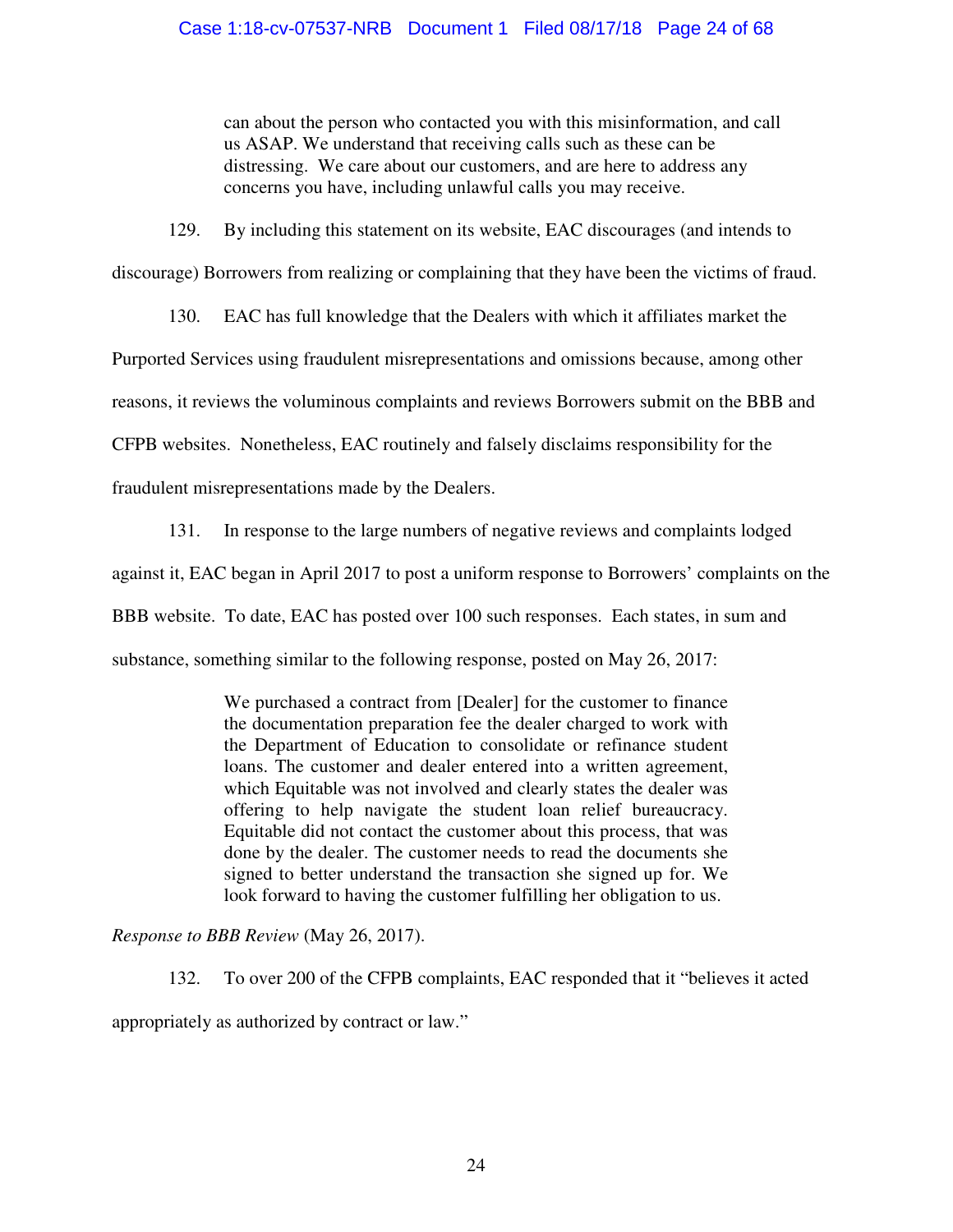#### Case 1:18-cv-07537-NRB Document 1 Filed 08/17/18 Page 25 of 68

133. Many of EAC's responses to the complaints and reviews also indicate that EAC has full knowledge of the specific Purported Services offered by the Dealer to each Borrower as well as the consequences to the Borrower.

134. Borrowers who complain to Dealers face the opposite problem: the Dealers point the finger at EAC. For example, Integra responded to a Borrower's complaints as follows: "Because this client chose to incur a Finance Contract for our services, we have no ability to refund this client's loan. Again, this client has chosen to borrow, from a third party [EAC], the fee's required to have our company provide our services, to this client. We have no ability to require a refund be made, by an 3rd party organization."

135. Both the Dealers and EAC knowingly and actively conceal one another's fraud in order to ensure that the Scheme can be perpetuated.

136. EAC requires each Dealer to record a "verification" portion of any call with a Borrower being referred to EAC for financing. The Dealer's verification must follow a script that EAC writes and provides to the Dealer, in which the Dealer confirms with the Borrower that he or she is agreeing to obtain third party financing from EAC. EAC requires the Dealer to transmit the audio recording of the verification through the software platform designed by EAC.

137. The representations in this script do not disclose that the Borrower will obtain a new "line of credit" from EAC or that the Borrower will be charged interest. On information and belief, the script often contradicts other representations made by the Dealers during the calls.

138. EAC requires Dealers to record the verification call so that EAC can later claim that the Borrower understood the nature of EAC's financing. By the same token, on information and belief, the Dealers generally do not record their representatives' sales pitch to Borrowers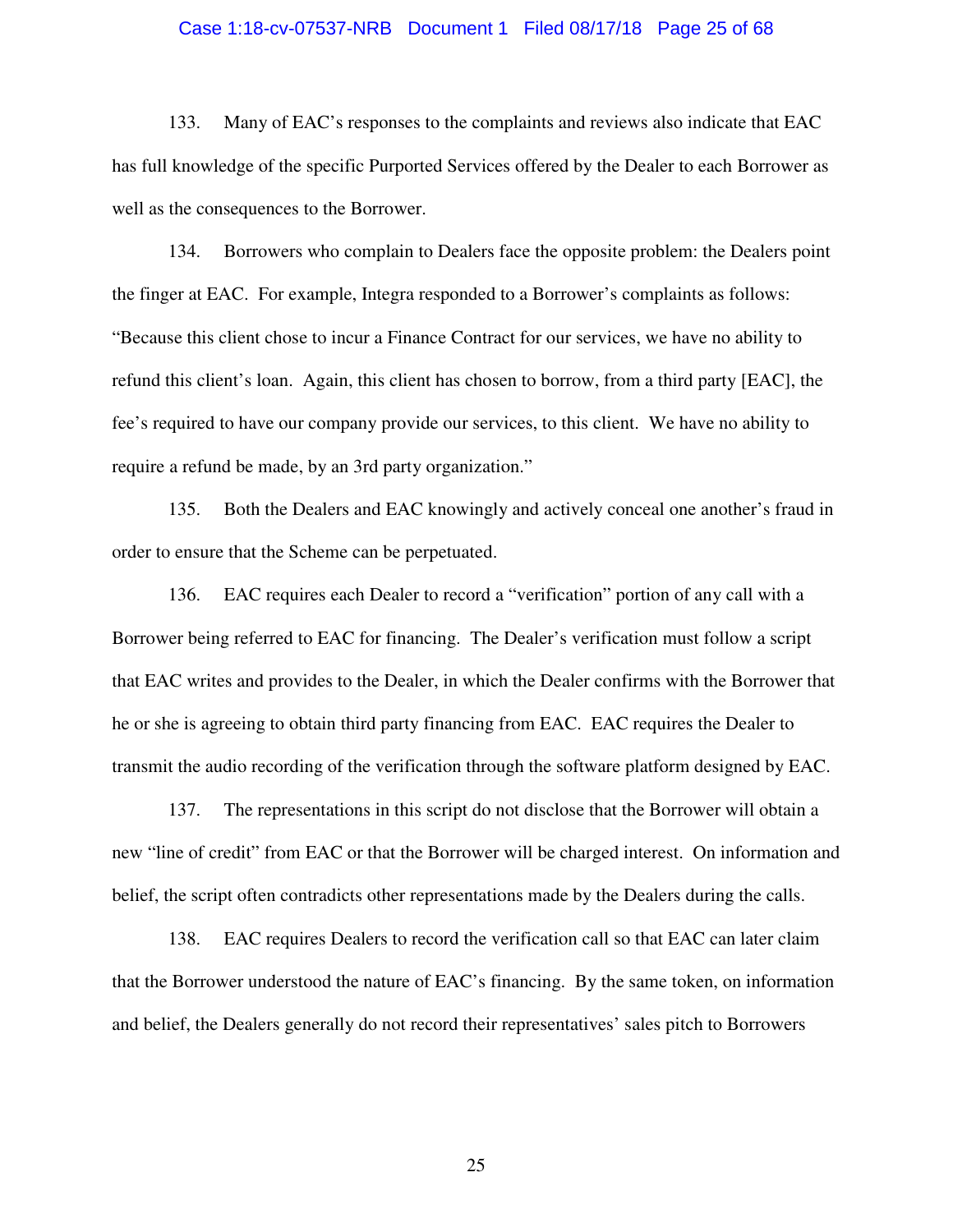#### Case 1:18-cv-07537-NRB Document 1 Filed 08/17/18 Page 26 of 68

because those sales pitches contain material false and misleading statements and material omissions.

#### **C. Harm to Borrowers**

139. As a direct and proximate result of EAC and the Defendants' conduct, Borrowers experience financial and other harm.

140. Borrowers are harmed financially in the amount of the approximately \$1,300 they are induced into paying for the Purported Services, or for which they have outstanding indebtedness.

141. Borrowers are also harmed financially by the Deceptive Loan's usurious interest, totaling hundreds of dollars, and, where applicable, late fees and insufficient funds charges, that they pay to EAC or for which they have outstanding indebtedness.

142. Each payment a Borrower pays to EAC or a Dealer could have been paid directly to reduce the Borrower's federal student loan balance. But with the payments going instead to EAC or a Dealer, the Borrower's federal student loan balance does not decrease and continues to accrue interest.

143. Many Borrowers are harmed by the Dealers' Purported Services themselves, which for many Borrowers increase their total loan balance and interest rate on their federal student loans.

144. Because the Dealers mislead many Borrowers into believing that their monthly payments to EAC satisfy their student loan obligations or that the Dealers are otherwise taking care of their student loan obligations, many Borrowers stop making payments on their federal loans upon enrollment with EAC. This results in delinquency and even default on those Borrowers' federal student loans, with associated late fees and collections costs. Defaulted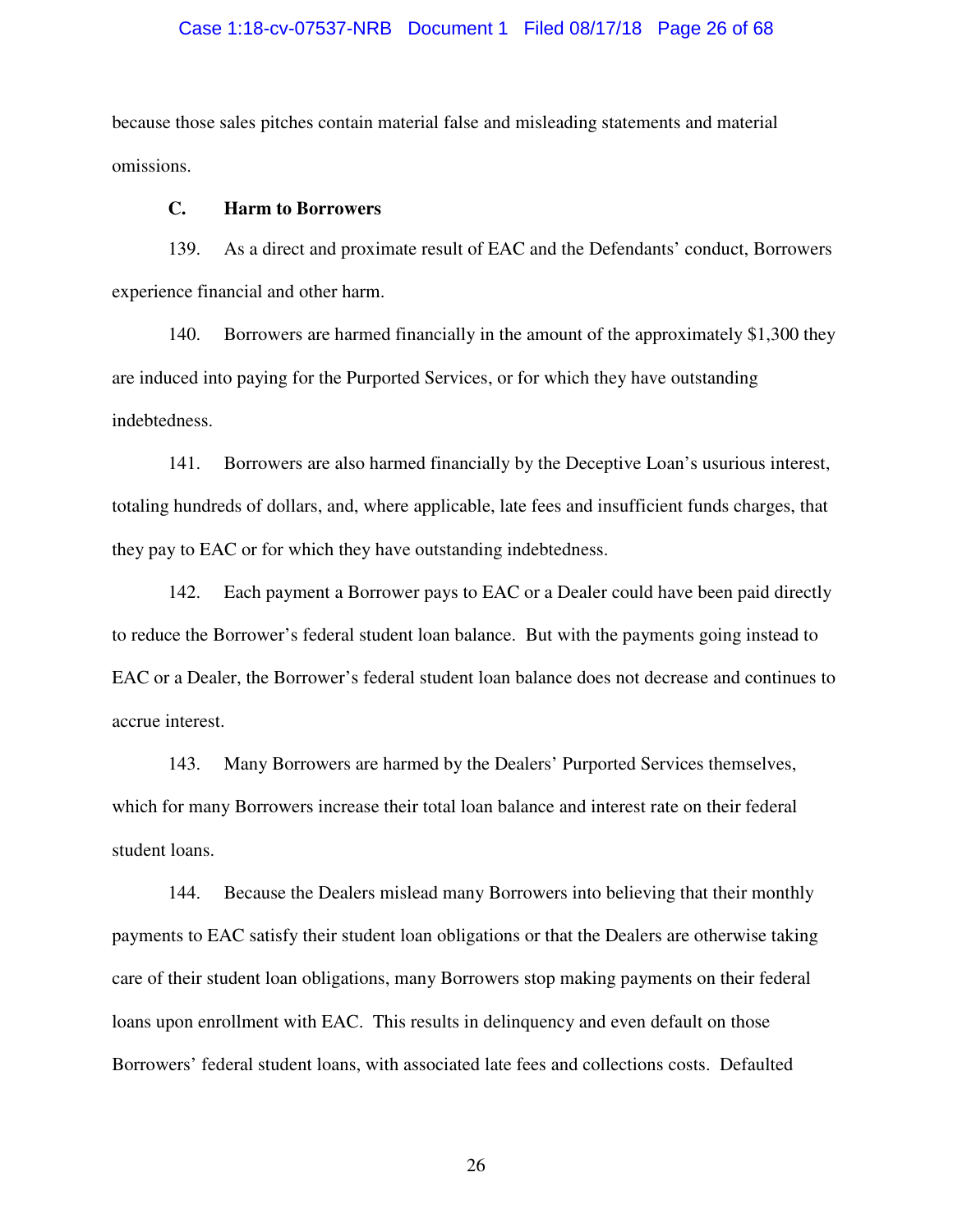#### Case 1:18-cv-07537-NRB Document 1 Filed 08/17/18 Page 27 of 68

Borrowers face the federal government's extraordinary collections powers, including tax offset, wage garnishment, and litigation.

145. Borrowers' credit reports and credit scores are quadruply damaged by Defendants' Scheme.

146. *First*, EAC routinely runs credit checks ("inquiries") on Borrowers and reports Borrowers' loan status to credit bureaus. This negatively affects their credit scores.

147. *Second*, EAC reports the financing it extends to Borrowers as a fully maxed out line of credit, which negatively affects the Borrowers' scores.

148. *Third*, for Borrowers who miss or fall behind on payments, EAC provides further negative reporting associated with missed payments or delinquent accounts.

149. *Fourth*, Borrowers who cease federal student loan payments experience negative reporting associated with those missed payments or delinquent accounts.

150. EAC also uses threats of negative credit reporting to induce Borrowers to continue making payments.

151. Diminished credit scores inhibit Borrowers' ability to access credit (or allow them to access it only on more disadvantageous terms) and can prevent Borrowers from obtaining housing or jobs.

152. Borrowers experience financial harm enlisting professionals, such as financial counselors and attorneys, to help them uncover Defendants' Scheme and address negative consequences of the Scheme on their student loans.

153. Borrowers experience emotional and psychological harm, both from the toll of mounting debt and, for those who learn about the scam, Defendants' efforts to block Borrowers from obtaining relief.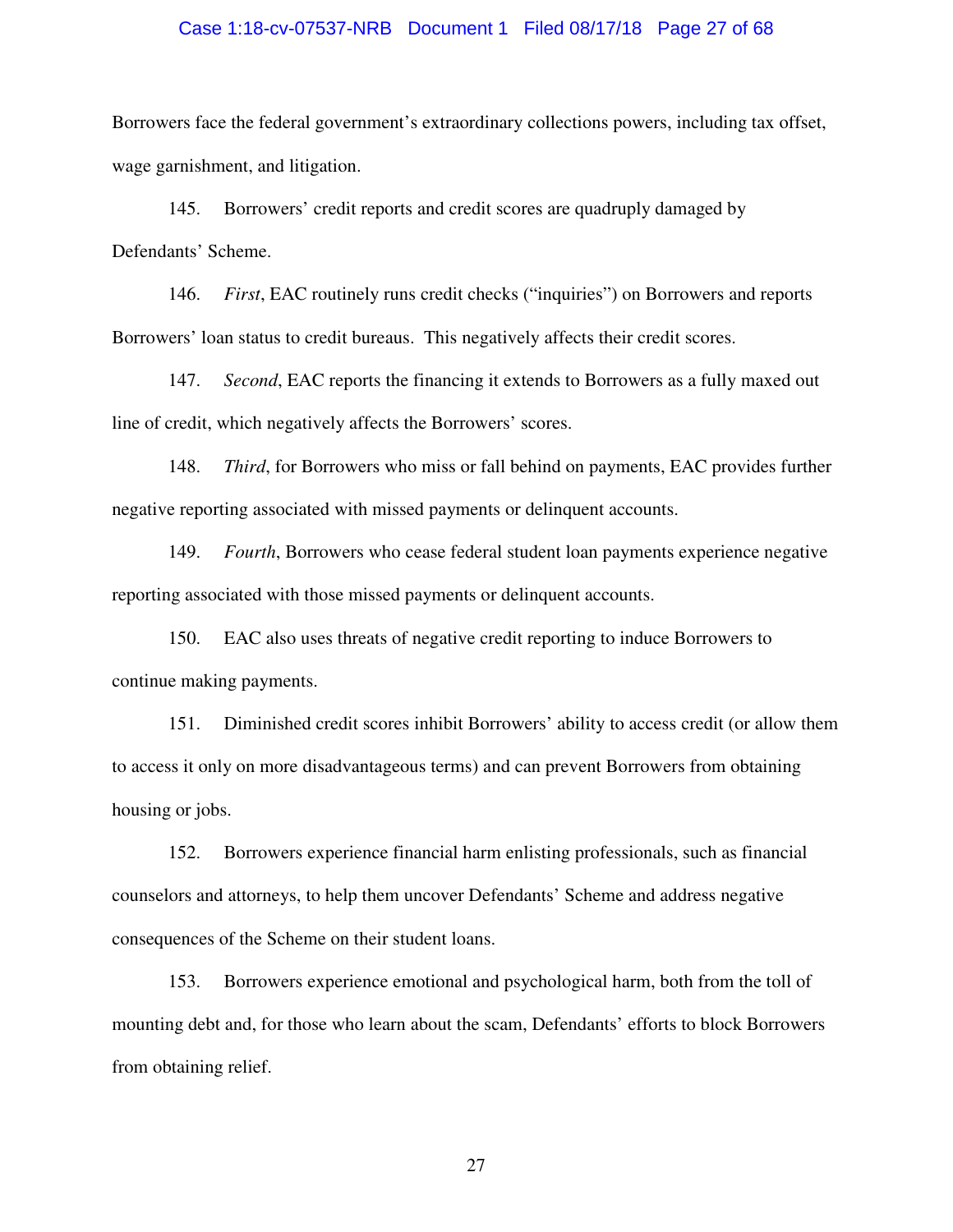154. Borrowers' complaints demonstrate the wide-ranging harm they have

experienced. For example:

- "I do not know what to do. I want all my monies returned to me. I have read the complaints on the BBB website and I am literally sick to my stomach. They have all my personal information to do with whatever they want." BBB Complaint (May 6, 2018).
- "I told Equitable Acceptance I wanted out of the contract because of this problem, and they told me my credit would receive bad reports. I am stuck paying for a service that was already being offered by FedLoan for free, a service that I am now at risk of having my student loan default . . . . P.S. I am currently 20 weeks pregnant and currently unemployed so please help." BBB Complaint (Apr. 12, 2018).
- "Well, tonight I decided to check credit karma for my credit score, and it looks like they've done a wonderful job at screwing me because my account shows that a credit card under the name 'Equitable Acceptance' has been maxed out, and it seems that the \$49 payment I have been making toward Equitable every month was actually the minimum amount paid toward this credit card." BBB Review (Sep. 9, 2017).
- "YOUR COMPANY SERVED NO PURPOSE WHATSOEVER. I paid a thousand dollars to Equitable acceptance for absolutely no reason. That money could have been used to feed my family. Believe it or not, in a lower middle class family \$40 a month adds up and could have served a better purpose than in the pockets of an employee at Equitable Acceptance Corporation." BBB Review (Jul. 12, 2017).
- "Since I started associating and making payments with equitable Acceptance, my credit score has dropped by over 100 pts and also they are showing up as a credit card on my credit report for \$1414.00!" BBB Complaint (May 22, 2018).
- 155. Defendants' conduct injures consumers located in New York in all the ways

described above. More than a dozen New York Borrowers have submitted CFPB complaints that are similar in substance to those described above.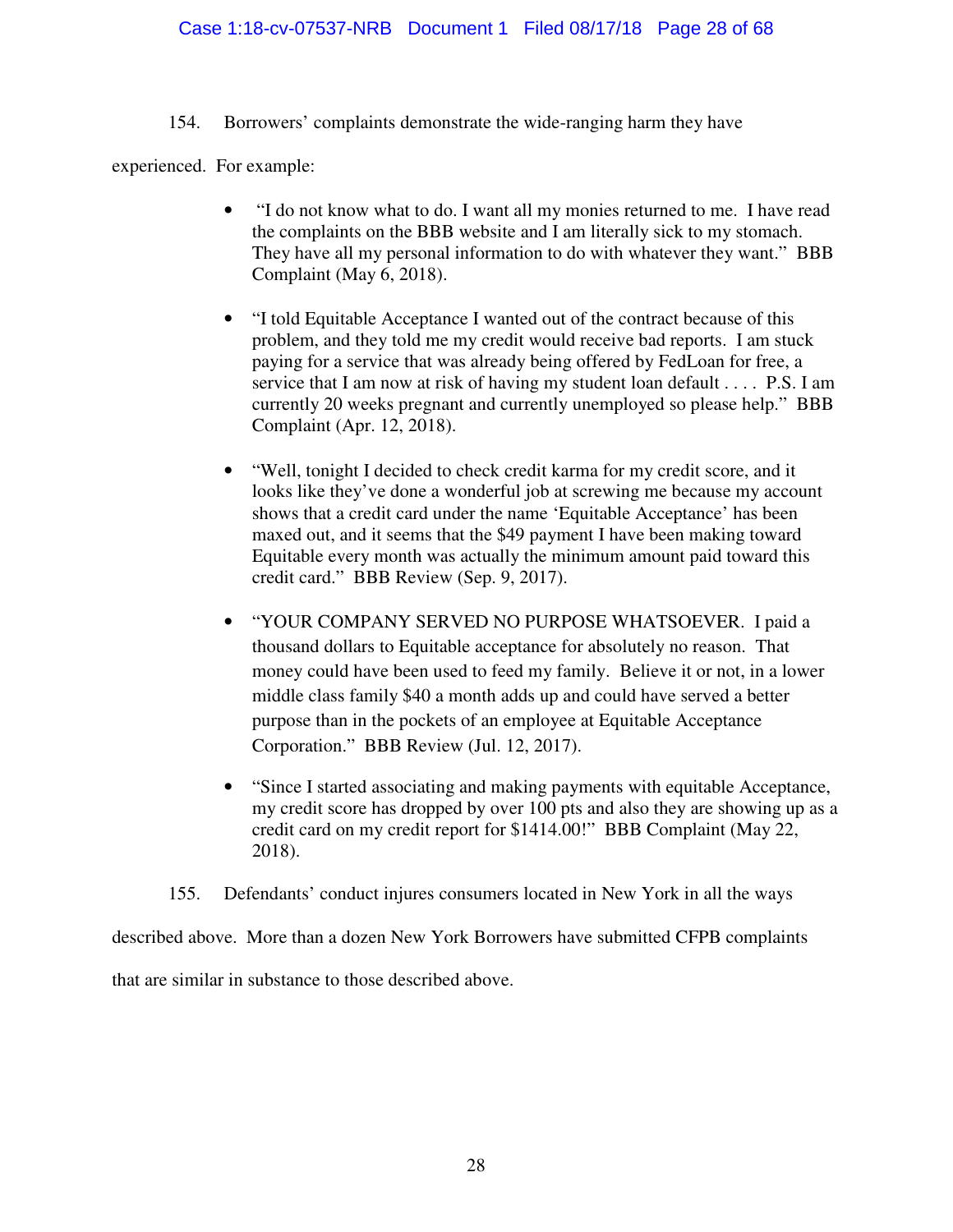#### **THE NAMED PLAINTIFFS**

## **I. VANESSA WILLIAMS**

156. Plaintiff Vanessa Williams is a twenty-three year old Manhattan resident. She graduated from the State University of New York- Buffalo State with a bachelor's degree in fashion and textile technology in 2016. Ms. Williams borrowed approximately \$21,000 in federal student loans to obtain her bachelor's degree.

#### **A. SLF Center's Fraudulent Sale of Purported Services to Ms. Williams**

157. On August 17, 2017, Ms. Williams received an unsolicited phone call on her cell phone from Samantha Gonzalez-Banuelos ("Gonzalez-Banuelos"), an "enrollment counselor" at SLF Center.

158. Gonzalez-Banuelos asked Ms. Williams whether she had federal student loans and told Ms. Williams that SLF Center could obtain loan forgiveness for Ms. Williams.

159. Gonzalez-Banuelos informed Ms. Williams that Ms. Williams' loan servicer, Navient, had engaged in illegal activity and had been sued.

160. Gonzalez-Banuelos told Ms. Williams that SLF Center charged approximately \$1,300 for loan forgiveness services. Gonzalez-Banuelos told Ms. Williams that she could pay through a payment plan of \$49 per month.

161. In reliance on Gonzalez-Banuelos's statements, Ms. Williams understood that by paying \$1,300 in \$49 monthly payments, she would have her full \$21,000 of loans forgiven that is, eliminated. She therefore agreed to purchase SLF Center's services.

162. Gonzalez-Banuelos also asked Ms. Williams for her studentloans.gov log-in credentials, stating that SLF Center required them to take the steps that would result in loan forgiveness. In reliance on this representation, Ms. Williams provided the log-in credentials.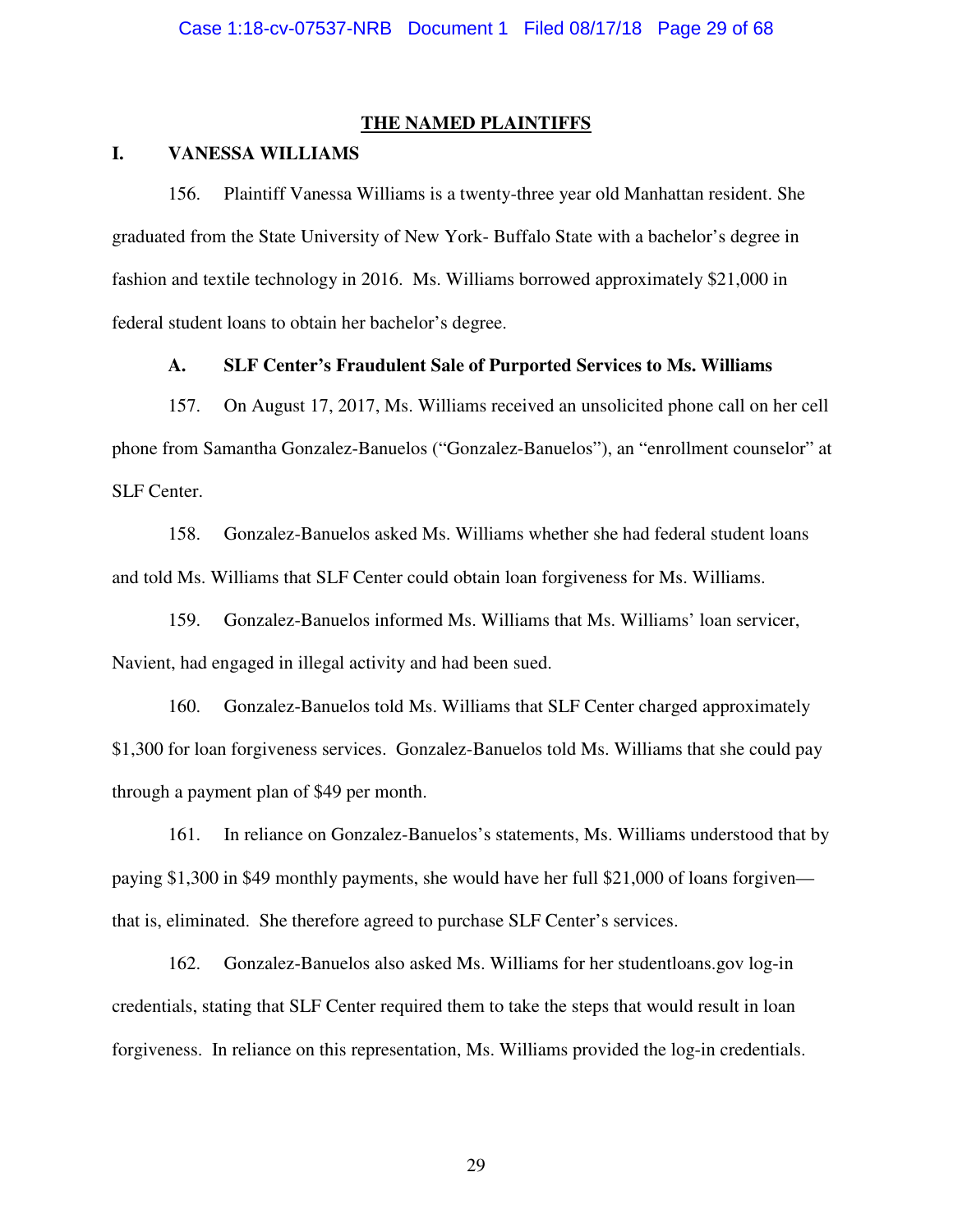#### Case 1:18-cv-07537-NRB Document 1 Filed 08/17/18 Page 30 of 68

163. Later that day, Gonzalez-Banuelos emailed Ms. Williams. The email contained numerous misrepresentations and misleading information, including that: "it is our mission to throw a life line to everyone that feels like they are drowning in debt"; that with SLF Center's assistance, Ms. Williams "will never need to worry about this overwhelming issue again"; that "President Obama and Congress passed . . . the William D Ford Act which allows the Department of Education to consolidate your existing student loans"; that the "William D Ford Act" was "continued in the court of Law"; that "Federal Student Loan Consolidation" would "lower [Ms. Williams's] payments"; and that SLF Center would "get [her] into the best financial position possible." The email also described lawsuits against Navient and provided "helpful links regarding Student Loan Forgiveness."

164. Gonzalez-Banuelos provided information and links to induce Ms. Williams to agree to purchase SLF Center's services by suggesting that SLF Center was a legitimate entity related to the Department of Education and that SLF Center's services would be financially advantageous to her.

165. Gonzalez-Banuelos's representations about Navient were intended to discredit Navient and to discourage Ms. Williams from contacting Navient and thus learning that SLF Center's services were scam. Ms. Williams searched on the internet and verified that Navient had in fact been sued, which made her think that Gonzalez-Banuelos was credible.

166. In reliance on Gonzalez-Banuelos's email, Ms. Williams agreed to continue with her purchase of SLF Center's services.

167. At no point did Gonzalez-Banuelos or SLF Center tell Ms. Williams that the \$49 per month payment plan was, in reality, a new line of credit from EAC that would be drawn in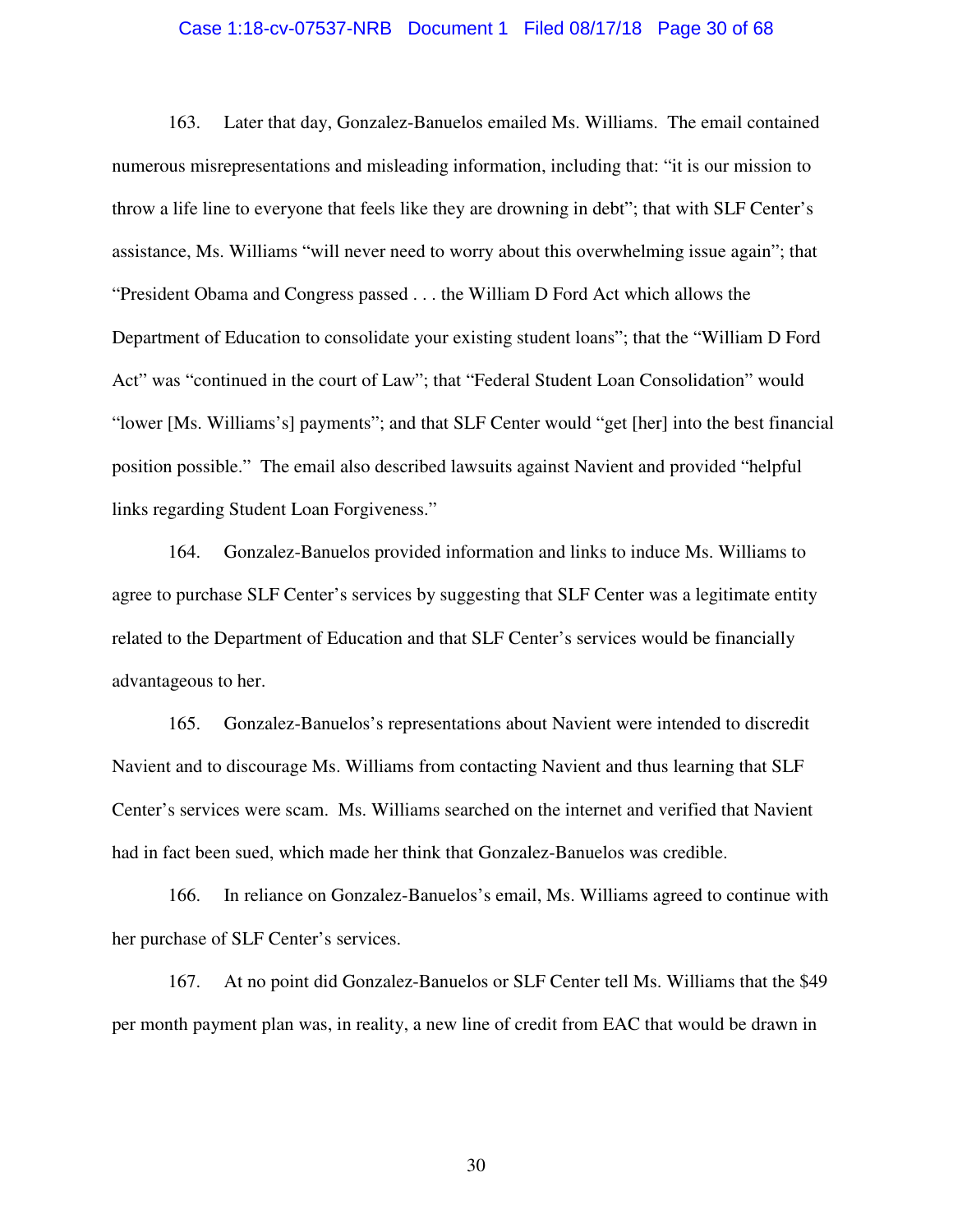#### Case 1:18-cv-07537-NRB Document 1 Filed 08/17/18 Page 31 of 68

full immediately to pay for SLF Center's purchase price, or that interest would accrue on the \$1,300.

168. At no point did Gonzalez-Banuelos or SLF Center tell Ms. Williams that the government programs Ms. Gonzalez-Banuelos described to Ms. Williams were available to all student loan borrowers for free from their Servicers and/or USED.

169. At no point did Gonzalez-Banuelos or SLF Center tell Ms. Williams that consolidation would increase the overall interest charged on her loans.

170. Each of Gonzalez-Banuelos's representations in the August 17, 2017 phone call and email was false. Gonzalez-Banuelos made those misrepresentations, and omitted material information, knowingly, and with the intent to induce Ms. Williams to purchase the Purported Services.

#### **B. EAC's Deceptive Loan to Ms. Williams**

171. Only an hour later, EAC emailed Ms. Williams a document packet through DocuSign.

172. The document packet sent by EAC had the same form and content described above (¶¶ 93-102). The Credit Contract sent to Ms. Williams did not contain the disclosures described above (¶¶ 114-21), including but not limited to disclosures of the amount financed, the finance charge, the total of payments, the amount and due dates of required payments, the grace period, and billing error rights.

173. Specifically, the Credit Contract did not disclose that due to the 21% interest rate and 34 month repayment schedule, she would be required to pay nearly \$400 in finance charges in addition to the purchase price.

174. In reliance on the representations made by Gonzalez-Banuelos and the material nondisclosures in the documents, Ms. Williams executed the documents in the document packet.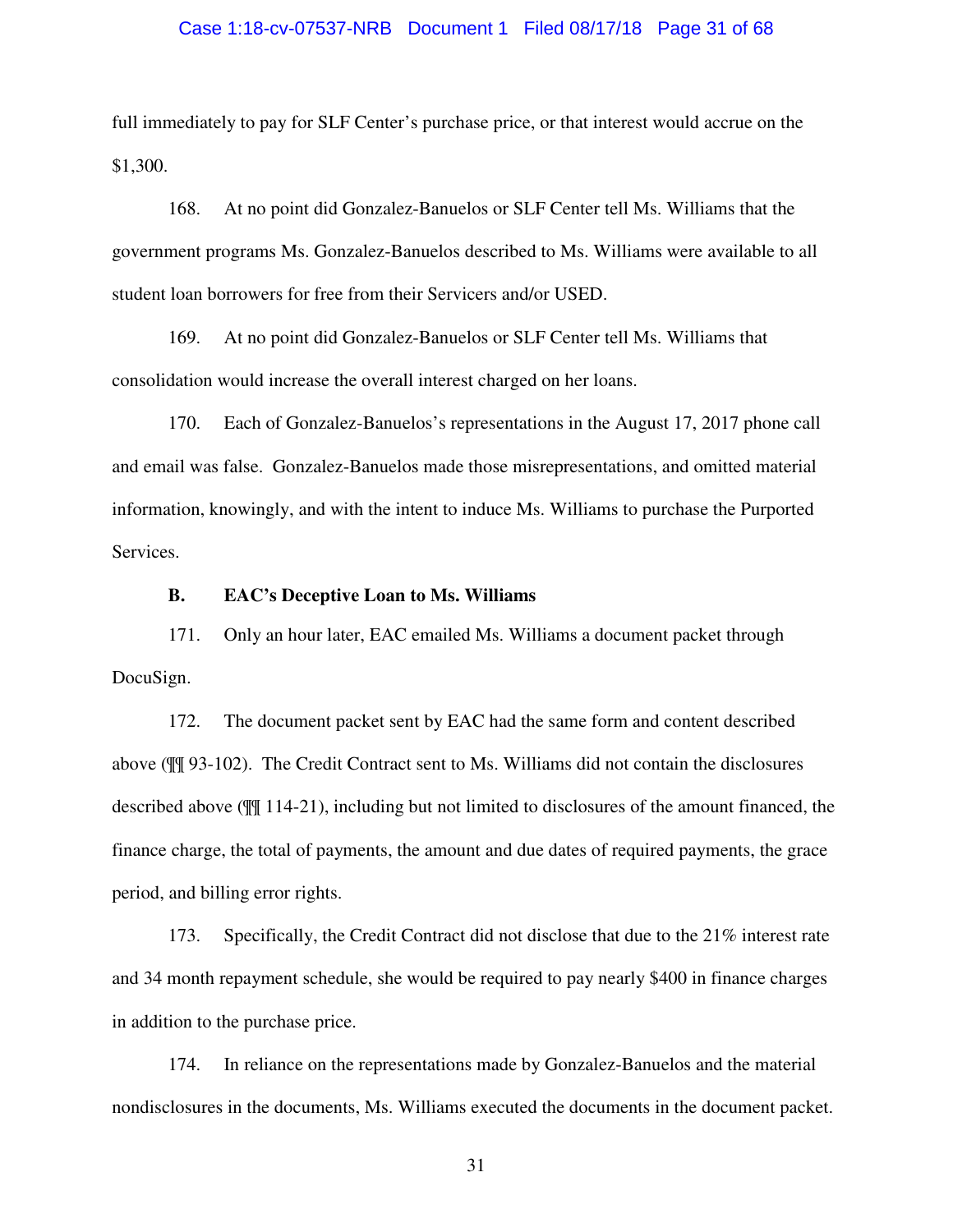#### Case 1:18-cv-07537-NRB Document 1 Filed 08/17/18 Page 32 of 68

175. Only nine minutes after receiving confirmation of her executed document packet via DocuSign, Ms. Williams received another e-mail from EAC with the subject line "Congratulations on your approval." This email attached the completed copy of her document packet, which is attached hereto as Exhibit B. The email stated that she should call EAC with "any questions regarding [her] financing."

## **C. Defendants' Misconduct in Providing Purported Services and Collecting on the Deceptive Loan**

176. The next day, Gonzalez-Banuelos emailed Ms. Williams, instructing her to provide proof of income so that SLF Center could "send it to the Department of Education for review." Three days later, Ms. Williams sent Gonzalez-Banuelos her paystubs. Gonzalez-Banuelos responded that she would "send this right over to the DOE."

177. Gonzalez-Banuelos's representation that the proof of income was to be sent to USED was false, and Gonzalez-Banuelos made that misrepresentation knowingly with the intent to secure Ms. Williams's proof of income for other purposes. In fact, SLF Center requested Ms. Williams's proof of income to send to EAC. SLF Center sent that information to EAC shortly after receiving it.

178. A few weeks later, Ms. Williams authorized an electronic payment to SLF Center of \$150 as a down payment on the Deceptive Loan.

179. On September 18, Ms. Williams emailed Gonzalez-Banuelos to see whether her down payment had been processed. Later that day, Gonzalez-Banuelos responded that the payment "usually takes a few days to process due to the fact that it is a federal transaction." The representation that Ms. Williams's down payment to SLF Center was a "federal transaction" was false and Gonzalez-Banuelos made that misrepresentation knowingly and with intent to disguise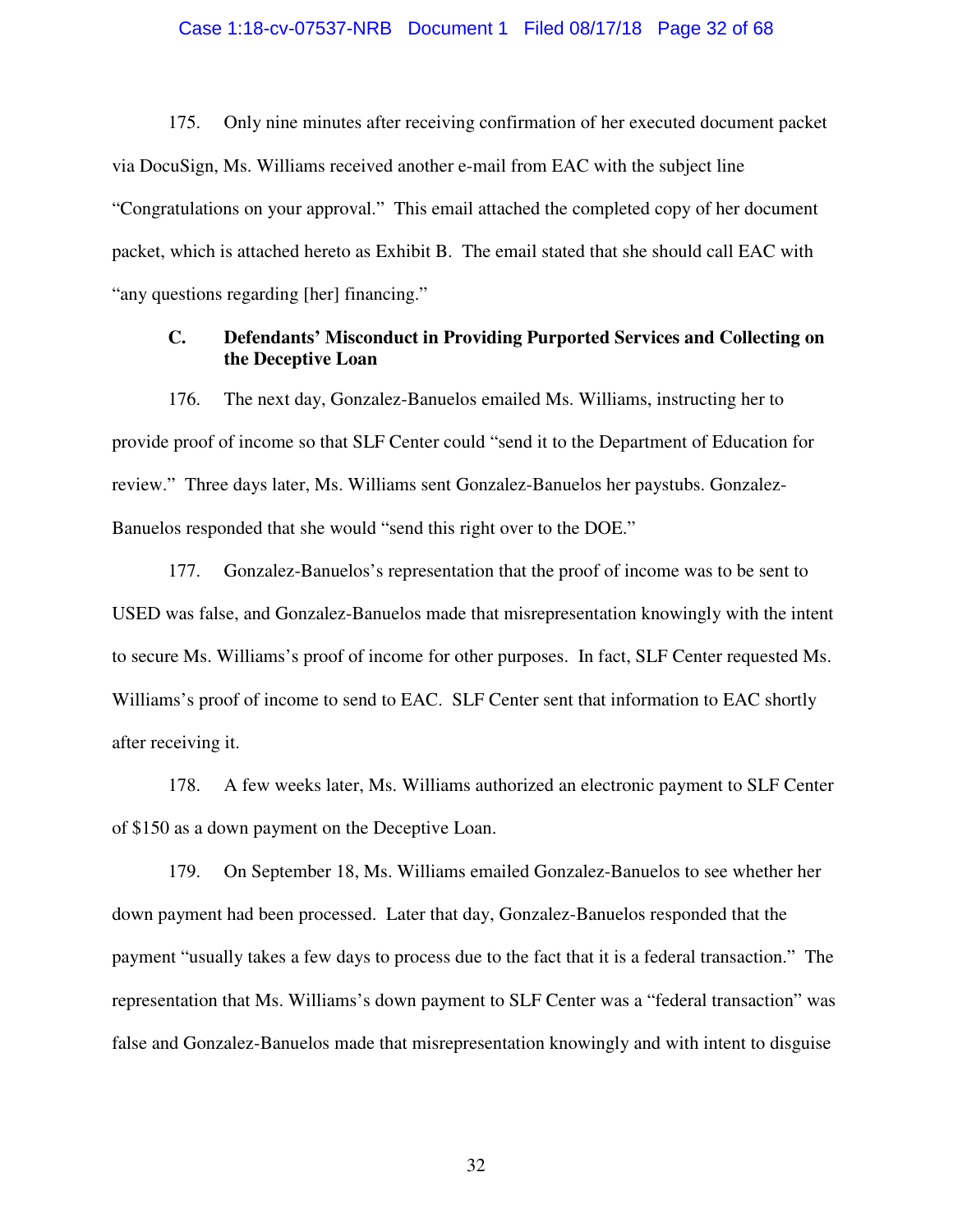#### Case 1:18-cv-07537-NRB Document 1 Filed 08/17/18 Page 33 of 68

the true nature of the Purported Services so that Ms. Williams would not understand she had been fraudulently induced to purchase them.

180. In fact, \$122.48 was due to Navient for Ms. Williams's federal loans on September 12, 2017, but SLF Center never made this payment, and Ms. Williams's federal student loan account became past due as a result. SLF Center never disclosed to Ms. Williams that a payment on her account was missed or that her account became past due. SLF Center concealed that information to disguise the true nature of the Purported Services so that Ms. Williams would not understand she had been fraudulently induced to purchase them.

181. On September 19, the \$150 payment to SLF Center was debited from Ms. Williams's bank account.

182. In late September 2017, SLF Center logged in to Ms. Williams's online federal student loan account on studentloans.gov by falsely impersonating Ms. Williams. To do so, SLF Center entered Ms. Williams's personal information.

183. Through the website, SLF Center electronically submitted an application for Loan Consolidation and a request for Income Driven Repayment by falsely impersonating Ms. Williams. On September 27, 2017, SLF Center falsely impersonated Ms. Williams and electronically signed her name on the Master Promissory Note for Ms. Williams's new consolidation loans.

184. On the Master Promissory Note, SLF Center listed Ms. Williams's email address as at the domain numailnow.com. Ms. Williams has never had an email address at this domain. SLF Center changed Ms. Williams's email address to attempt to direct all communication regarding the consolidation loan directly to SLF Center, not Ms. Williams, to disguise the true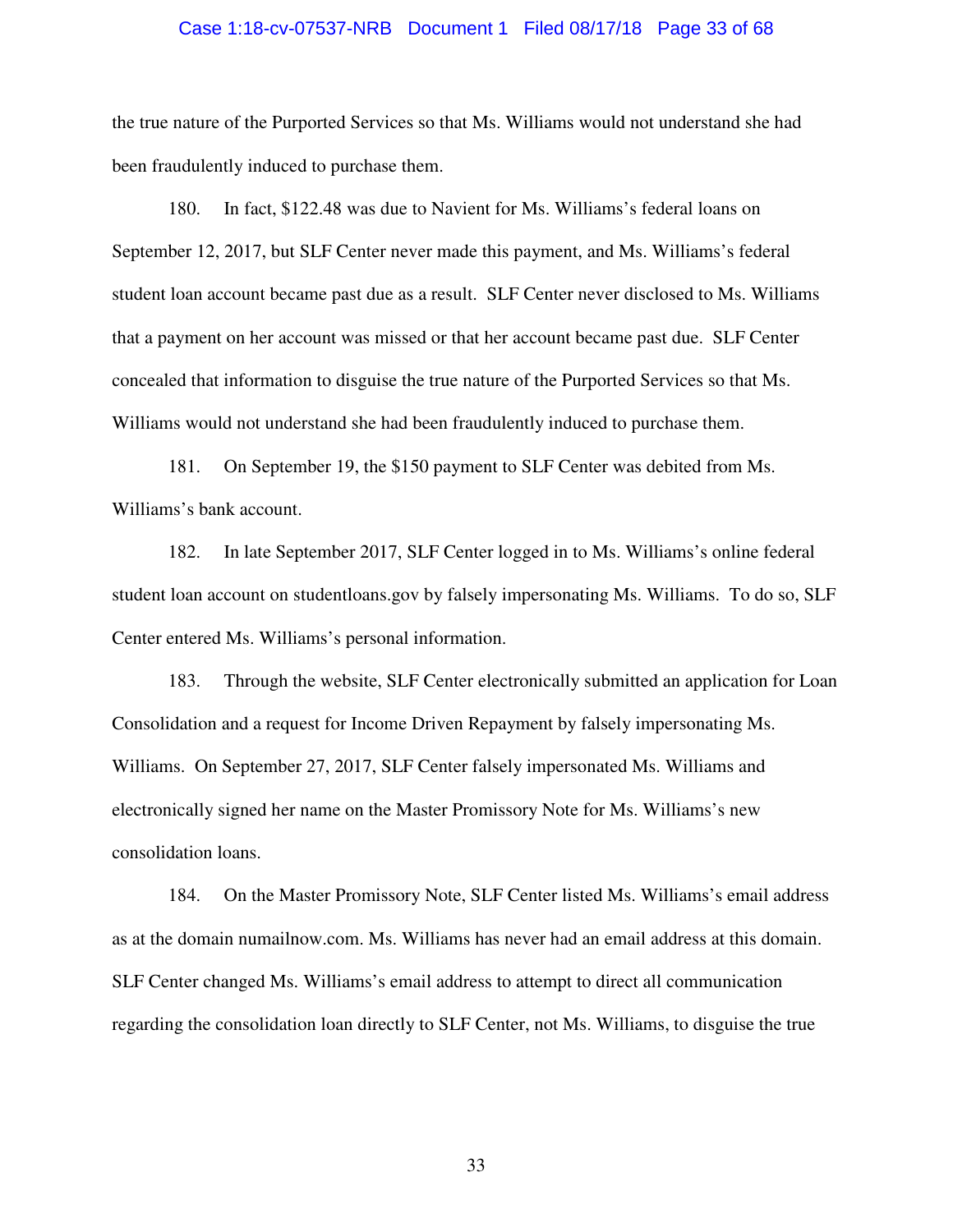# Case 1:18-cv-07537-NRB Document 1 Filed 08/17/18 Page 34 of 68

nature of the Purported Services so that Ms. Williams would not understood she had been fraudulently induced to purchase them.

185. The consolidation loans obtained by SLF Center for Ms. Williams increased the overall interest being assessed on Ms. Williams's federal loans.

186. EAC sent monthly billing statements to Ms. Williams from November 2017 to February 2018. None of these billing statements disclosed the grace period.

#### **D. Harms to Ms. Williams**

187. On October 21, 2017, Ms. Williams made the first \$49 monthly payment to EAC via auto-debit.

188. Ms. Williams later reviewed her credit report and saw the EAC trade line. She learned that EAC was likely a student loan assistance scam.

189. Soon thereafter, Ms. Williams logged in to EAC's online web portal and cancelled the auto-debit authorization to EAC. She made no further payments to EAC.

190. As a direct and result of Defendants' Scheme, Ms. Williams has experienced financial and other harm.

191. Ms. Williams's federal student loans were not forgiven. Ms. Williams currently owes over \$23,000 on her loans. Ms. Williams now owes increased interest on those loans because of the consolidation SLF Center performed. She was also harmed by the missed payment on her federal student loans.

192. Ms. Williams was financially harmed in the amount of the payments she made to SLF Center and EAC. She is also harmed by her ongoing outstanding indebtedness to EAC.

193. Every dollar that Ms. Williams paid to EAC and SLF Center could have gone to reducing her federal student loan burden.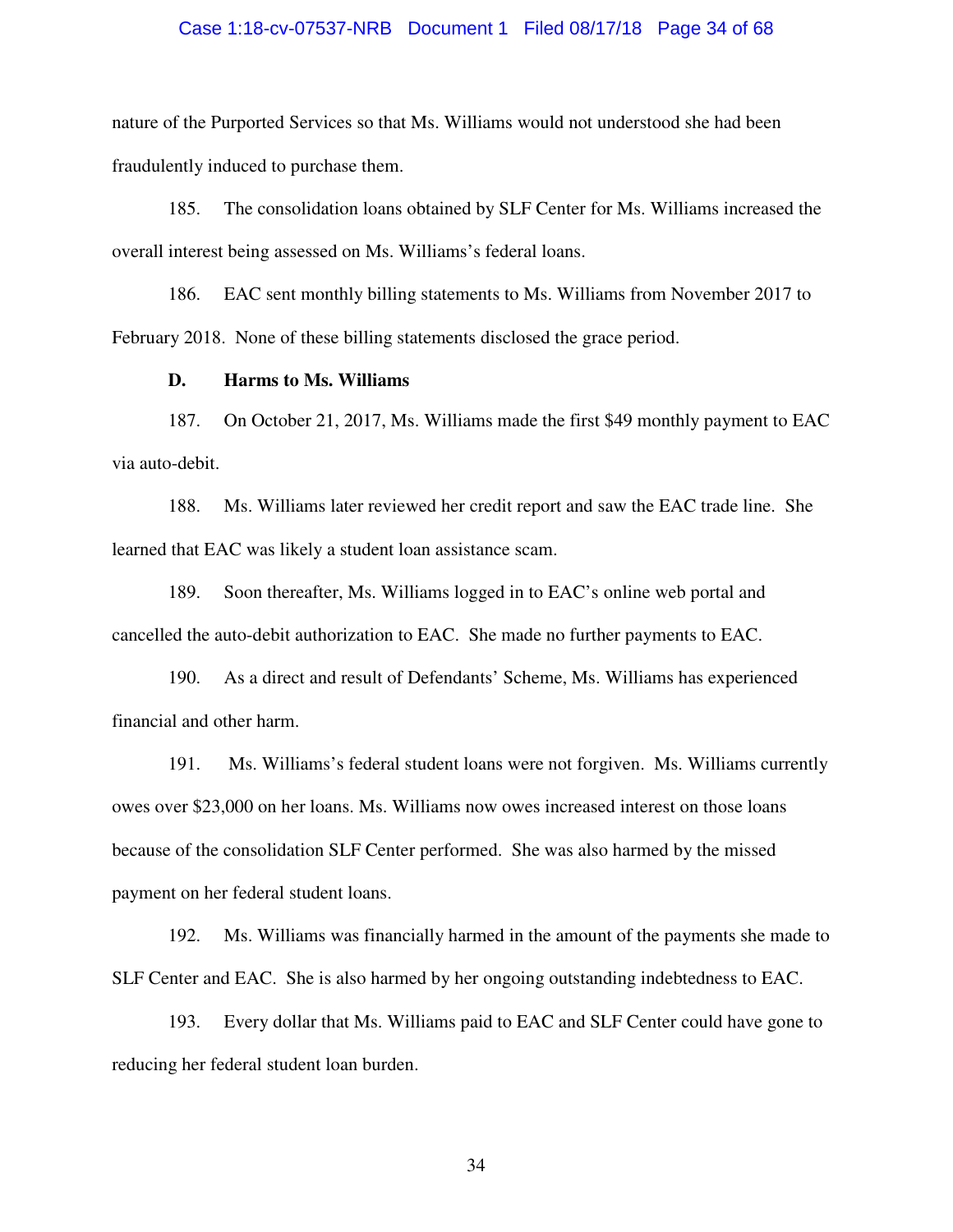#### Case 1:18-cv-07537-NRB Document 1 Filed 08/17/18 Page 35 of 68

194. Ms. Williams's credit was damaged by Defendants' Scheme in multiple ways, including by EAC's "inquiry" into her creditworthiness, EAC's reporting of her debt obligation as a fully maxed-out \$1,227 line of credit, and EAC's reporting of her missed payments. Ms. Williams worries that this will hurt her future opportunity to obtain housing and access credit.

195. As a result of her reduced credit score, two of Ms. Williams's credit card issuers reduced the credit limits associated with her cards.

196. Ms. Williams also experienced emotional distress because of Defendants' Scheme.

197. Ms. Williams resided and was present in New York during all or some of the time period during which she was sold the Purported Services, made payments on her Deceptive Loan, otherwise interacted with the Defendants, and was ultimately harmed by the Defendants' fraudulent conduct.

#### **II. KORY TURNER**

198. Plaintiff Kory Turner is a thirty-one year old Brooklyn resident. He graduated from Montclair State with a bachelor's degree in 2011. He attended seminary at Drew Theological School and graduated with a master's degree in 2015. He borrowed approximately \$80,000 in federal student loans to obtain his undergraduate and graduate degrees.

**A. Integra's Fraudulent Sale of Purported Services to Mr. Turner** 

199. Mr. Turner learned of Integra through a co-worker.

200. In September 2016, Mr. Turner called Integra. An Integra representative told him that Integra could obtain loan forgiveness for Mr. Turner.

201. The representative told Mr. Turner that Integra assists with loan forgiveness through the Department of Education, and suggested that Integra would become a servicer of his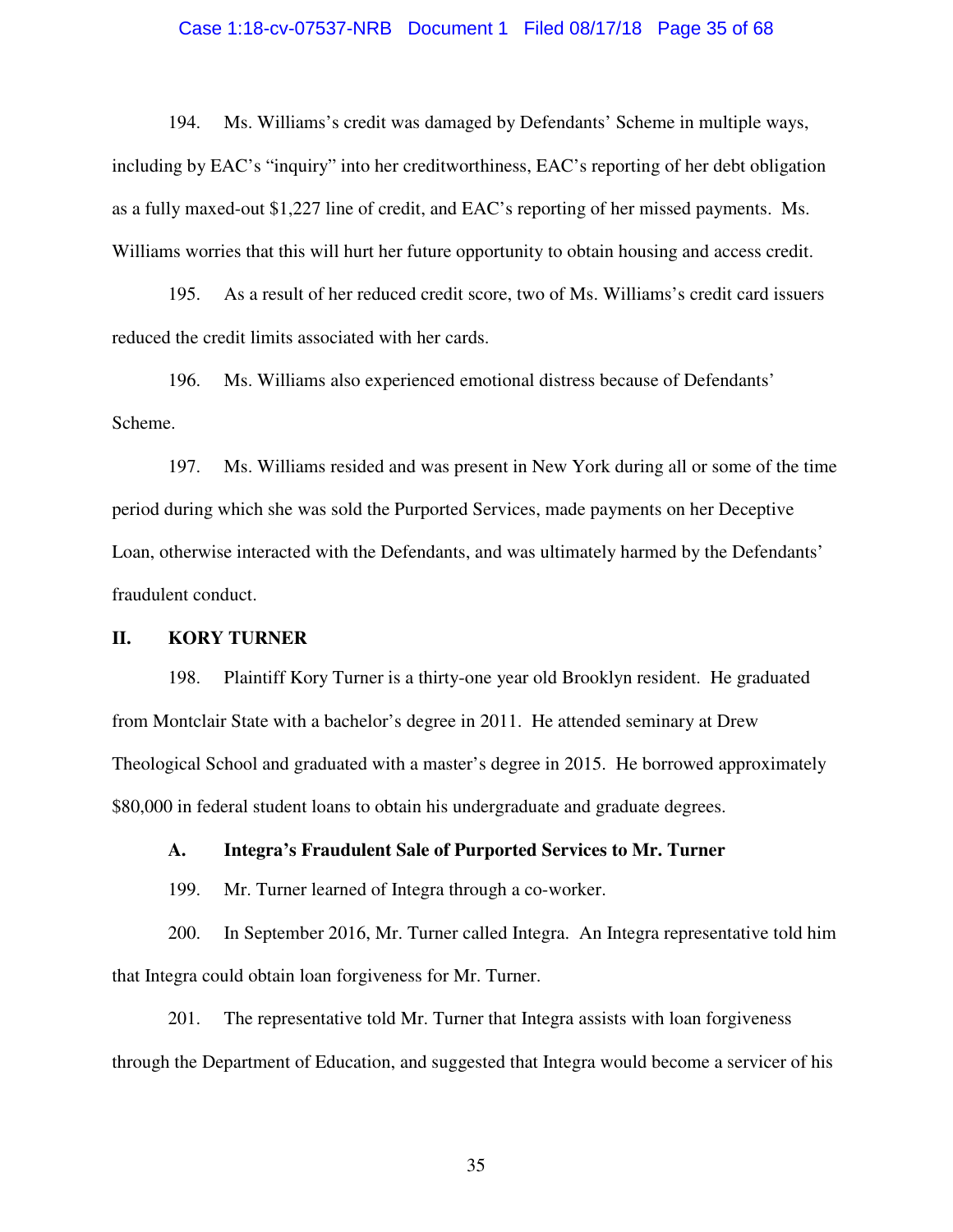#### Case 1:18-cv-07537-NRB Document 1 Filed 08/17/18 Page 36 of 68

federal student loans. In reliance on the representative's statements, Mr. Turner believed that Integra was affiliated with the government.

202. The Integra representative told Mr. Turner that Integra charged approximately \$1,300 for loan forgiveness services, which Mr. Turner could pay through a payment plan of \$39 per month.

203. In reliance on Integra's statements, Mr. Turner understood that by paying \$1,300 in \$39 monthly payments, he would have his full \$80,000 of loans forgiven—that is, eliminated. He therefore agreed to purchase Integra's services.

204. The Integra representative also told Mr. Turner that Integra would take over all communications with Mr. Turner's Servicer and that Mr. Turner should not contact his Servicer because doing so would interfere with Integra's Services.

205. At no point did Integra tell Mr. Turner that the \$39 per month payment plan was, in reality, a new line of credit from EAC that would be drawn in full immediately to pay for SLF Center's purchase price, or that interest would accrue on the \$1,300.

206. At no point did Integra tell Mr. Turner that the government programs Integra described were available to all student loan borrowers for free from their Servicers and/or USED.

207. Each of Integra's representations in the September 2016 phone call was false. Integra made those misrepresentations, and omitted material information, knowingly, and with the intent to induce Mr. Turner to purchase the Purported Services.

#### **B. EAC's Deceptive Loan to Mr. Turner**

208. A few days later, on September 23, 2016, EAC emailed Mr. Turner a document packet through DocuSign.

209. The document packet sent by EAC had the same form and content described above (¶¶ 93-102). The Credit Contract sent to Mr. Turner did not contain the disclosures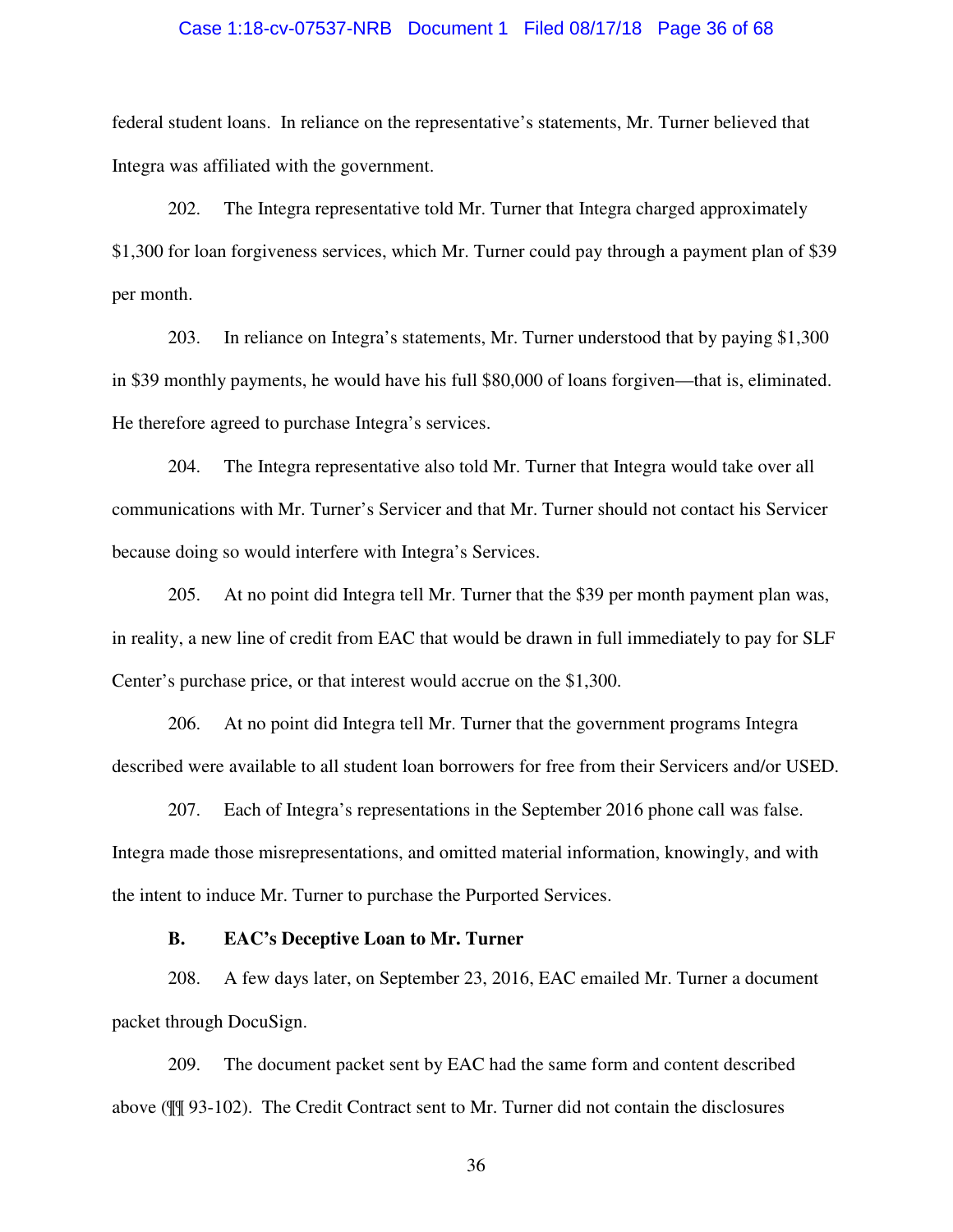#### Case 1:18-cv-07537-NRB Document 1 Filed 08/17/18 Page 37 of 68

described above (¶¶ 115-21), including but not limited to disclosures of the amount financed, the finance charge, the total of payments, the amount and due dates of required payments, the grace period, and billing error rights.

210. Specifically, the Credit Contract did not disclose that due to the 21% interest rate and 51 month repayment schedule he would be required to pay nearly \$700 in finance charges in addition to the purchase price.

211. In reliance on the representations made by Integra and the material nondisclosures in the documents, Mr. Turner executed the documents in the document packet.

212. Only one minute after receiving confirmation of his executed document packet via DocuSign, Mr. Turner received another e-mail from EAC that attached the completed copy of his document packet, which is attached hereto as Exhibit C. The email stated that he should call EAC with "any questions regarding [his] financing."

213. Upon Integra's request, Mr. Turner faxed his tax return to Integra as proof of his income. On information and belief, Integra submitted Mr. Turner's tax return to EAC to verify his creditworthiness.

214. EAC transmitted billing statements to Mr. Turner from November 2016 to August 2017. None of these billing statements disclosed the grace period.

# **C. Defendants' Misconduct in Providing Purported Services and Collecting on the Deceptive Loan**

215. On October 4, 2016, Integra submitted an Income Driven Repayment application on Mr. Turner's behalf. Mr. Turner was already on an Income Driven Repayment plan before he purchased the Purported Services from Integra. As a result of the Income Driven Repayment application Integra submitted, the amount of Mr. Turner's required monthly payment *increased*, from \$0 to \$58.74 per month.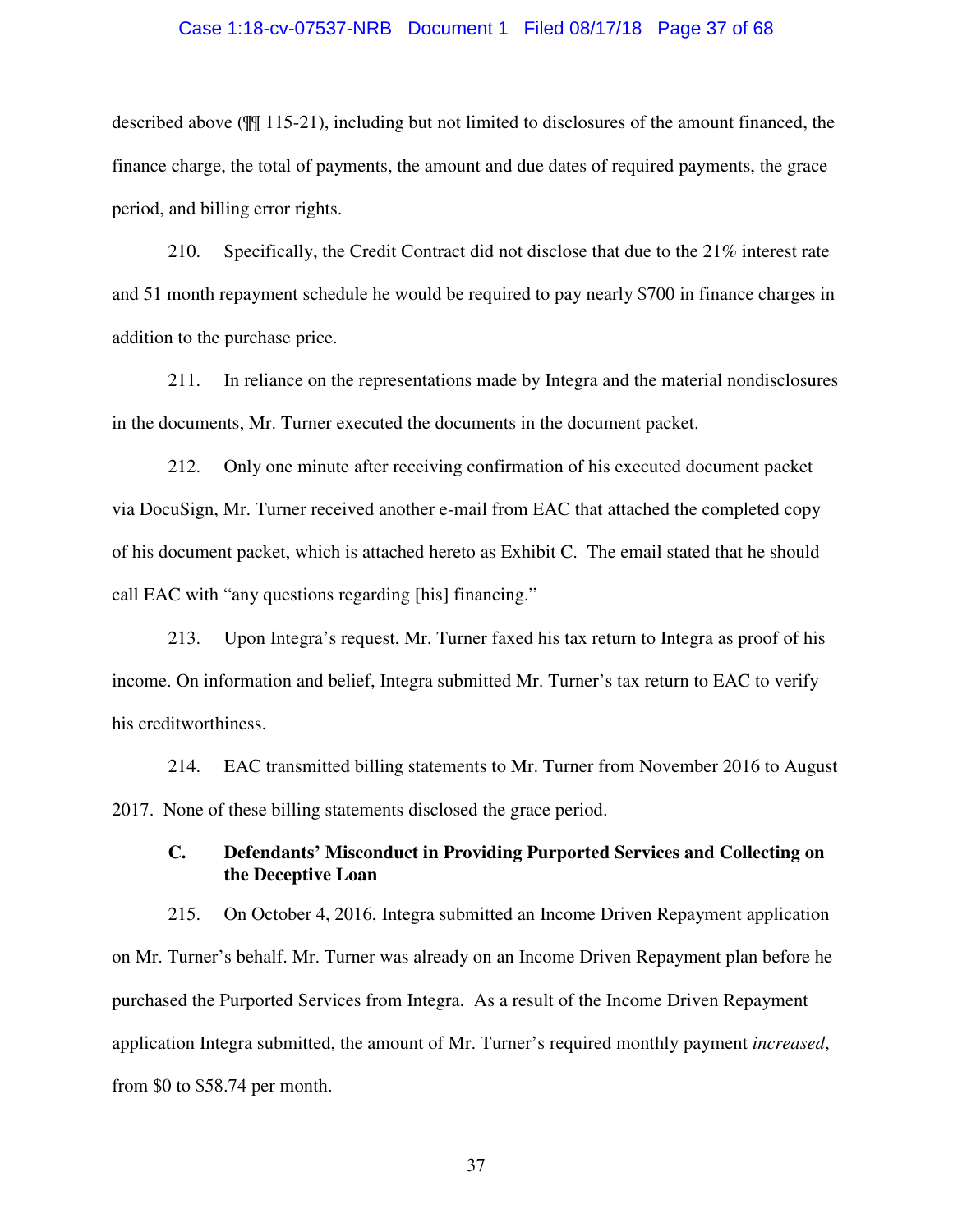#### Case 1:18-cv-07537-NRB Document 1 Filed 08/17/18 Page 38 of 68

216. Integra applied for forbearance on Mr. Turner's loans on October 10, 2016. Integra applied for this forbearance to conceal from Mr. Turner that his loan payments had increased.

217. The forbearance in which Integra placed Mr. Turner was disadvantageous to him because months in forbearance do not count for Public Service Loan Forgiveness, which Mr. Turner intends to seek as soon as he is eligible. As a result of the forbearance, Mr. Turner lost credit for months of eligible payments.

218. On November 9, 2016, an agent of Integra requested Mr. Turner's log-in credentials for his Servicer's website, representing that the credentials were needed to bring his account to current status. These statements were false, and were made with knowledge of falsity and with intent to induce Mr. Turner to send his log-in credentials. In reliance on the misrepresentations, Mr. Turner did provide his log-in credentials.

219. On December 5, 2016 Mr. Turner made the first \$39.42 monthly payment to EAC via auto-debit.

220. In January 2017, Mr. Turner began a five-month training program, for which he borrowed an additional \$6,000 in federal student loans. Mr. Turner did not owe payments on any of his federal loans while he was back in school. Nonetheless, EAC continued to send billing statements that demanded payment from Mr. Turner.

221. Mr. Turner made payments to EAC via Auto Pay in January, February, March, and April 2017.

222. When Mr. Turner completed his training program and was looking for a job, he removed EAC's Auto Debit authorization to his bank account to avoid the possibility of overdraft charges.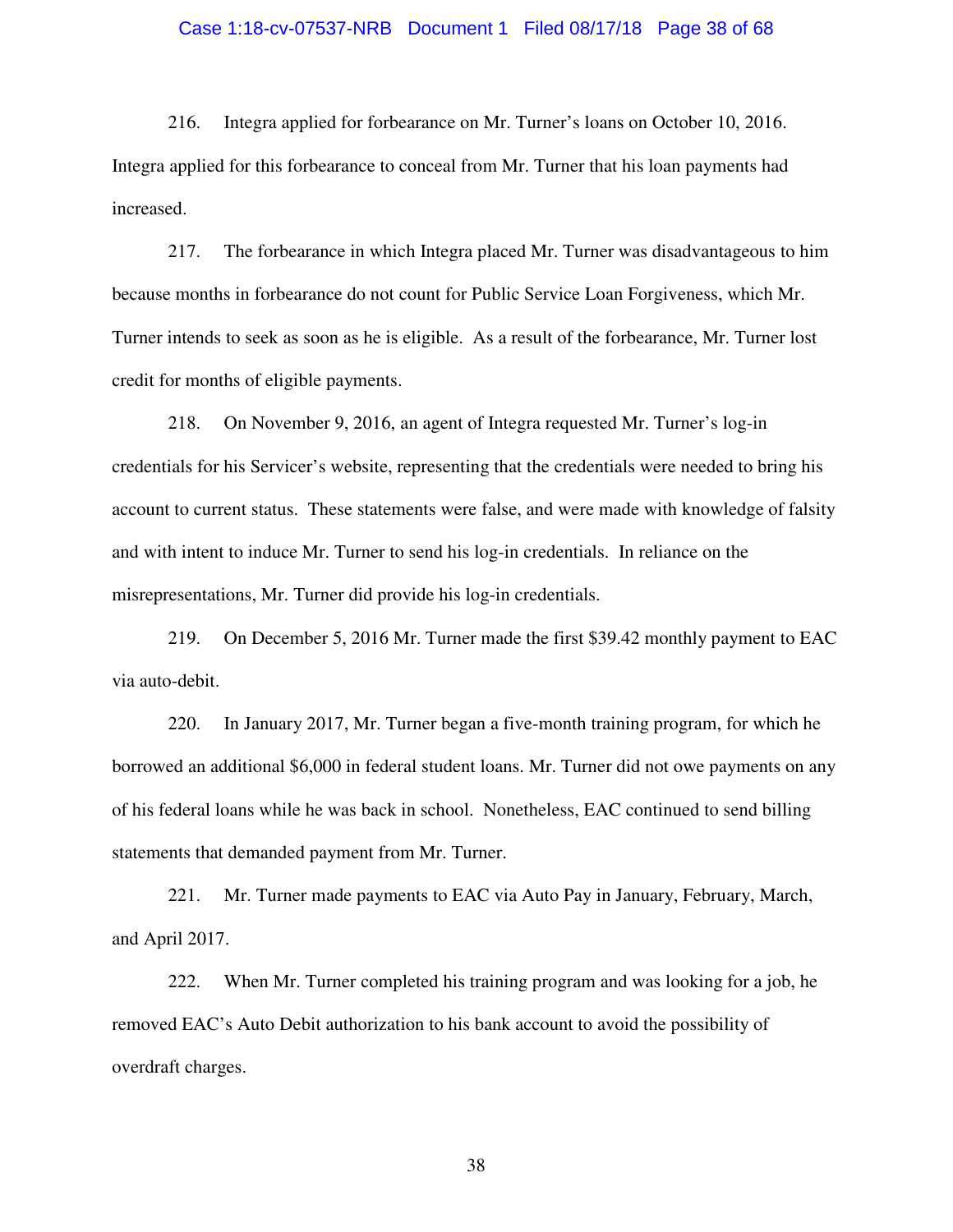#### Case 1:18-cv-07537-NRB Document 1 Filed 08/17/18 Page 39 of 68

223. After Mr. Turner left school, Integra again placed his loans in forbearance.

224. Mr. Turner made a \$90 payment to EAC in June 2017.

225. On August 10, 2017, EAC sent Mr. Turner a letter stating that his account was "severely delinquent" and "is now facing further actions." Mr. Turner's past due balance was listed as \$87.68.

226. In response to this email, on August 30, 2017, Mr. Turner made a \$41 payment to EAC.

227. On September 15, 2017, Integra emailed Mr. Turner, stating: "Should you ever receive something regarding your student loans that doesn't match what we are telling you then please contact us immediately." This statement was made to alert Integra if anyone, including Mr. Turner's Servicer, notified him of his repayment options or informed him that Integra's Purported Services were fraudulent.

228. In a second email Integra sent to Mr. Turner on that same day, Integra wrote that the log-in credentials to Mr. Turner's studentloans.gov account that it "had on file ha[d] been changed" and asked Mr. Turner to "[p]lease reply with [his] username and password."

229. On September 29, 2017, EAC sent Mr. Turner a "Final Demand Letter" stating that his account was "seriously delinquent" and "is now facing further actions."

230. EAC assigned Mr. Turner's Credit Contract to Integra shortly after sending the Final Demand Letter.

231. After Mr. Turner's contract was assigned to Integra, he received numerous text messages and emails prompting him to pay Integra.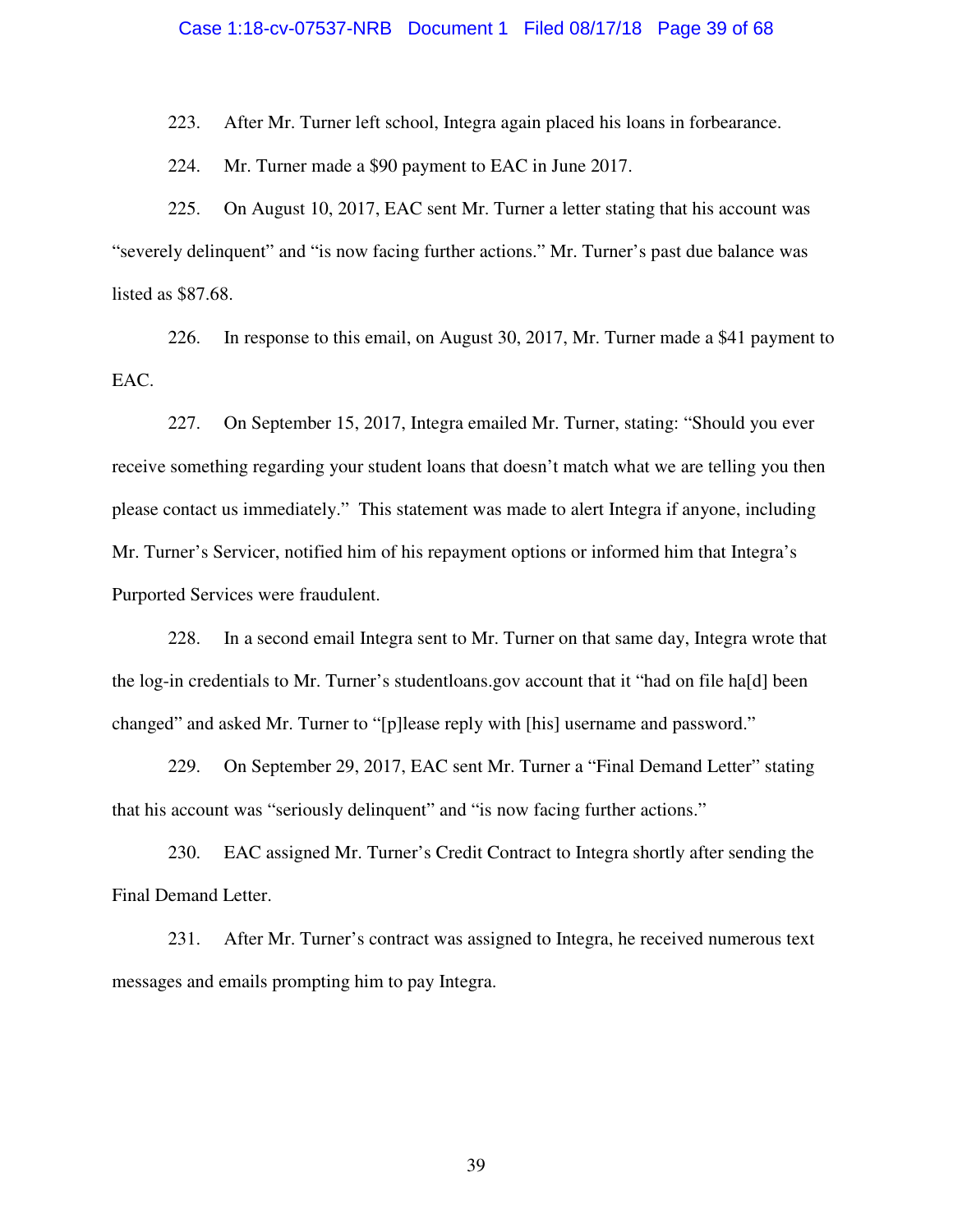#### Case 1:18-cv-07537-NRB Document 1 Filed 08/17/18 Page 40 of 68

232. Mr. Turner made \$49 payments to Integra in December 2017 and January and February 2018. On information and belief, Mr. Turner at some point made one additional \$49 payment to Integra.

233. After learning that EAC and Integra's services were a scam, Mr. Turner stopped paying making payments to Integra. He mailed a cancellation letter to Integra in February 2018 via certified mail, which asserted that Mr. Turner was cancelling his account because Integra did not provide the services it had promised and that the high interest rate on the loan violated usury laws. The letter was returned as undeliverable.

234. On March 20 and April 12, 2018, Integra emailed Turner stating that he did not pay and asking him to call Integra "as soon as possible so we can get these payments processed and get you all caught up with the program." On March 20, April 20, and May 20, Integra texted Mr. Turner stating that "[t]here's a problem with a payment" on his Integra account and asking him to call Integra immediately.

235. On April 17, 2018, Mr. Turner faxed to Integra a new cancellation letter that raised similar grounds as his February letter. Mr. Turner has never received a response to the cancellation letter.

#### **D. Harms to Mr. Turner**

236. As a direct and result of Defendants' Scheme, Mr. Turner has experienced financial and other harm.

237. Mr. Turner's federal student loans were not forgiven. Mr. Turner currently owes \$99,800 on his loans, which continue to accrue interest.

238. Mr. Turner was also harmed because the forbearance into which Integra placed him has the effect of increasing his total loan balance, and extending the period after which he will become eligible for Public Service Loan Forgiveness.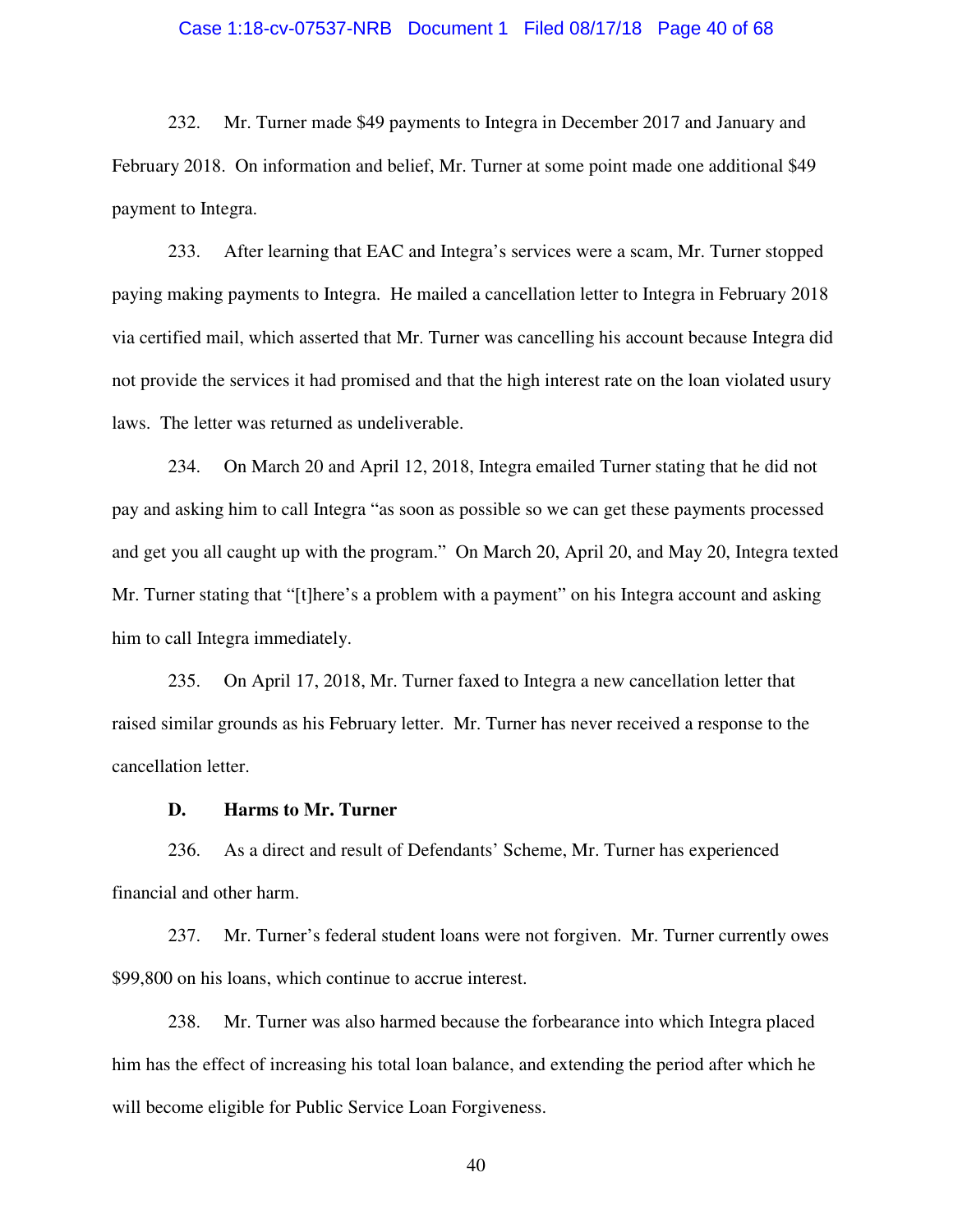#### Case 1:18-cv-07537-NRB Document 1 Filed 08/17/18 Page 41 of 68

239. Mr. Turner was financially harmed in the amount of the payments he made to Integra and EAC. He is also harmed by his ongoing outstanding indebtedness to Integra.

240. Every dollar that Mr. Turner paid to EAC and Integra could have gone to reducing his federal student loan burden.

241. Mr. Turner's credit was damaged by Defendants' Scheme in multiple ways, including by EAC's "inquiry" into his creditworthiness, EAC's reporting of his debt obligation as a fully maxed-out \$1,314 line of credit, and EAC's reporting of his missed payments. Mr. Turner worries this will hurt his future opportunity to obtain housing or access credit.

242. Mr. Turner has also experienced emotional distress because of Defendants' Scheme.

243. Mr. Turner spent time and faced difficulty accessing his online accounts with his Servicer.

244. Mr. Turner resided and was present in New York during all or some of the time period during which he was sold the Purported Services, made payments on his loan from EAC, otherwise interacted with the Defendants, and was ultimately harmed by the Defendants' fraudulent conduct.

#### **CLASS ACTION ALLEGATIONS**

245. Plaintiffs bring this action, pursuant to Rules  $23(a)$ , (b)(2) and (b)(3) of the Federal Rules of Civil Procedure, on behalf of themselves and as representatives of a nationwide class consisting of:

All individuals who have obtained financing from EAC for student loan assistance services.

246. The class is so numerous that joinder of all class members in this action would be impracticable.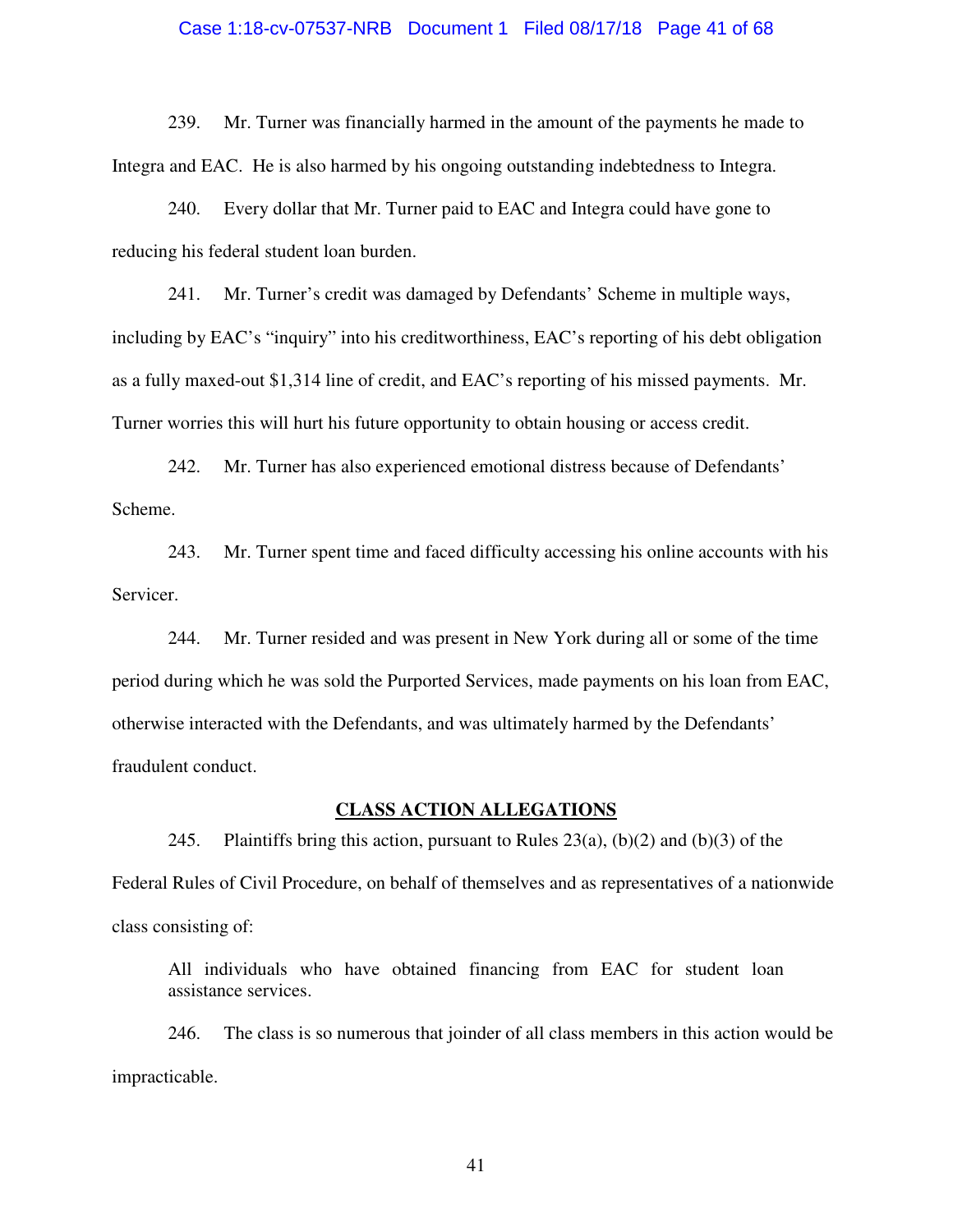#### Case 1:18-cv-07537-NRB Document 1 Filed 08/17/18 Page 42 of 68

247. On information and belief, the class consists of approximately 60,000 individuals. EAC's general counsel, Daniel D. Hill, has stated that EAC has provided financing to about 60,000 Borrowers. The precise number and identity of the class members is contained within Defendants' business and litigation records.

248. Defendants have acted and continue to act on grounds generally applicable to each member of the plaintiff class, thereby making appropriate final declaratory and injunctive relief with respect to the class as a whole.

249. Class members present common questions of law and fact and these questions predominate over any individual questions.

250. The common questions of law include, but are not limited to, whether:

- EAC is a creditor under TILA;
- the credit extended under the Credit Contracts constitutes spurious open-end credit;
- EAC is liable for the Dealers' actions as a holder of the Credit Contract;
- Defendants' conduct is consumer-oriented;
- the Dealers' sales practices constitute deceptive acts or practices;
- the Credit Contracts constitute a loan or forbearance of money subject to usury limitations;
- Defendants form an association-in-fact enterprise; and
- Defendants committed a pattern of racketeering activity.
- 251. The common questions of fact include, but are not limited to: whether:
	- the Dealers falsely represented that Borrowers would obtain loan "forgiveness";
	- the Dealers falsely represented that loan consolidation would benefit Borrowers;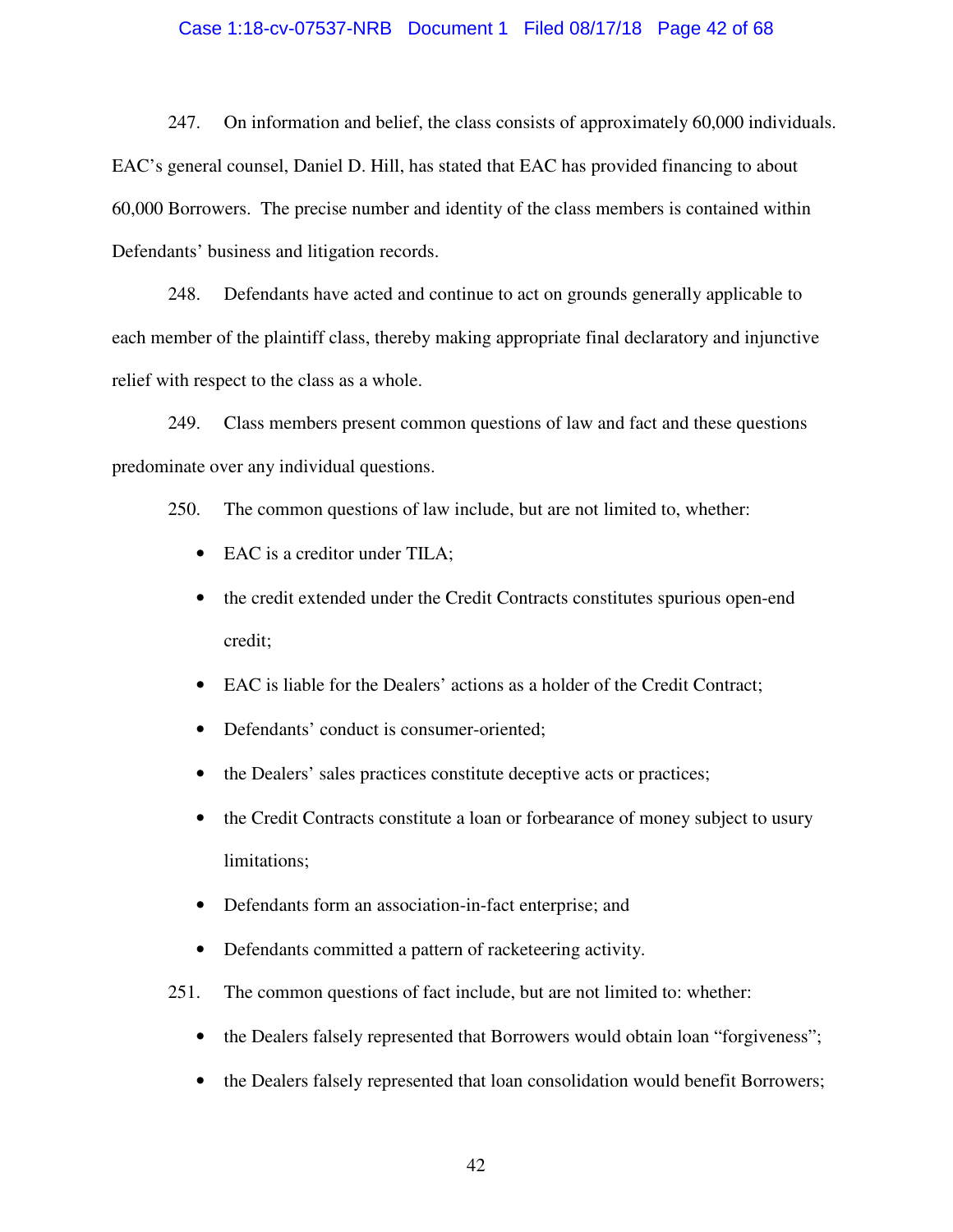- the Dealers failed to disclose that the financing is in the form of a new loan from EAC;
- the Dealers made such false representations with the intent to induce Borrowers to purchase the Purported Services;
- the Dealers electronically signed consolidation loan promissory notes on behalf of borrowers;
- EAC drafted standard form Purchase Agreements and Credit Contracts;
- the Credit Contracts failed to disclose the amount financed, finance charge, total of payments, due date and schedule of payments, billing notice rights, and grace period;
- EAC drafted and transmitted monthly billing statements;
- EAC charged and collected 21% interest; and
- Defendants used the interstate mails and wires.

252. The claims of the named Plaintiffs are typical of the claims of the class. On information and belief, Defendants offered the named Plaintiffs "student loan assistance" services by making the same types of misrepresentations as they did to members of the putative class. Defendants also offered Plaintiffs the same extension of credit using the same standard form contract as they did to members of the putative class and acted in the same manner applicable to the class as a whole, including: offering nearly identical extensions of credit using standard form contracts; charging the same interest rate; and sending nearly identical billing statements. Defendants also worked together, as a unified enterprise, to cold-call Plaintiffs, use false or misleading statements to steer Plaintiffs into purchasing the Purported Services, and use the wires or mails to conceal from Plaintiffs the true nature of the Services (and that the Services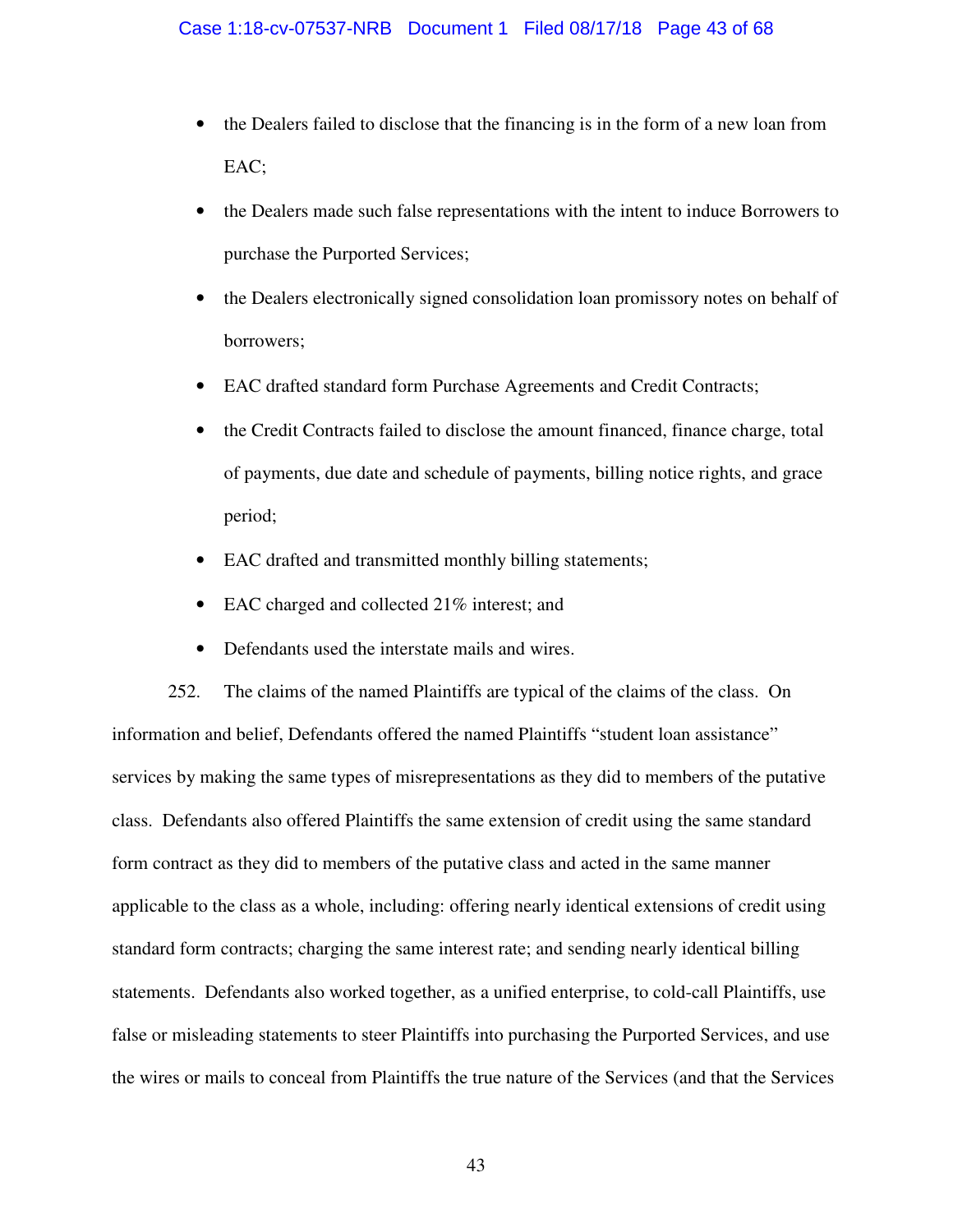#### Case 1:18-cv-07537-NRB Document 1 Filed 08/17/18 Page 44 of 68

did not reduce, but increased, the amount of Plaintiffs' debt). Defendants performed each step in this scheme knowingly, and the scheme caused similar kinds of harm to each Plaintiff.

253. The Named Plaintiffs will adequately and fairly protect the interests of all members of the proposed class because they have the requisite personal interest in the outcome of this litigation and have no interest antagonistic to any member of the proposed class.

254. The Named Plaintiffs are represented by the New York Legal Assistance Group ("NYLAG") and Quinn Emanuel Urquhart & Sullivan LLC ("QEU&S"). Attorneys at NYLAG and QEU&S are experienced in complex federal litigation, class action litigation, and consumer defense litigation.

255. A class action is the superior method for a fair and efficient adjudication of this matter in that Defendants have acted in a manner generally applicable to the class and a class action will avoid numerous separate actions by class members that would unduly burden the courts and create the possibility of inconsistent decisions, thereby making final injunctive and declaratory relief appropriate as to the class as a whole.

256. Moreover, it would be impracticable for potential plaintiffs, who are, on information and belief, primarily individuals with high debt burden and limited means and thus have limited access to counsel, to obtain legal services on an individual basis for their claims. Hence their rights under the law may well be meaningless without certification of a class action seeking common redress.

# **FIRST CAUSE OF ACTION (Civil RICO, 18 U.S.C. § 1962(c))**

*Against Dealers and EAC* 

257. Plaintiffs are natural persons, and as such are "persons" within the meaning of 18 U.S.C. § 1961(3).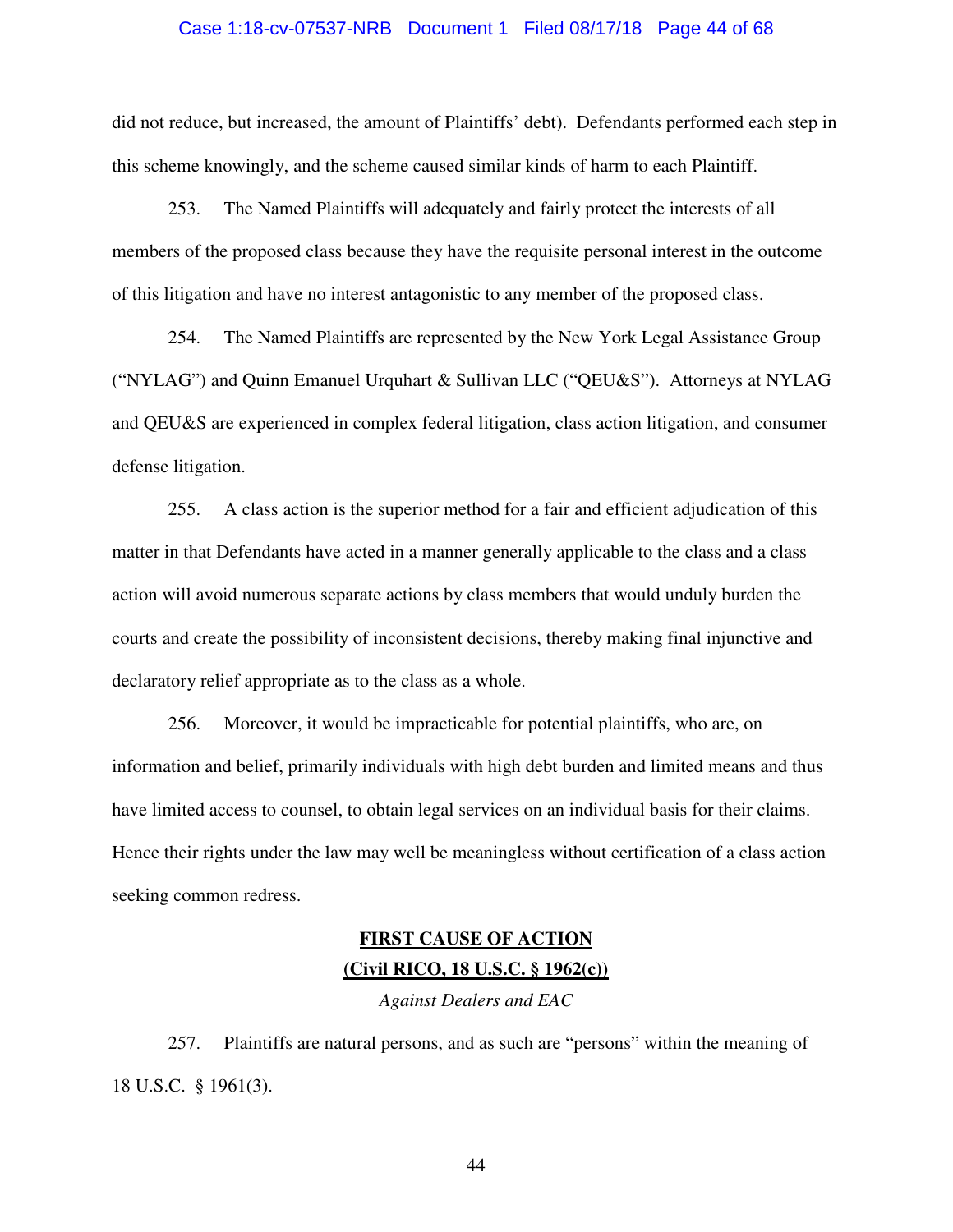#### Case 1:18-cv-07537-NRB Document 1 Filed 08/17/18 Page 45 of 68

258. Defendants are corporate entities, and as such are "persons" within the meaning of 18 U.S.C. § 1961(3).

#### **A. The Enterprise**

259. EAC and the Dealers together form an association-in-fact and constitute an enterprise within the meaning of 18 U.S.C. § 1961(4) (the "Enterprise"). Each and every Defendant is associated with the Enterprise.

260. The purpose of the Enterprise is to extract payments from federal student loan borrowers by using material false or misleading statements and omissions to induce those borrowers to purchase Purported Services and take out Deceptive Loans from EAC. The Enterprise consists of EAC and the 43 Dealers which sell Services and steer students to EAC to obtain Deceptive Loans to finance their purchases of the Services.

261. The Dealers primarily find customers by cold-calling phone numbers in search of federal student loan borrowers. On these cold-calls, the Dealers make false or misleading statements and omissions to induce borrowers to purchase Purported Services, including that the Dealers offer "loan forgiveness." Through these material false or misleading statements and omissions, the Dealers induce students to purchase Services, which typically include loan consolidation; initial enrollment and subsequent re-enrollment in Income Driven Repayment; or forbearance.

262. The Enterprise is intertwined and financially interdependent. The Dealers depend upon payments from EAC to fund their operations. EAC provides these payments; in fact, it advertises itself as offering the Dealers "fast funding" to support the Dealers' "revenue stream."

263. The Dealers are also financially intertwined with EAC in that the Borrowers that purchase the Purported Services cannot afford the up-front cost charged by the Dealers and, in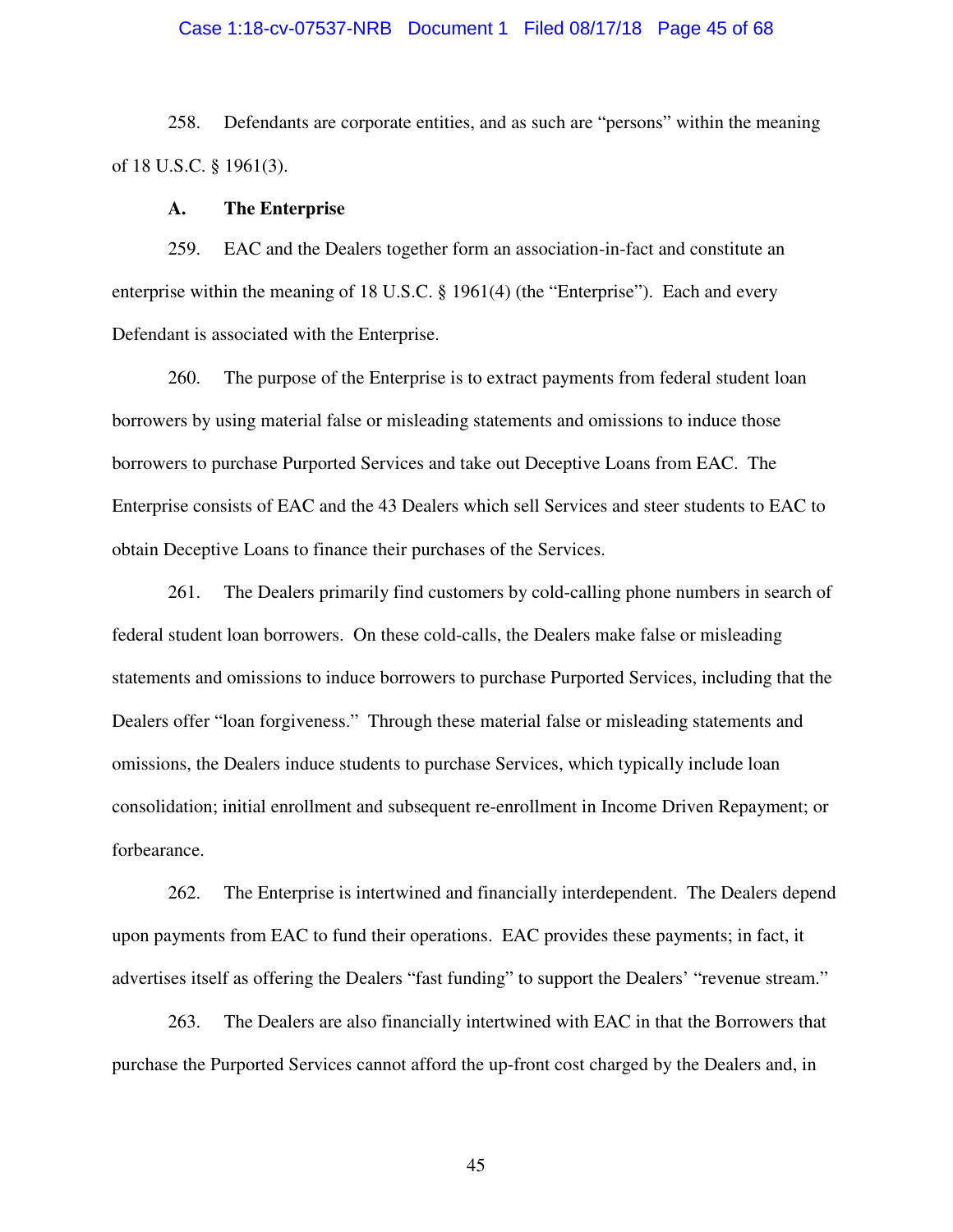#### Case 1:18-cv-07537-NRB Document 1 Filed 08/17/18 Page 46 of 68

any event, the Dealers are prohibited by federal regulation from accepting such payment upfront.

264. In fact, the Dealers condition "acceptance" into the Purported Services program upon EAC extending credit to the Borrowers. The Dealers cannot profit unless Borrowers are successfully steered to EAC to accept Deceptive Loans. The Dealers and EAC together misrepresent the nature of the financing EAC extends, concealing its usurious terms so that Borrowers will agree it to it.

265. EAC is financially intertwined with, and dependent on, the Dealers' fraudulent marketing of the Purported Services. If the Dealers accurately described the Purported Services, no Borrower would agree to pay approximately \$1,300 plus usurious interest to obtain those Services, and thus no Borrowers would ever agree to EAC's Deceptive Loans.

266. What is more, the standard Credit Contract extended by EAC to Plaintiffs is subject to a recourse agreement between the Dealer and EAC, such that EAC may assign the Credit Contract to the pertinent Dealer. On information and belief, EAC is thereby able to use the thinly-capitalized Dealers as a way to deflect Borrowers who raise complaints or legal challenges. This aspect of the Purported Services further illustrates that Defendants act as a single Enterprise in carrying out their scheme.

267. For at least three years the Enterprise has been engaged in, and continues to be engaged in, activities that affect interstate commerce. Defendants' unlawful Enterprise in violation of RICO has been and remains longstanding, continuous, and open-ended.

## **B. Pattern of Racketeering Activity**

268. Defendants, individually and as part of the Enterprise, have engaged, directly or indirectly, in a pattern of racketeering activity in violation of 18 U.S.C. § l962(c).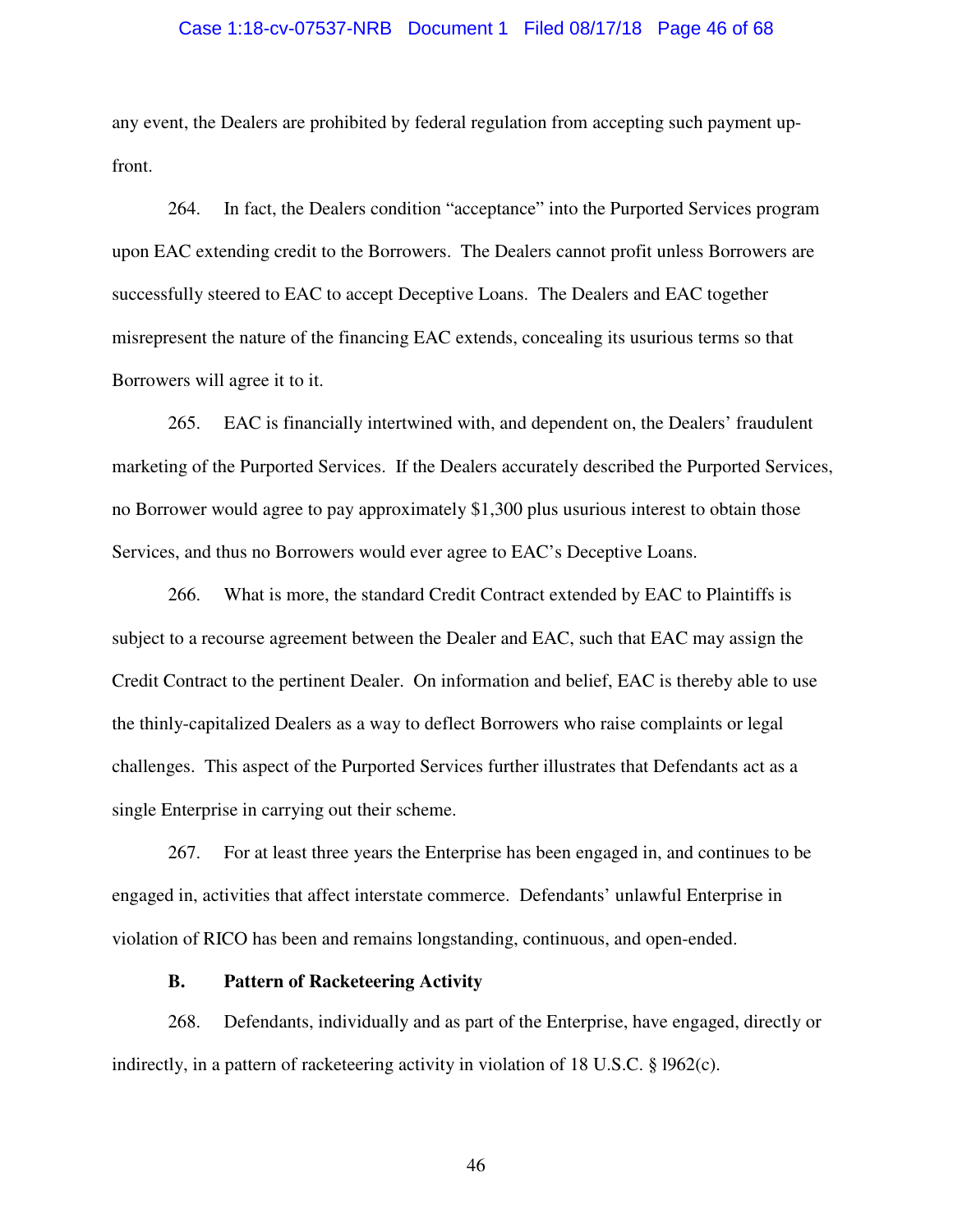#### Case 1:18-cv-07537-NRB Document 1 Filed 08/17/18 Page 47 of 68

269. Defendants, acting individually and as part of the Enterprise, have devised a scheme to defraud and to obtain money or property by means of false or fraudulent pretenses and representations (the "Scheme"). Each Defendant's participation is critical to the racketeering scheme; they have enabled, conducted, and maintained the racketeering scheme by:

- a. Knowingly making material false or misleading statements, or material omissions, to Borrowers through the mail or wires, in order to induce Borrowers to purchase Purported Services;
- b. Knowingly providing Purported Services and receiving funds therefore;
- c. Knowingly extending deceptively-marketed and unnecessary loans at usurious rates;
- d. Knowingly employing Borrower credentials to log on to restricted USED and Servicer websites in order to alter Borrower loan terms and contact information, in furtherance of providing Purported Services and to conceal their true nature.

270. Defendants, acting individually and as part of the Enterprise, have used the mails and wires and have caused the mails and wires to be used, or reasonably knew the mails and wires would be used, to knowingly make fraudulent misrepresentations and/or omissions. Each use of the mails and wires has furthered the fraudulent scheme and enabled Defendants to take money and property from Ms. Williams and Mr. Turner and putative class members by means of false pretense and material false or misleading statements or material omissions. Specifically:

> a. Defendants used the mails and wires to knowingly make fraudulent misrepresentations and omissions to Ms. Williams by phone and email on August 17, 2017 and various dates thereafter, as described with particularity above (¶¶ 157–86), with the intent to induce her to agree to purchase Purported Services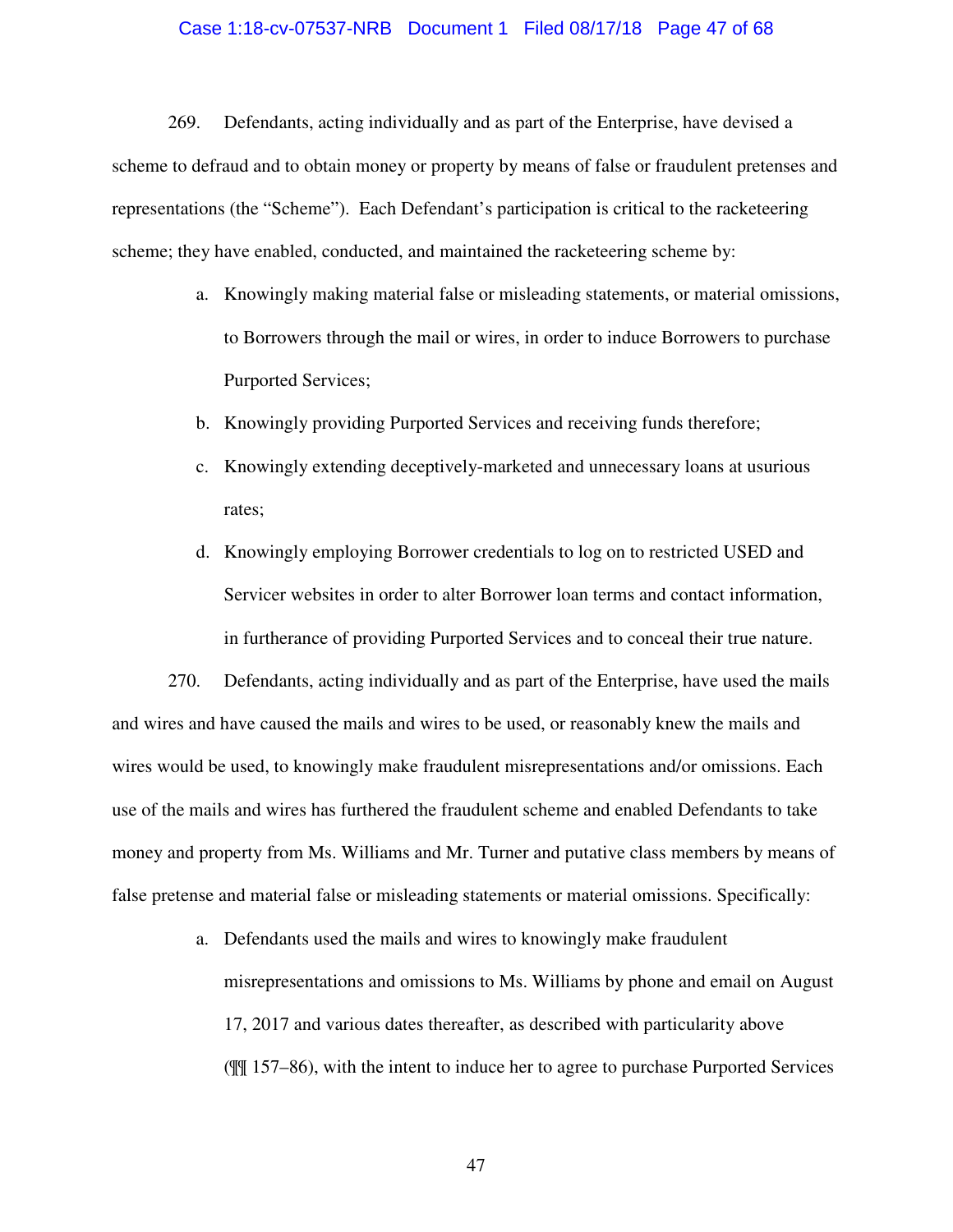from SLF Center; agree to a Deceptive Loan from EAC; make payments to Defendants; provide information to Defendants to facilitate their fraud; and conceal their fraud after the fact.

- b. Defendants used the mails and wires to knowingly make fraudulent misrepresentations and omissions to Mr. Turner by phone and email in September 2016 and on various dates thereafter, as described with particularity above (¶¶ 200–35), with the intent to induce him to agree to purchase Purported Services from Integra; agree to a Deceptive Loan from EAC; make payments to Defendants; provide information to Defendants to facilitate their fraud; and conceal their fraud after the fact.
- c. Defendants used the mails and wires to knowingly make fraudulent misrepresentations and omissions to members of the putative class, in the manner exemplified by those made to Ms. Williams and Mr. Turner. Defendants have made fraudulent misrepresentations and omissions on thousands of other occasions that Plaintiffs cannot identify at this time but are known to Defendants.

271. Defendants' pattern of using the mail or wires to perpetrate fraud is further illustrated by the numerous complaints that have been filed against EAC and the Dealers with the CFPB and BBB, as well as by the litigation and investigations alleged above (¶¶ 51–59, 68, 80–87).

272. Each and every Defendant has specific knowledge that the mails and wires are being utilized in furtherance of the overall purpose of executing the scheme to defraud, and/or it was reasonably foreseeable that the mails and wires would be used because executing Defendants' Scheme depends on cold calling or emailing Borrowers, transmitting and requesting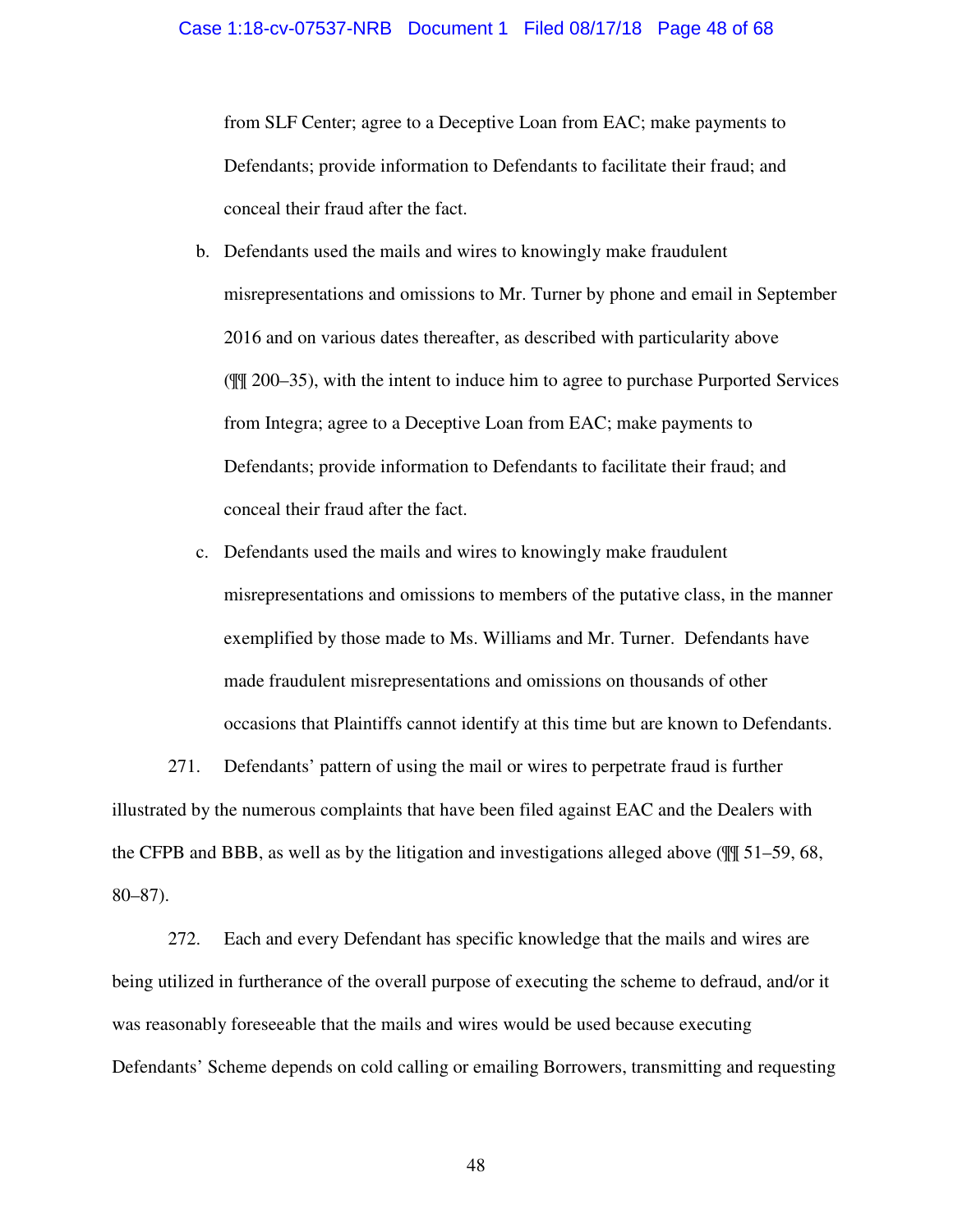#### Case 1:18-cv-07537-NRB Document 1 Filed 08/17/18 Page 49 of 68

the execution and return of various forms and contracts via the mails and wires, and unlawfully accessing the internet while purporting to be a Borrower.

273. Each of the thousands of uses of the mails and wires in connection with Defendants' scheme to defraud, spanning a period of no fewer than three years, constitutes a separate instance of mail and/or wire fraud within the meaning of 18 U.S.C. § 1341 and 1343, and thus is a predicate act.

274. Defendants, acting individually and as part of the Enterprise, have each engaged in hundreds (or thousands) of uses of computers in order to further the Purported Services scheme by submitting federal student loan applications and executing documents while purporting to be a borrower. Each of these uses constitutes a violation of the Computer Fraud and Abuse Act (18 U.S.C. § 1030(g)), COUNT X, *infra*, and thus is also predicate act. Specifically:

- a. Defendants intentionally accessed Ms. Williams's online student loan accounts as described with particularity above (¶¶ 182–84).
- b. Defendants intentionally accessed Mr. Turner's online student loan accounts as described with particularity above (¶¶ 215–18, 228).
- c. Defendants intentionally accessed the online student loan accounts of members of the putative class on thousands of other occasions that Plaintiffs cannot identify at this time but are known to Defendants.

275. These predicate acts constitute "a pattern of racketeering activity" within the meaning of 18 U.S.C. §§ 1961 and 1962.

276. In connection with Defendants' scheme, the acts of racketeering activity have occurred after the effective date of the RICO statute, 18 U.S.C. § 1961 et seq. The acts of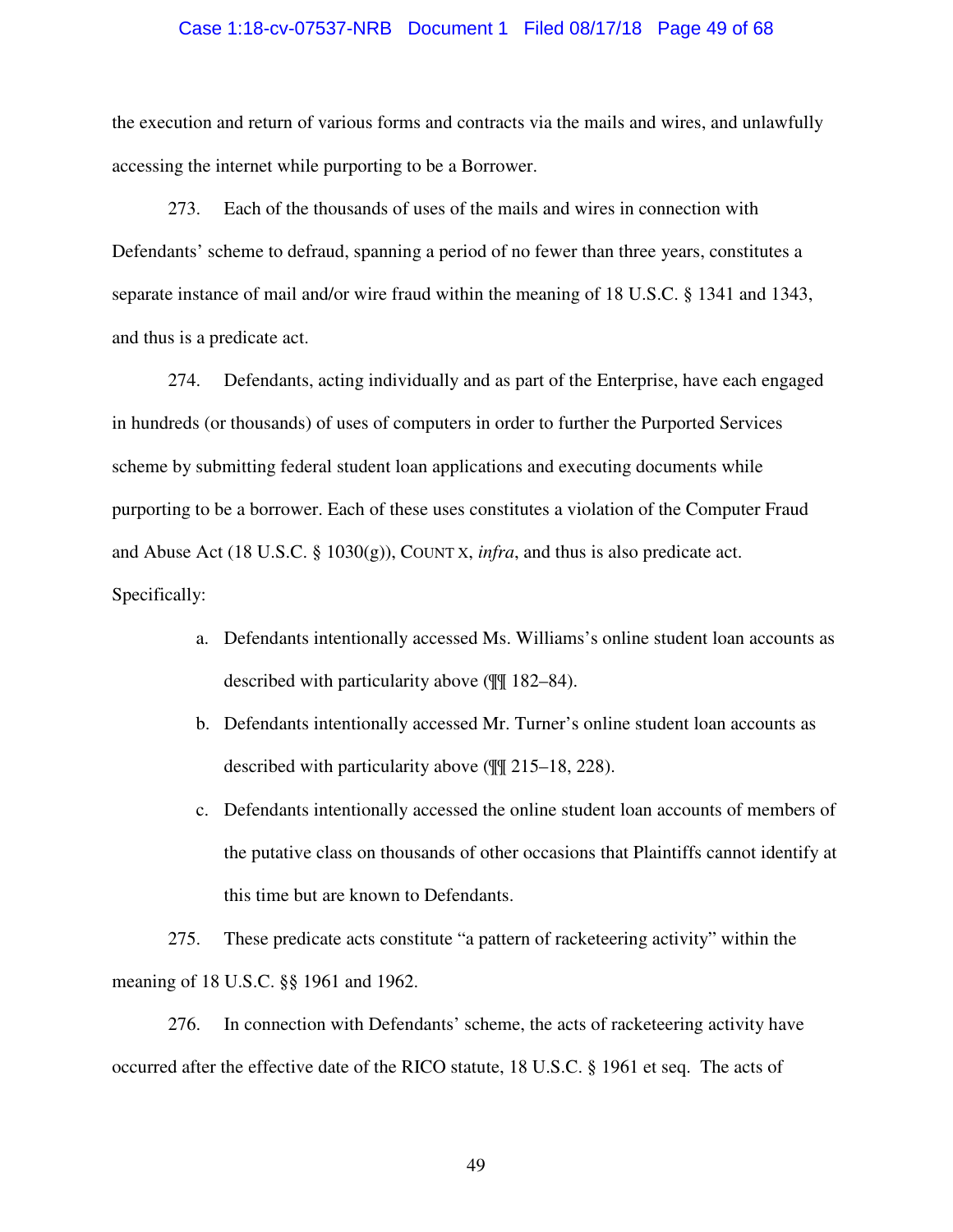#### Case 1:18-cv-07537-NRB Document 1 Filed 08/17/18 Page 50 of 68

racketeering are an ongoing part of Defendants' regular way of doing business. The predicate acts have been, and will be, repeated over and over again, absent judicial redress.

#### **C. Relationship of Pattern of Racketeering Activity to Enterprise**

277. The goal of the Enterprise is to fraudulently procure payments from Borrowers in connection with their purchase of Purported Services and their Deceptive Loans from EAC.

278. The pattern of racketeering activity described above is integral to the Scheme. Without engaging in mail and wire fraud and violating the CFAA, Defendants would be unable to procure the payments they seek.

279. Each Defendant, individually and as a member of the Enterprise, has conducted or participated, directly or indirectly, in the conduct of the Enterprise's affairs through the pattern of racketeering activity described above. Accordingly, each Defendant has violated 18 U.S.C.  $§$  1962(c).

280. As a direct and proximate result of the RICO violations described in this Complaint, Ms. Williams and Mr. Turner and putative class members have suffered substantial and concrete injury. Defendants' actions in violation of 18 U.S.C. § 1962(c) have caused Plaintiffs and putative class members to unknowingly enter into credit arrangements at usurious interest rates; incur costs by making unlawfully procured payments to Dealers and EAC pursuant to their Purchase Agreements and Credit Contracts; default on or accept unfavorable alterations to their student loans; and suffer damage to their credit ratings. These harms constitute an injury to Plaintiffs' property within the meaning of 18 U.S.C. § 1964.

281. Defendants' conduct has involved and continues to pose a threat of long-term illegality since it is believed to have commenced three years ago and has actively continued to the present. The pattern of racketeering activity has been directed towards thousands of persons, including Ms. Williams and Mr. Turner, and the pattern has spanned many years.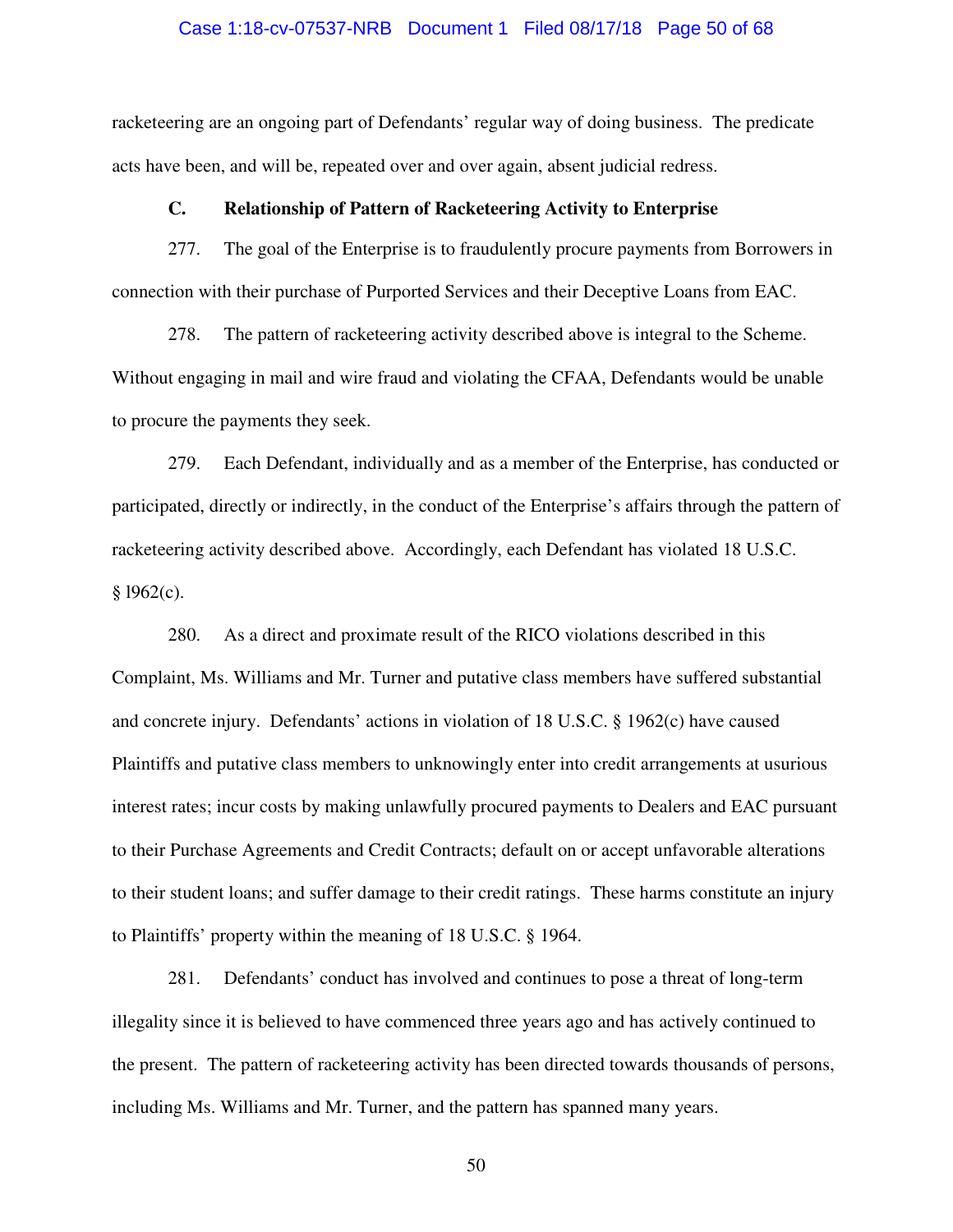#### Case 1:18-cv-07537-NRB Document 1 Filed 08/17/18 Page 51 of 68

282. By reason of Defendants' violations of 18 U.S.C. § l 962(c), Plaintiffs are entitled to compensatory and treble damages in an amount to be determined at trial, as well as costs and fees.

#### **SECOND CAUSE OF ACTION**

## **(Civil RICO, 18 U.S.C. § 1962(d))**

*Against Dealers and EAC* 

283. In violation of 18 U.S.C. § 1962(d), Defendants and others whose identities are known only to Defendants conspired to violate the provisions of 18 U.S.C. § l962(c) in that, beginning no later than 2015 and continuing through today, they knowingly agreed and conspired to conduct or participate in, directly or indirectly, the affairs of the Enterprise through the pattern of racketeering activity described above.

284. The volume and frequency of the fraudulent activity, and the continuance of the scheme for over three years, could not have occurred without the consent and knowing collusion of Defendants and other conspirators.

285. As part of, and in furtherance of, their conspiracy, each Defendant agreed to and conspired in the commission of the many predicate acts described above, with the knowledge that those acts were in furtherance of that pattern of racketeering activity. As part of and in furtherance of their conspiracy, each Defendant agreed to and did commit at least two predicate acts of racketeering.

286. Plaintiffs' property interests have been injured by, and as a direct and proximate result of, Defendants' violations of 18 U.S.C. § 1962(d).

287. By reason of Defendants' violations of 18 U.S.C. § l 962(d), Plaintiffs are entitled to compensatory and treble damages in an amount to be determined at trial, as well as costs and fees.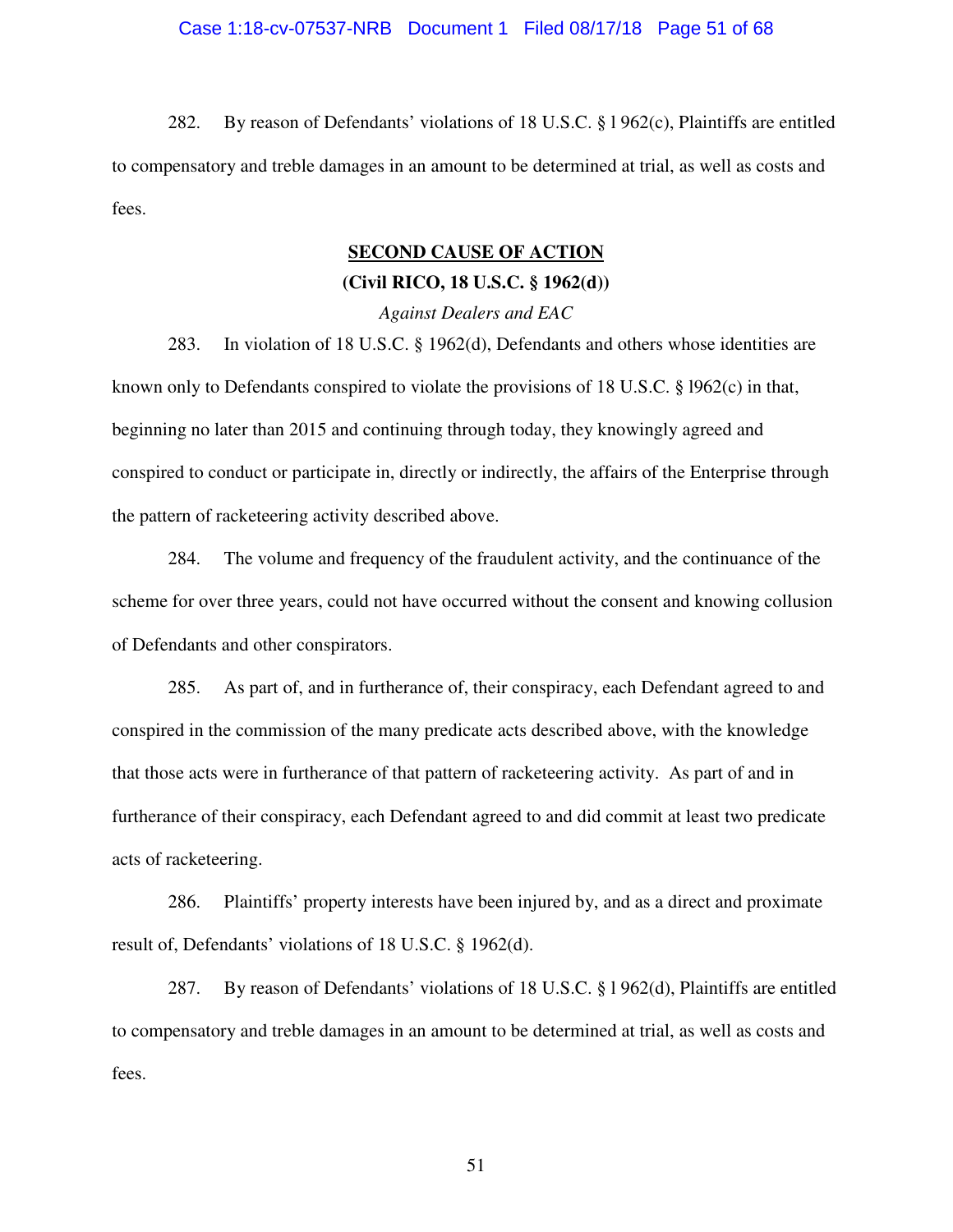#### **THIRD CAUSE OF ACTION**

# **Violation of the Truth in Lending Act ("TILA"), 15 U.S.C. §§ 1637(a), 1637(b), 1638(a)** *Against EAC*

288. The Truth in Lending Act ("TILA"), 15 U.S.C. §1601, *et seq.*, requires creditors to provide meaningful disclosures of credit terms "so that the consumer will be able to compare more readily the various credit terms available to him and avoid the uninformed use of credit, and to protect the consumer against inaccurate and unfair credit billing and credit card practices."

289. The Credit Contract constitutes an extension of "credit" as that term is defined by TILA, 15 U.S.C. § 1692(f), in that it provides for the Borrower to incur debt and defer its payment.

290. EAC is a "creditor" as that term is defined under TILA, 15 U.S.C.  $\S$  1602(g), because it regularly extends consumer credit for which the payment of a finance charge is required and it is the entity to which Borrowers' obligations on the Credit Contracts were initially payable.

291. Defendant EAC violated TILA by falsely presenting the credit offered under the Credit Contract as open-end when it is, in fact, closed-end. Defendant EAC did not disclose to Plaintiffs and putative class members certain required disclosures for closed-end credit, including:

- a. The "amount financed," 15 U.S.C. § 1638(a)(2)(A);
- b. The "finance charge," 15 U.S.C. § 1638(a)(3);
- c. The "total of payments," which is determined by the sum of the amount financed and the finance charge, 15 U.S.C. § 1638(a)(5); and,
- d. The amount and due dates of the required payments, 15 U.S.C.  $\S$  1638(a)(6).

292. Defendant EAC also did not disclose to Plaintiffs and putative class members certain required open-end credit account-opening disclosures, including: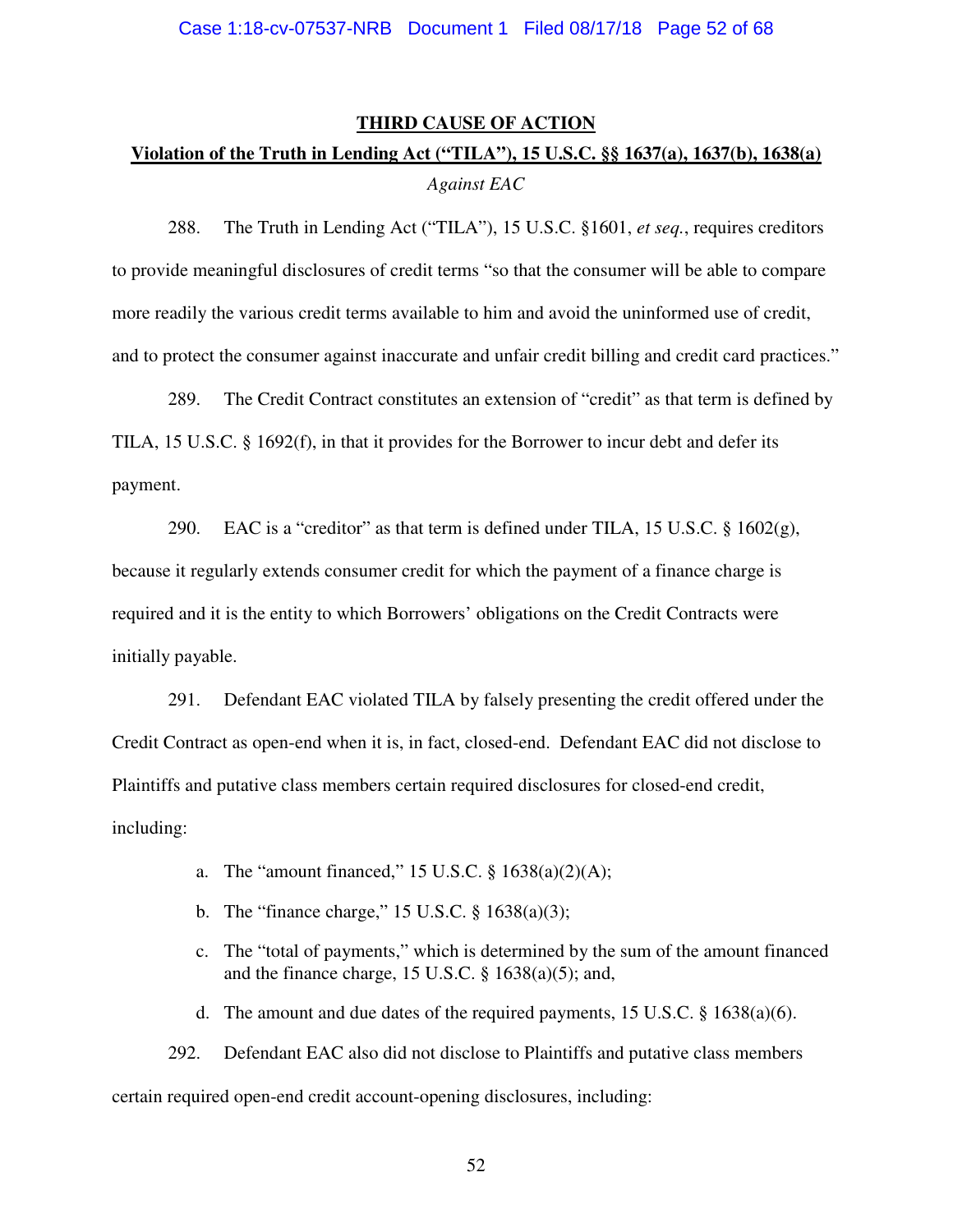- a. The Grace Period, which must be disclosed in tabular format, 15 U.S.C. § 1637(a)(1); 12 C.F.R. § 1026.6(b)(2)(v);
- b. A statement of the Borrower's billing error rights, 15 U.S.C. § 1637(a)(7).

293. Defendant EAC transmitted monthly billing statements to Plaintiffs and putative class members that did not disclose certain required open-end credit monthly billing statement disclosures, including:

a. The Grace Period, or that no such period is provided, 15 U.S.C. § 1637(b)(9).

294. Plaintiffs and putative class members relied on the Credit Contracts and billing statements containing the violations described above.

295. As a direct and proximate result of these violations of the Truth in Lending Act, 15 U.S.C. §1601, *et seq*., Plaintiffs and putative class members have suffered compensable harm and are entitled to recover statutory and actual damages.

# **FOURTH CAUSE OF ACTION**

# **Violation of TILA, 15 U.S.C. §§ 1637(a), 1637(b), 1638(a)**

# *Against Dealers and EAC*

296. The Credit Contract constitutes an extension of "credit" as that term is defined by TILA, 15 U.S.C. § 1692(f), in that it provides for the Borrower to incur debt and defer its payment.

297. In the alternative: each of the Dealer Defendants is a "creditor" as that term is defined under TILA, 15 U.S.C. § 1602(g), because it regularly extends consumer credit for which the payment of a finance charge is required and are the entities to which Borrowers' obligations on the Credit Contracts were initially payable.

298. Defendant EAC is an "assignee" as that term is defined under TILA, 15 U.S.C. § 1641(a), that is liable for the below-listed violations that are evident on the face of the Credit Contracts.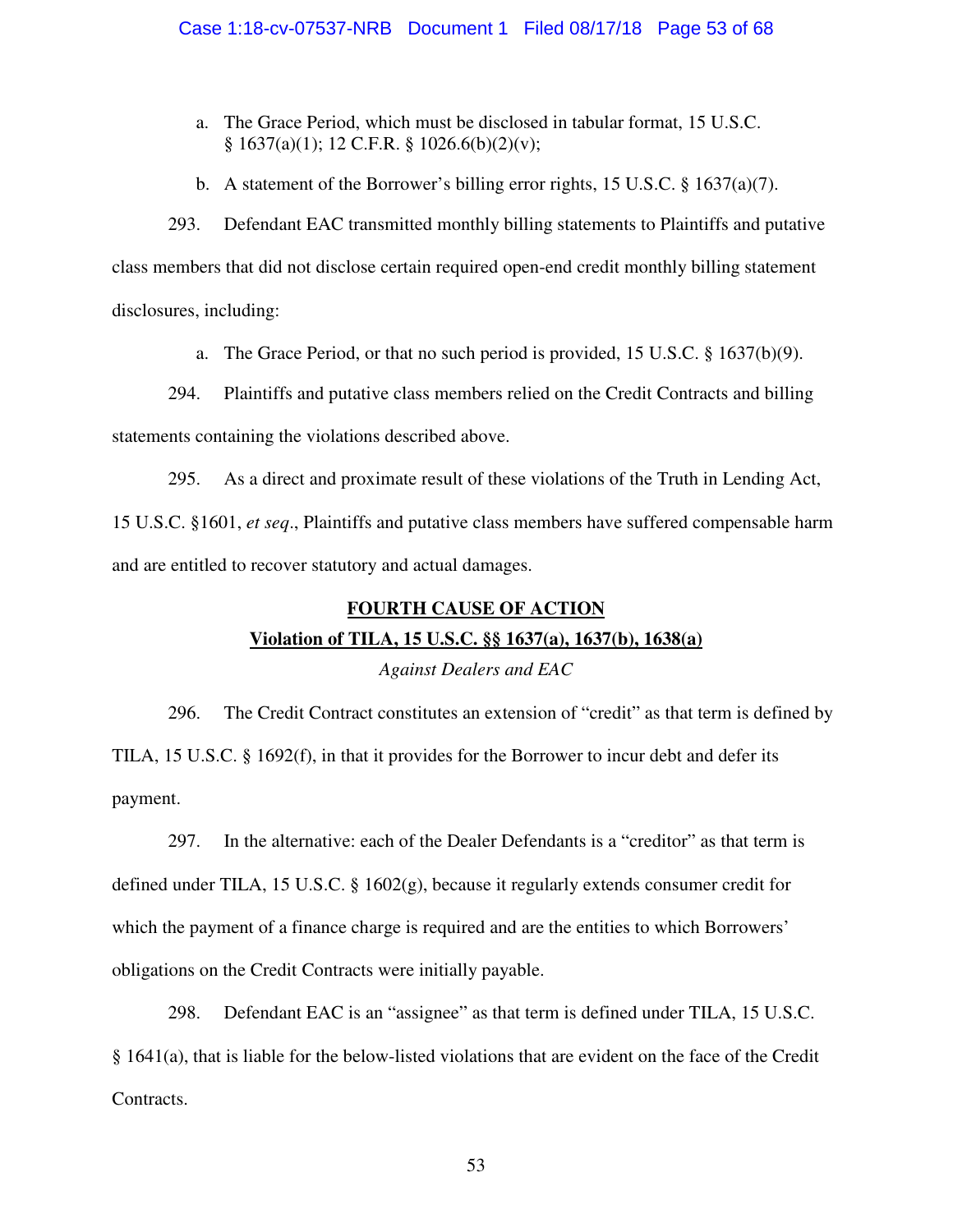#### Case 1:18-cv-07537-NRB Document 1 Filed 08/17/18 Page 54 of 68

299. The Defendant Dealers violated TILA by falsely presenting the credit offered under the Credit Contract as open-end when it is, in fact, closed-end. The Defendant Dealers did not disclose to Plaintiffs and putative class members certain required disclosures for closed-end credit, including:

- a. The "amount financed,"  $15$  U.S.C.  $\S$   $1638(a)(2)(A);$
- b. The "finance charge," 15 U.S.C. § 1638(a)(3);
- c. The "total of payments," which is determined by the sum of the amount financed and the finance charge, 15 U.S.C. § 1638(a)(5); and
- d. The amount and due dates of the required payments, 15 U.S.C. § 1638(a)(6).

300. The Defendant Dealers also did not disclose to Plaintiffs certain required openend credit account-opening disclosures, including:

- a. The Grace Period, which must be disclosed in tabular format, 15 U.S.C. § 1637(a)(1); 12 C.F.R. § 1026.6(b)(2)(v);
- b. A statement of the Borrower's billing error rights, 15 U.S.C. § 1637(a)(7).

301. Defendant EAC transmitted monthly billing statements to Plaintiffs and putative class members that did not disclose certain required open-end credit monthly billing statement disclosures, including:

a. The Grace Period, or that no such period is provided,  $15 \text{ U.S.C.}$  §  $1637(b)(9)$ .

302. Plaintiffs and putative class members relied on the Credit Contracts and billing

statements containing the violations described above.

303. As a direct and proximate result of these violations of the Truth in Lending Act,

15 U.S.C. §1601, *et seq*., Plaintiffs and putative class members have suffered compensable harm and are entitled to recover statutory and actual damages.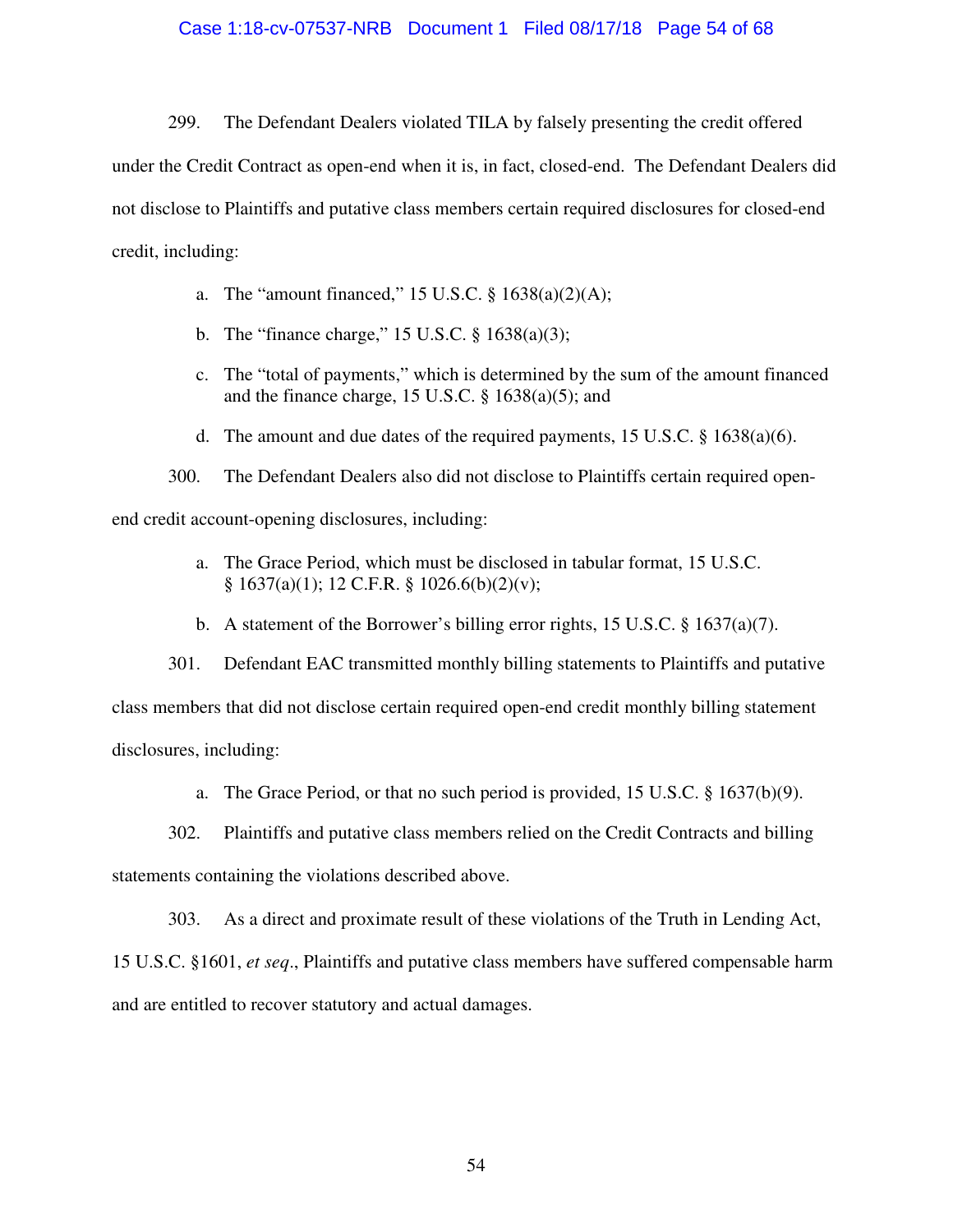# **FIFTH CAUSE OF ACTION**

# **(N.Y. Gen. Bus. Law § 349)**

*Against Dealers and EAC* 

304. New York General Business Law Section 349(a) prohibits "deceptive acts or practices in the conduct of any business, trade or commerce or in the furnishing of any service in this state."

305. An individual "injured by reason of any violation of this section may bring an action in his own name to enjoin such unlawful act or practice, an action to recover his actual damages or fifty dollars, whichever is greater, or both such actions." N.Y. Gen. Bus. Law  $§$  349(h).

306. The Defendant Dealers violated New York General Business Law Section 349 by using deceptive acts and practices in the conduct of their scam student loan assistance business.

307. The Defendant Dealers committed the deceptive acts and practices willfully and/or knowingly.

308. The Defendant Dealers' conduct was consumer-oriented and has a broad impact on New York consumers at large.

309. The Defendant Dealers caused actual injury and damages to Ms. Williams, Mr. Turner, and class members, including the financial harm of paying for and owing outstanding indebtedness on a loan to fund services that are available for free and the enrollment in student loan programs that may ultimately increase their debt burden over time. Unless enjoined, the Defendant Dealers' conduct will cause further irreparable injury to class members and to members of the public.

310. To induce the Borrowers to purchase the Purported Services and while providing the Services, the Defendant Dealers made a series of willful and/or knowing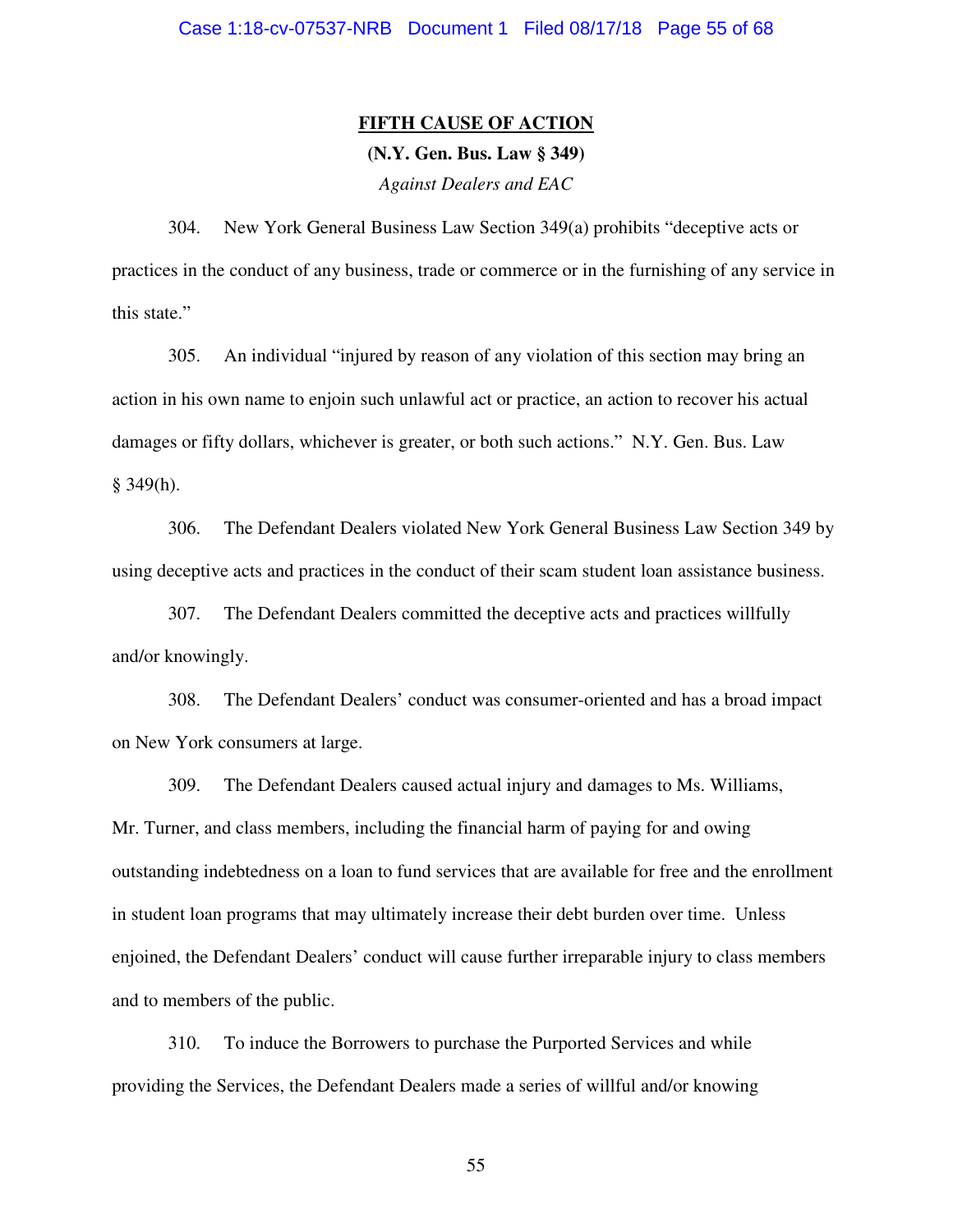#### Case 1:18-cv-07537-NRB Document 1 Filed 08/17/18 Page 56 of 68

misrepresentations and material omissions to Ms. Williams, as described with particularity above (¶¶ 157–70, 176–85), to Mr. Turner, as described with particularity above (¶¶ 199–207, 215–218, 227–28), and to the putative class members. The Dealers' knowingly and/or willfully wrongful and deceptive acts include, but are not limited to one or more of:

- a. Falsely representing that consumers will obtain loan "forgiveness" through the Purported Services;
- b. Failing to disclose that the Services would increase the Borrower's total loan balance and interest rate;
- c. Failing to disclose that the services provided by the Dealer Defendants are all free federal programs that can be obtained by the Borrower without fees from their federal student loan Servicer and/or USED;
- d. Falsely representing that the Dealer is affiliated with the Department of Education and that the Dealer is a federal student loan servicer;
- e. Falsely representing that the Borrower can pay for the Services through a payment plan;
- f. Failing to disclose that the financing for the Services is a new loan from EAC to the Borrower and that monthly payments would be made pursuant to that loan;
- g. Falsely representing that monthly payments on the new loan would be credited toward the Borrower's federal student loan balance;
- h. Falsely representing that documentation of the Borrower's income was necessary for determination of eligibility for federal government programs when, in fact, it was used by EAC to determine the Borrower's credit worthiness; and
- i. Using the Borrower's log-in credentials to impersonate the Borrower.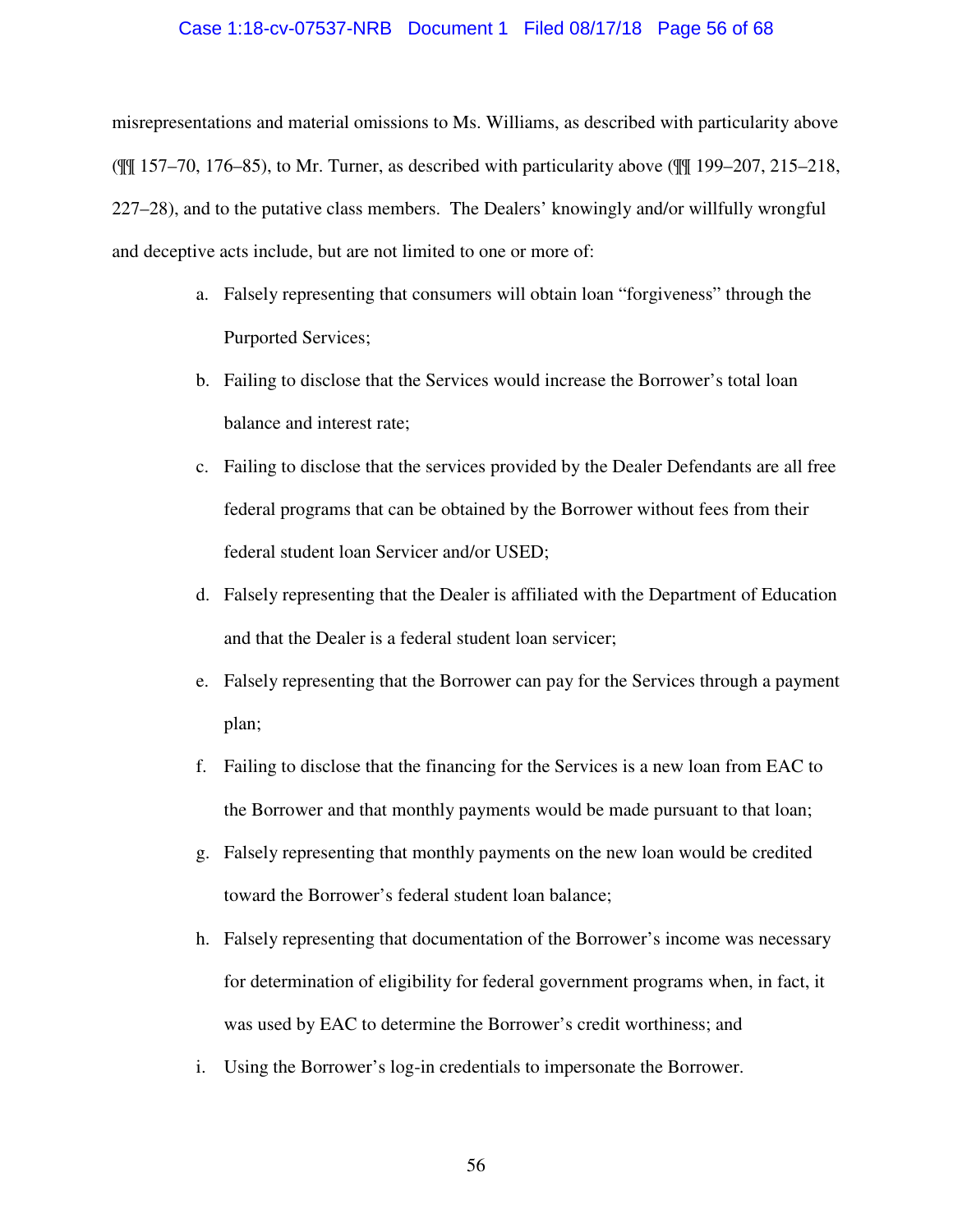#### Case 1:18-cv-07537-NRB Document 1 Filed 08/17/18 Page 57 of 68

311. Defendant EAC is also liable for the above-listed violations by the Dealers because EAC is a holder of Borrower's Credit Contracts, which state: "[A]ny holder of this consumer credit contract is subject to all claims and defenses which the debtor could assert against the seller of goods or services [obtained] pu[]rsuant hereto or with the proceeds hereof."

312. As a direct and proximate result of these violations of Section 349 of the General Business Law, Ms. Williams, Mr. Turner, and class members have suffered compensable harm and are entitled to injunctive relief and to recover actual and treble damages, costs, and attorney's fees.

# **SIXTH CAUSE OF ACTION (N.Y. Gen. Bus. Law § 349)**

#### *Against EAC*

313. Defendant EAC violated New York General Business Law Section 349 by using deceptive acts and practices in the conduct of its business of financing student loan assistance scams.

314. Defendant EAC committed the deceptive acts and practices willfully and/or knowingly.

315. Defendant EAC's conduct was consumer-oriented and has a broad impact on New York consumers at large.

316. Defendant EAC caused actual injury and damages to Ms. Williams, Mr. Turner, and class members, including the financial harm of paying for a loan to fund services that are available for free and negative credit reporting. Unless enjoined, Defendant EAC's conduct will cause further irreparable injury to class members and to members of the public.

317. To induce Borrowers to agree to the Deceptive Loans and while collecting payments on those loans, Defendant EAC made a series of willful and/or knowing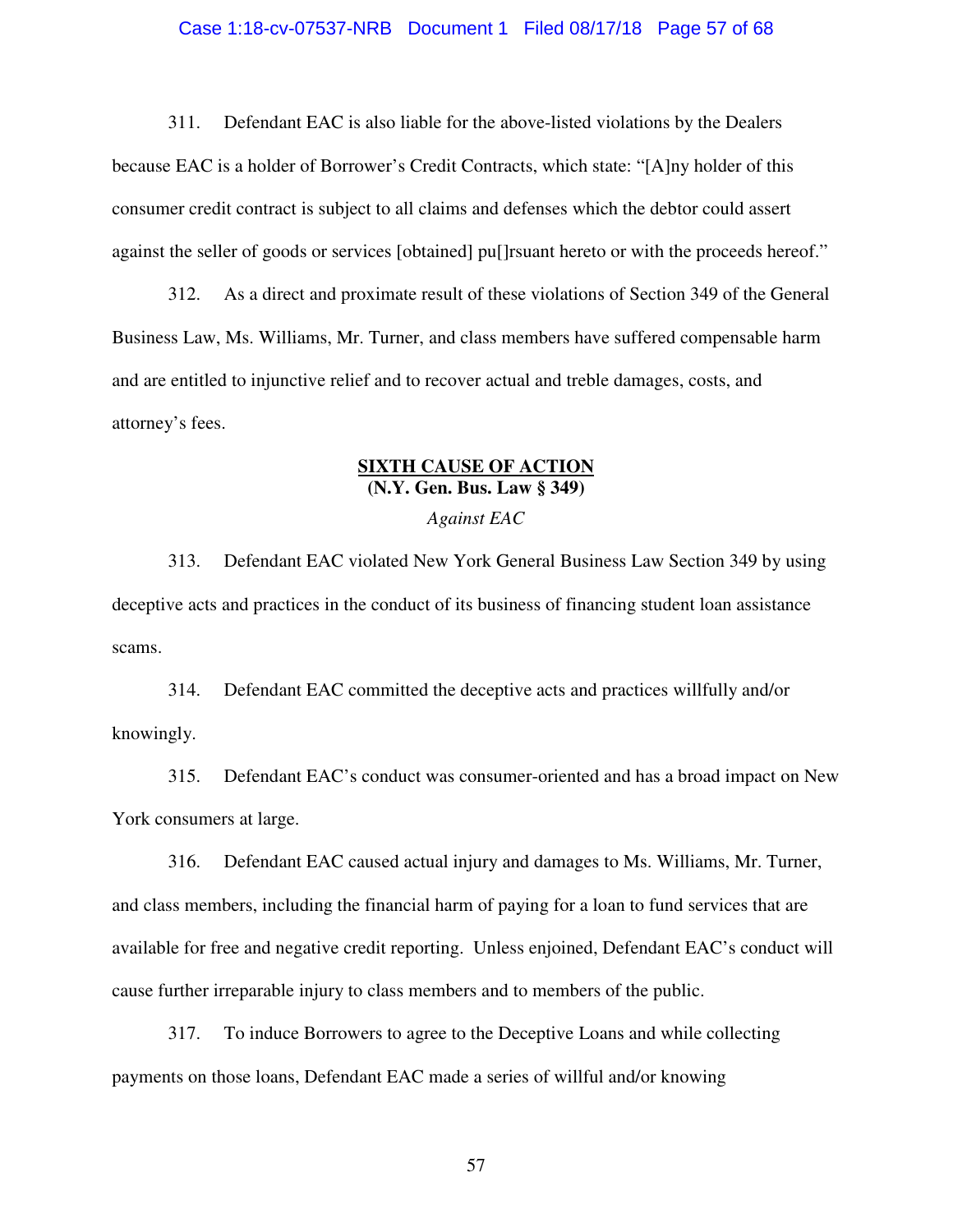#### Case 1:18-cv-07537-NRB Document 1 Filed 08/17/18 Page 58 of 68

misrepresentations and material omissions to Ms. Williams, as described with particularity above (¶¶ 171–75, 186), to Mr. Turner, as described with particularity above (¶¶ 208–214), and to the putative class members. EAC's wrongful and deceptive acts include, but are not limited to one or more of:

- a. Failing to disclose the amount of finance charge and the total cost of credit;
- b. Falsely representing the nature of the credit extended; and
- c. Falsely representing that the Servicers do not provide free services.

318. As a direct and proximate result of these violations of Section 349 of the General Business Law, Ms. Williams, Mr. Turner, and class members have suffered compensable harm and are entitled to injunctive relief and to recover actual and treble damages, costs, and attorney's fees.

# **SEVENTH CAUSE OF ACTION (Fraudulent Inducement)**

*Against Dealers and EAC*

319. The Defendant Dealers committed fraud in the inducement by knowingly making material misrepresentations or omitting material facts, with the intent to induce Plaintiffs and the putative class to act thereon. Plaintiffs and the putative class reasonably relied upon the Defendant Dealers' misrepresentations and suffered pecuniary damages as a result.

320. To induce the Borrowers to purchase the Purported Services, the Defendant Dealers made a series of knowing and material misrepresentations and omissions to Ms. Williams, as described with particularity above ( $\frac{1}{157}$  = 70, 176–85), and to Mr. Turner, as described with particularity above ( $\frac{100}{199}$  199–207, 215–218, 227–28), and to the putative class members. The Dealers' material misrepresentations and omissions include, but are not limited to: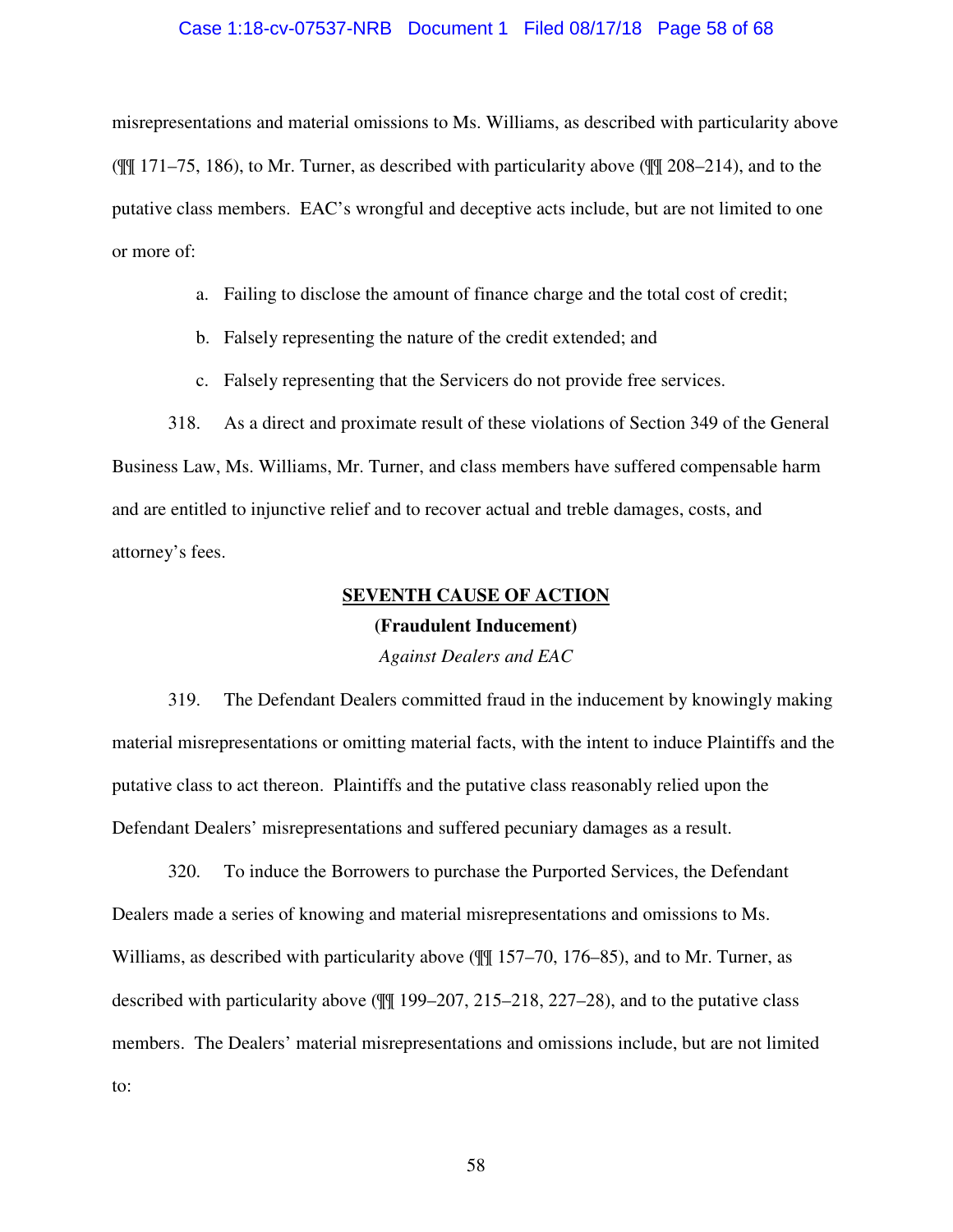- a. Falsely representing that the Borrower will obtain loan "forgiveness" through the Purported Services;
- b. Failing to disclose that the Services would increase the Borrower's total loan balance and interest rate;
- c. Failing to disclose that the services provided by the Dealer Defendants are all free federal programs that can be obtained by the Borrower without fees from the federal student loan Servicer and/or USED;
- d. Falsely representing that the Dealer is affiliated with the Department of Education and that the Dealer is a federal student loan servicer;
- e. Falsely representing that the Borrower can pay for the Services through a payment plan;
- f. Failing to disclose that the financing for the Purported Services is a new loan from Defendant EAC to the Borrower and that monthly payments would be made pursuant to that loan;
- g. Falsely representing that monthly payments on the new loan would be credited toward the Borrower's federal student loan balance;
- h. Falsely representing that documentation of the Borrower's income was necessary for determination of eligibility for federal government programs when, in fact, it was used by Defendant EAC to determine the Borrower's credit worthiness; and
- i. Using the Borrower's log-in credentials to impersonate the Borrower.
- 321. Defendant EAC is also liable for the above-listed violations by the Defendant Dealers because EAC is a holder of the Borrowers' Credit Contracts, which state: "[A]ny holder of this consumer credit contract is subject to all claims and defenses which the debtor could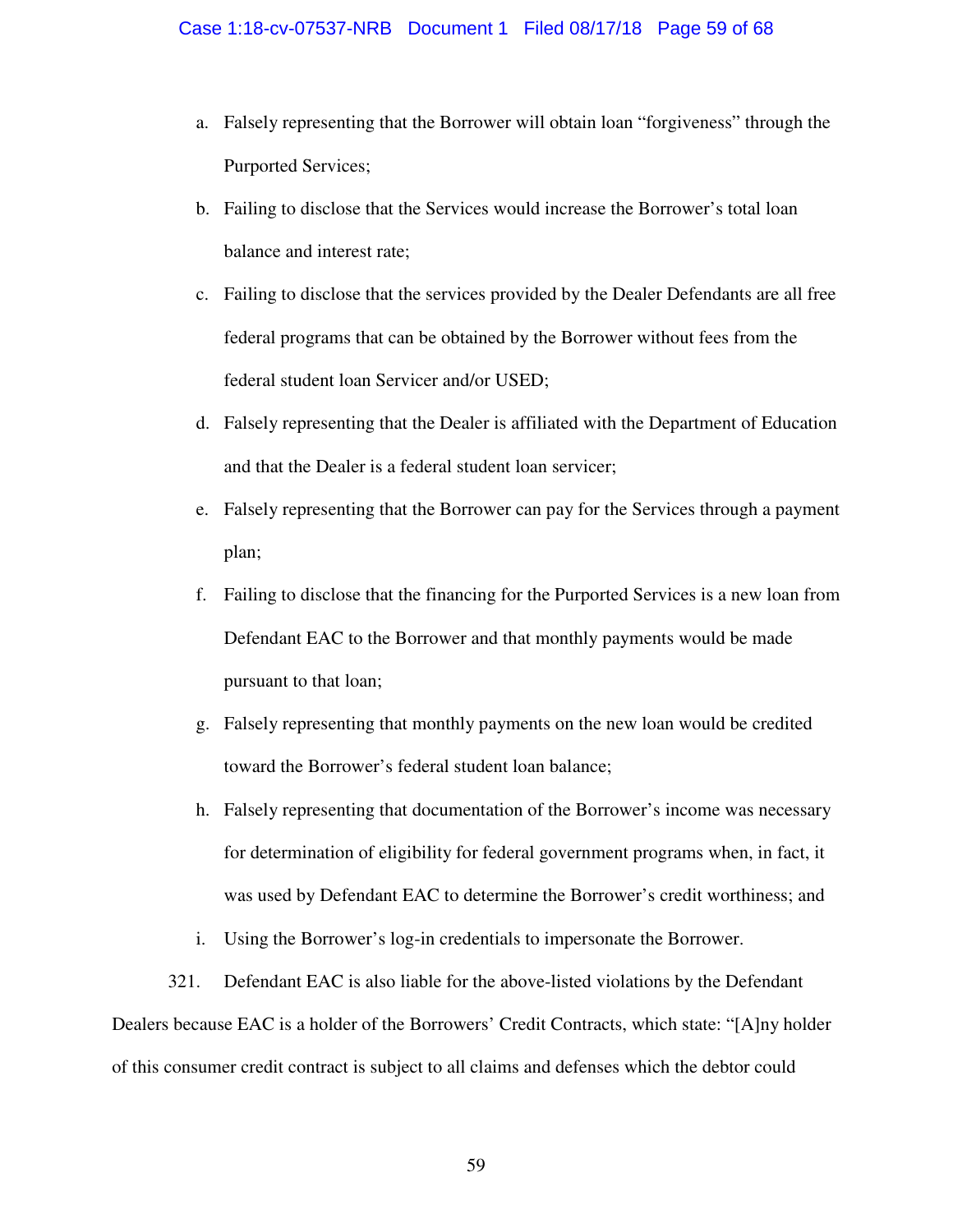#### Case 1:18-cv-07537-NRB Document 1 Filed 08/17/18 Page 60 of 68

assert against the seller of goods or services [obtained] pu[]rsuant hereto or with the proceeds hereof."

322. The actions of the Defendant Dealers, in coordination with Defendant EAC, have caused injury and damages to Plaintiffs and putative class members and unless enjoined, will cause further irreparable injury.

323. As a direct and proximate result of these violations, Plaintiffs and putative class members have suffered compensable harm and are entitled to recover actual and punitive damages and are entitled to rescission of their contracts with Defendants.

# **EIGHTH CAUSE OF ACTION**

# **(Aiding and Abetting Fraudulent Inducement)**  *Against EAC*

324. The Defendant Dealers committed fraud in the inducement by knowingly making material misrepresentations or omitting material facts, with the intent to induce Plaintiffs and the putative class to act based on the misrepresentations. Plaintiffs and the putative class reasonably relied upon Defendant Dealers' misrepresentations and suffered injuries as a result.

325. Defendant EAC had knowledge of the fraudulent representations and omissions by the Defendant Dealers and the resulting fraud in the inducement.

326. Defendant EAC knowingly provided substantial assistance to the Defendant Dealers' in accomplishing the fraudulent inducement, thereby aiding and abetting the fraudulent inducement.

327. Defendant EAC's assistance included:

a. Consummating the transaction with the Borrowers initiated by the Defendant Dealers, including furnishing the Purchase Agreement to the Borrowers, which formalizes the terms agreed to between the Borrowers and the Defendant Dealers, and procuring the Borrowers' electronic signatures on that agreement, as pled with respect to Ms. Williams above (¶¶ 171–75), and Mr. Turner above  $($  $\sqrt{$ | $\sqrt{$  208–12);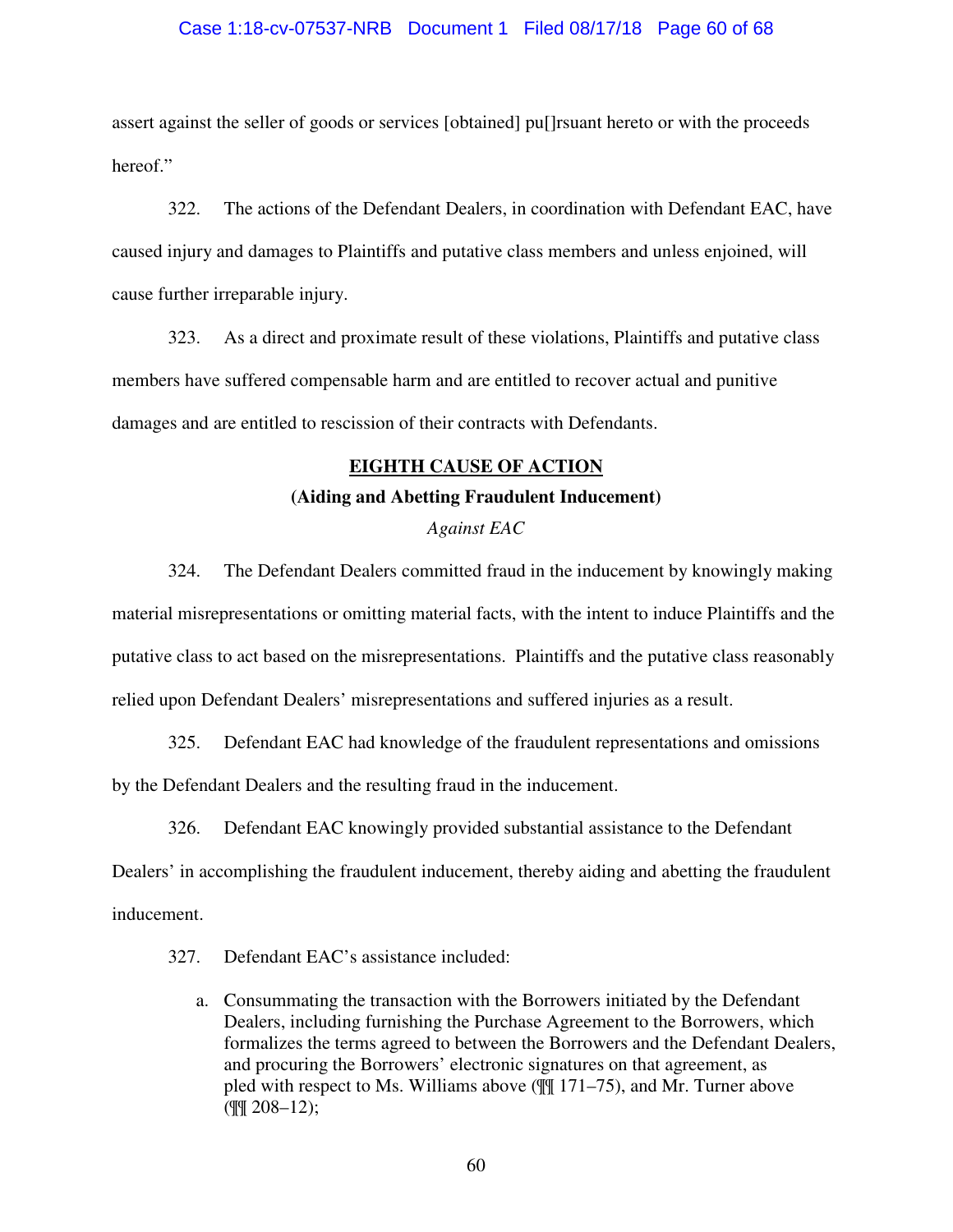- b. Referring Borrowers to the Dealers;
- c. Designing software used by the Dealers to transmit Borrowers' information and applications to EAC; and
- d. Financing the up front purchase of the Purported Services through the Credit Contract and making a payment to the Dealers, such that the Defendant Dealers can profit from the contracts the Borrowers are induced to sign through the Defendant Dealers' misrepresentations.

328. Defendant EAC's acts to aid and abet the fraud contemplated by the Defendant

Dealers have caused injury and damages to Plaintiffs and putative class members and unless

enjoined, will cause further irreparable injury.

329. As a direct and proximate result of these violations, Plaintiffs and putative class members have suffered compensable harm and are entitled to recover actual and punitive damages and are entitled to rescission of their contracts.

# **NINTH CAUSE OF ACTION**

# **(Violations of New York's Civil Usury Cap: New York General Obligations Law § 5-501(1), Banking Law § 14-a(1))**

## *Against EAC and Dealers*

330. New York General Obligations Law Section 5–501(1) provides that "[t]he rate of interest . . . upon the loan or forbearance of any money, goods, or things in action, except as . . . otherwise provided by law, shall be six per centum per annum unless a different rate is prescribed in section fourteen-a of the banking law."

331. Banking Law Section 14–a(1) states: "The maximum rate of interest provided for in section 5–501 of the general obligations law shall be sixteen per centum per annum." Thus, the interest rate on any "loan or forbearance of any money, goods, or things in action" cannot exceed sixteen percent in New York.

332. EAC, or, in the alternative, the Dealers, extended credit at an interest rate of 20.99% APR on the loans extended under the Credit Contracts.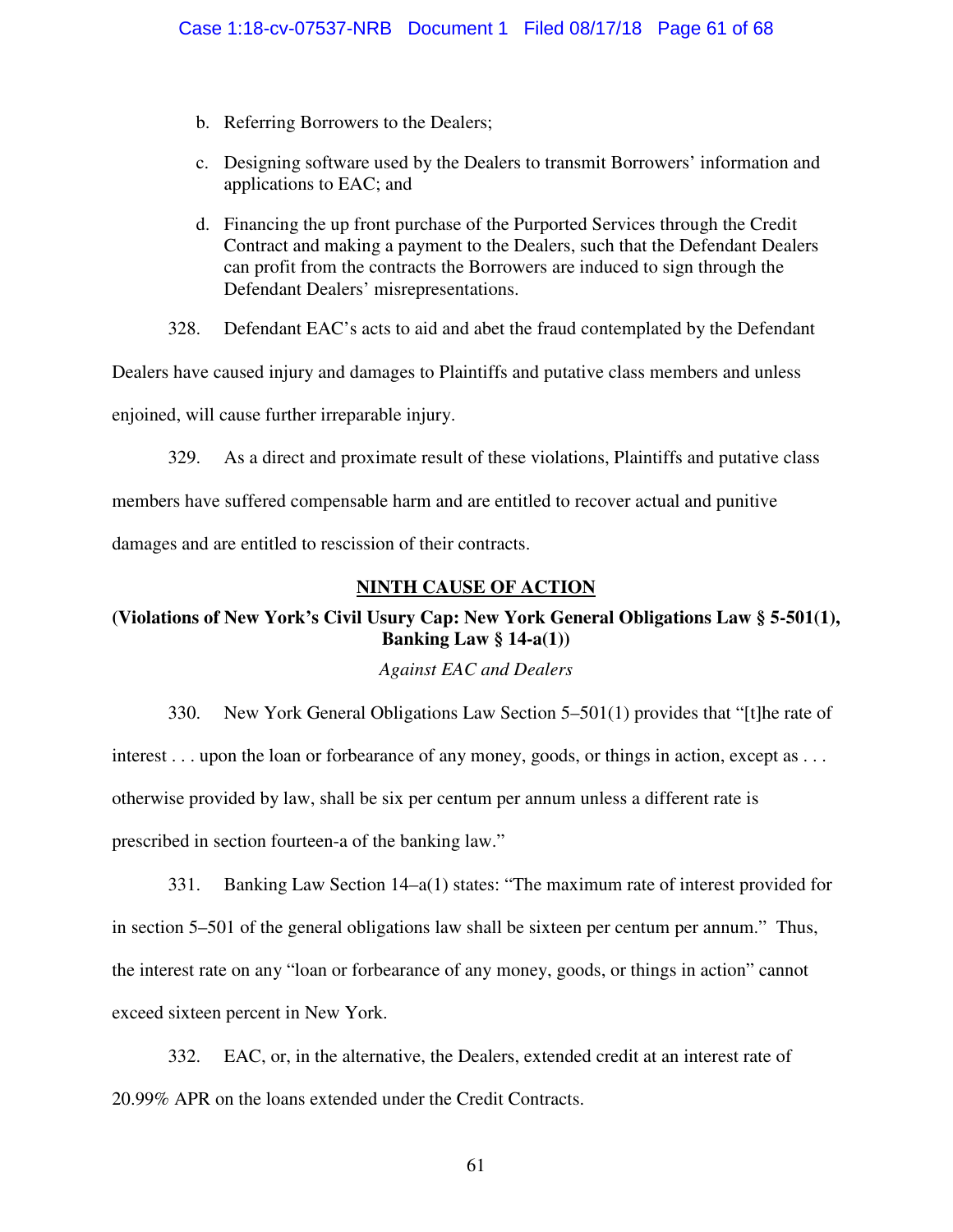#### Case 1:18-cv-07537-NRB Document 1 Filed 08/17/18 Page 62 of 68

333. EAC and/or the Dealers collected payments on the loans extended under the Credit Contracts.

334. Defendant EAC is liable for any above-listed violations committed by the Defendant Dealers because EAC is a holder of Borrowers' Credit Contracts, which state: "[A]ny holder of this consumer credit contract is subject to all claims and defenses which the debtor could assert against the seller of goods or services [obtained] pu[]rsuant hereto or with the proceeds hereof."

335. At all times and continuing to the present, against the extenders of credit through the Credit Contracts and all subsequent assignees, the Credit Contracts are void due to the usurious interest rate. Ms. Williams, Mr. Turner, and the putative class members are thus entitled to rescission of their Credit Contracts with Defendants.

# **TENTH CAUSE OF ACTION (Civil Violations of the Computer Fraud and Abuse Act: 18 U.S.C.A § 1030(g))**  *Against Dealers*

336. The Computer Fraud and Abuse Act imposes civil liability on a person who "intentionally accesses a computer without authorization or exceeds authorized access, and thereby obtains . . . information from any protected computer," 18 U.S.C.  $\S$  1030(a)(2)(C), who "knowingly and with intent to defraud, accesses a protected computer without authorization, or exceeds authorized access, and by means of such conduct furthers the intended fraud and obtains anything of value," § 1030(a)(4), or who "intentionally accesses a protected computer without authorization, and as a result of such conduct, causes damage and loss,"  $\S$  1030(a)(5)(C), where the violation causes a "loss to 1 or more persons during any 1-year period . . . aggregating at least \$5,000 in value," §§  $1030(c)(4)(A)(i)(I)$ , (g).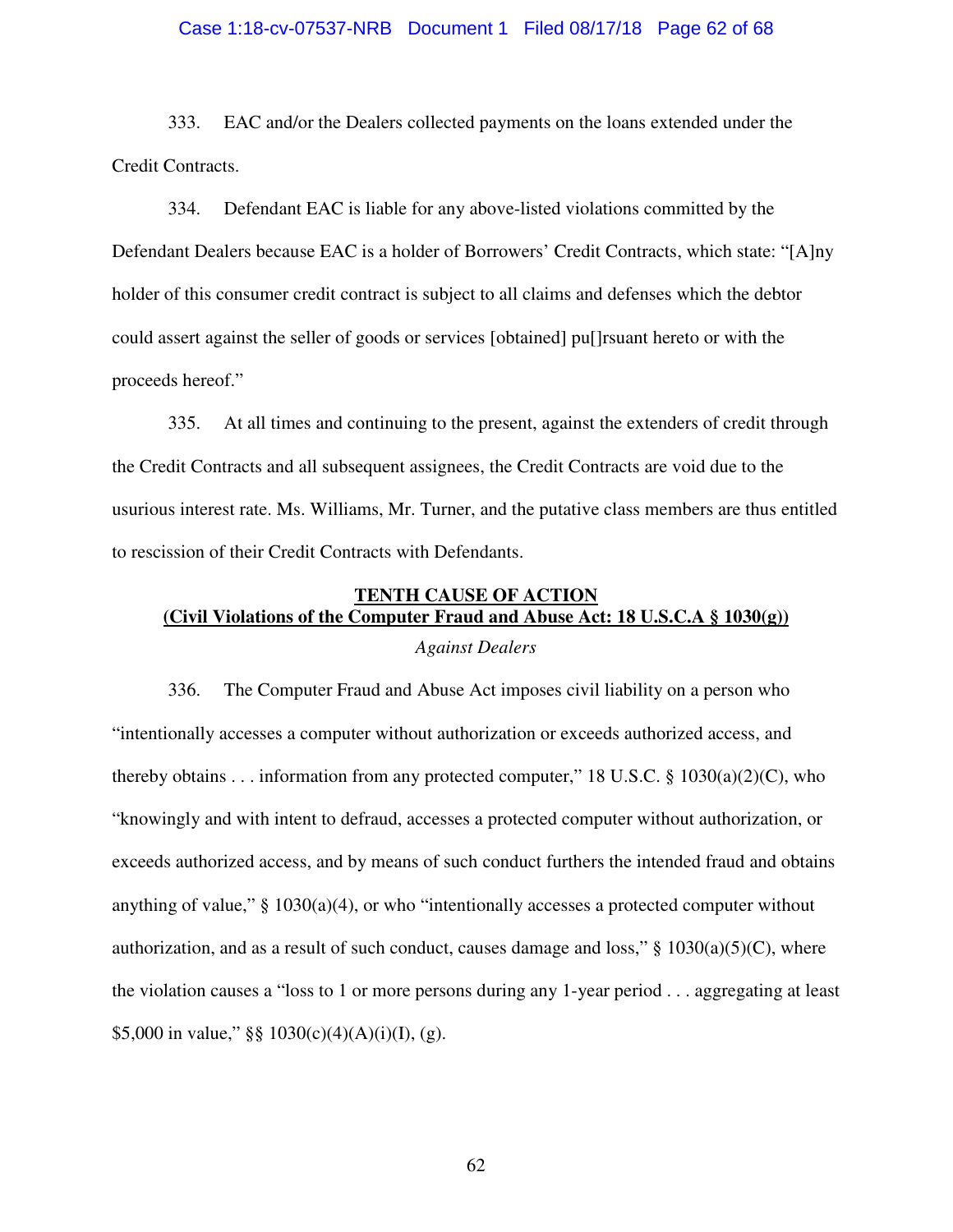#### Case 1:18-cv-07537-NRB Document 1 Filed 08/17/18 Page 63 of 68

337. When student loan borrowers log on to their accounts at the federal studentloans.gov website, whether to consolidate their loans or apply for Income Driven Repayment plans, they are warned that the site is "intended to be accessed solely by individual users expressly authorized to access the system by the U.S. Department of Education" and that "unauthorized attempts to access, obtain, upload, modify, change, and/or delete information on this system are strictly prohibited and are subject to criminal prosecution under 18 U.S.C. § 1030, and other applicable statutes." The notice further states that "unauthorized access includes, but is not limited to . . . [a]ccess by employee or agent of a commercial entity, or other third party . . . for purposes of commercial advantage or private financial gain."

338. In providing Purported Services, the Dealers intentionally accessed the online studentloans.gov and Servicer accounts of Ms. Williams, Mr. Turner, and putative class members without authorization or in excess of any authorization provided.

339. To obtain the Borrowers' studentloans.gov and Servicer website account credentials and personal identifying information, the Dealers used misrepresentations and did not disclose to the Borrowers the illegality of the Dealers' accessing the Borrowers' accounts. The Dealers used the credentials and personal information to impersonate the Borrowers and log on to studentloans.gov and Servicer websites.

340. While improperly accessing the Borrowers' studentloans.gov and Servicer website accounts and with an intent to defraud the Borrowers, the Dealers altered the Borrowers' loan obligations, including by executing loan consolidation promissory notes, enrolling the Borrowers in Income Driven Repayment programs, and placing the Borrowers' loans into forbearance.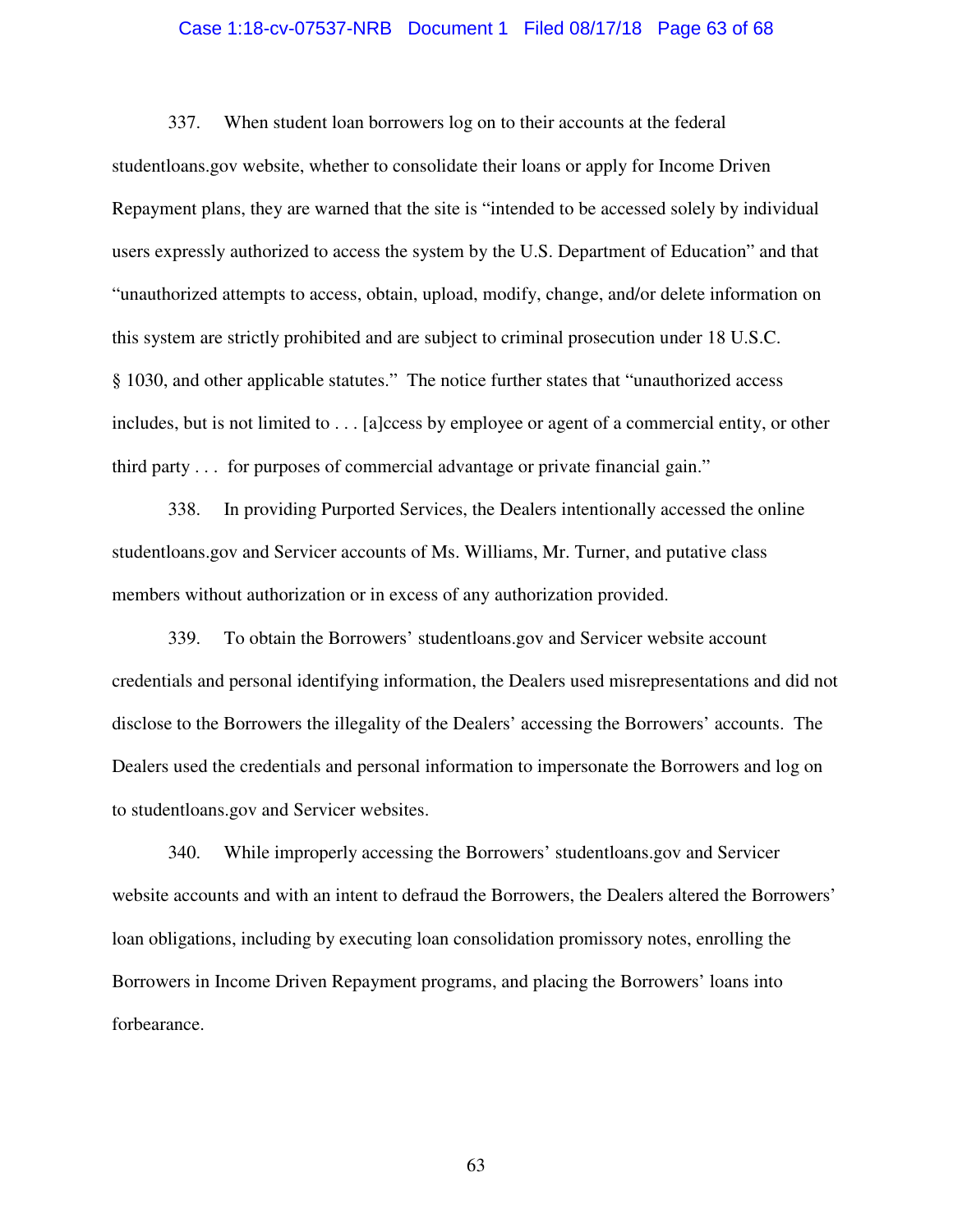#### Case 1:18-cv-07537-NRB Document 1 Filed 08/17/18 Page 64 of 68

341. While improperly accessing the Borrowers' studentloans.gov and Servicer accounts and with an intent to defraud the Borrowers, the Dealers changed the Borrowers' contact information and log-in information, in order to sever contact between the Borrowers and USED or the Servicers, to conceal the Dealers' fraudulent activities, and to delay the Borrowers' discovery of the resulting harms. The Dealers also obtained information about the Borrowers' student loans which the Dealers used to conceal their fraudulent activities.

342. By accessing the Borrowers' studentloans.gov accounts, the Dealers furthered the Scheme, allowing EAC to continue to collect payments from Borrowers.

343. Over a one year period, Ms. Williams, Mr. Turner, and class members each suffered losses resulting from the Dealers' conduct aggregating at least \$5,000 in value.

344. Ms. Williams suffered losses collectively in excess of \$5,000, including but not limited to:

- a. Over \$23,000 in indebtedness on the new consolidation loans in Ms. Williams' name, fraudulently originated by SLF Center when it accessed Ms. Williams' studentloans.gov account and electronically signed her name on the new Master Promissory Note;
- b. Increased indebtedness for interest on her consolidated loans, which exceeds her interest on her pre-consolidation loans, and increased indebtedness for interest because of the payment SLF Center's unlawful activities caused her to miss;
- c. Ms. Williams's payment to SLF Center for the Purported Services, which included SLF Center's improper and unauthorized accessing of Ms. Williams' online accounts;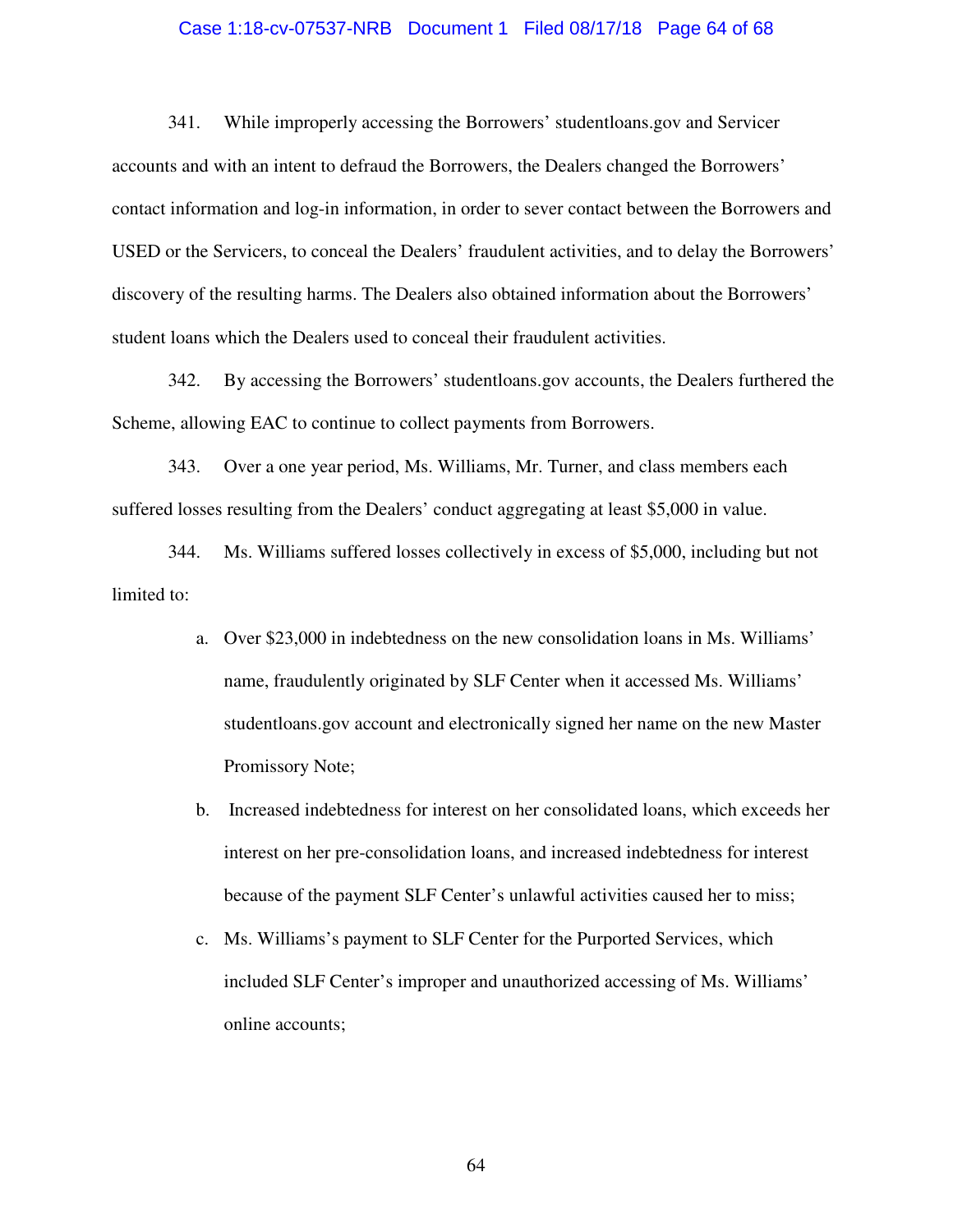- d. Ms. Williams's payment to EAC toward the Deceptive Loan that financed her purchase of the Purported Services, which included SLF Center's improper and unauthorized accessing of Ms. Williams' online accounts, plus outstanding indebtedness for the remainder of the \$1,227 plus interest in financing due to EAC in payment for the Services,
- e. Financial harm stemming from negative credit reporting by EAC resulting from Ms. Williams's cessation of payments to EAC upon learning of SLF Center's fraud, which included SLF Center's improper and unauthorized accessing of Ms. Williams' online accounts.

345. Mr. Turner suffered losses collectively in excess of \$5,000, including but not limited to:

- a. Increased monthly payments—\$58.74 instead of \$0—under the Income-Driven Repayment plan in which Integra enrolled Mr. Turner when it improperly and unlawfully accessed his online accounts;
- b. The cost of additional months of federal student loan payments towards eligibility for the Public Service Loan Forgiveness program, due to the forbearance that Integra initiated when it accessed Mr. Turner's federal student loan account or Servicer account;
- c. The cost of approximately five additional months of payments on Mr. Turner's loan, resulting from Integra placing the loan into forbearance, which will cost Mr. Turner approximately \$1,000 per month under a standard repayment plan;
- d. The approximately \$2,000 in interest accrued during the months when Integra placed Mr. Turner's loans into forbearance;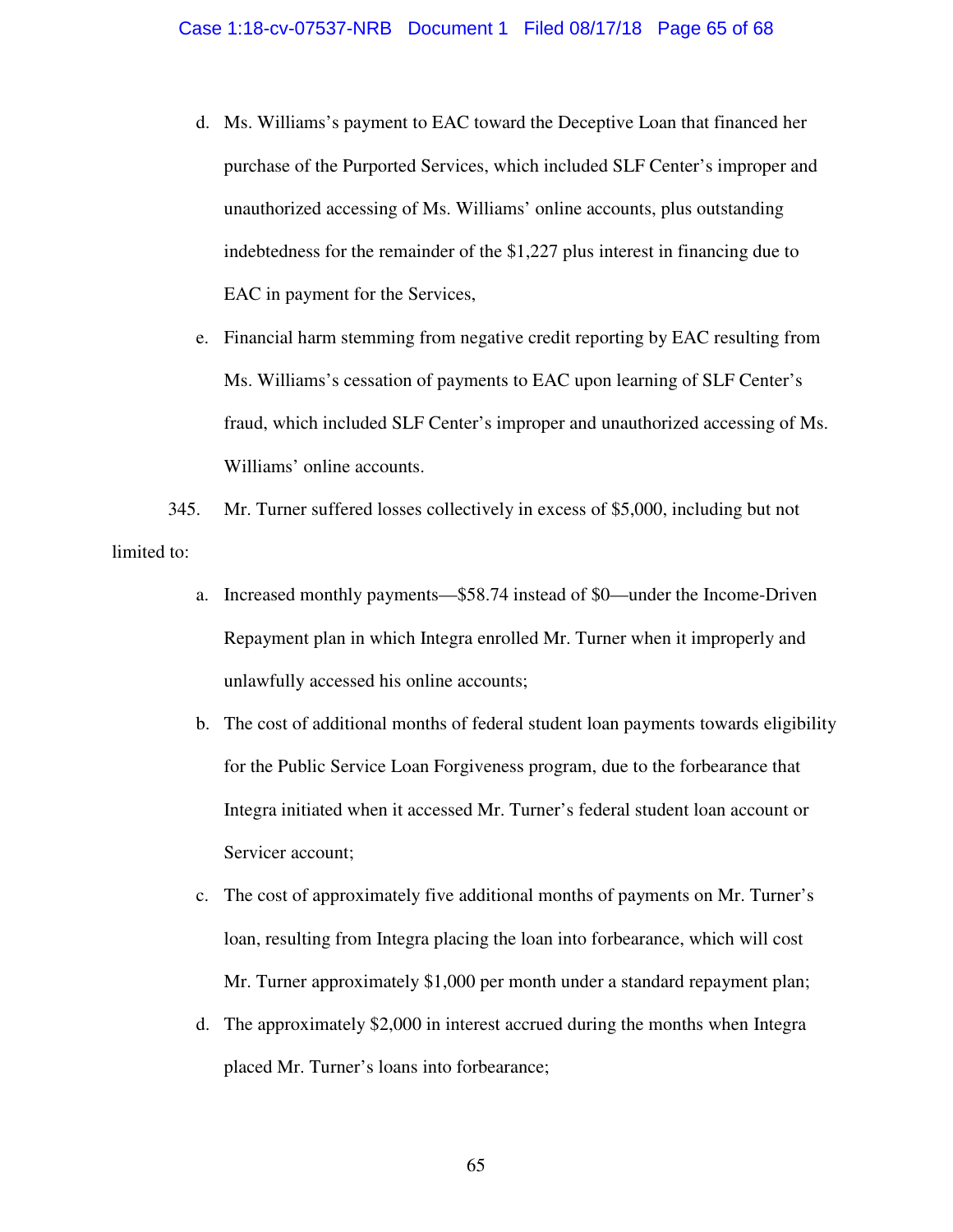- e. The over \$3,000 increase in Mr. Turner's loan balance between October 2016, when Integra placed his loans into forbearance, and February 2017, when the loans for his training program were disbursed;
- f. The over \$5,000 increase in Mr. Turner's loan balance between June 2017, when he left the training program, and February 2018 when he learned of the EAC/Integra Scheme and attempted to cancel the Deceptive Loan;
- g. Mr. Turner's payments to EAC and Integra toward the Deceptive Loan that financed his purchase of the Purported Services, which included Integra's improper and unauthorized accessing of Mr. Turner's online accounts, plus outstanding indebtedness for the remainder of the \$1,314 plus interest in financing due to EAC and/or Integra in payment for the Services; and
- h. Financial harm stemming from negative credit reporting by EAC and/or Integra resulting from Mr. Turner's cessation of payments to EAC and/or Integra upon learning of Integra's fraud, which included Integra's improper and unauthorized accessing of Mr. Turner's online account.

346. Members of the class suffered losses of the type experienced by Ms. Williams and Mr. Turner and described above, (¶¶ 139–55).

347. As a result of these violations of the CFAA, Ms. Williams, Mr. Turner, and class members have suffered losses and are entitled to compensatory damages and injunctive relief.

WHEREFORE, Plaintiffs request that this Court decree, order, and/or adjudge as follows:

a. Certifying this case as a class action, pursuant to Rules  $23(a)$ ,  $(b)(2)$  and  $(b)(3)$  of the Federal Rules of Civil Procedure, with a class defined as:

All individuals who have obtained financing from EAC for student loan assistance services.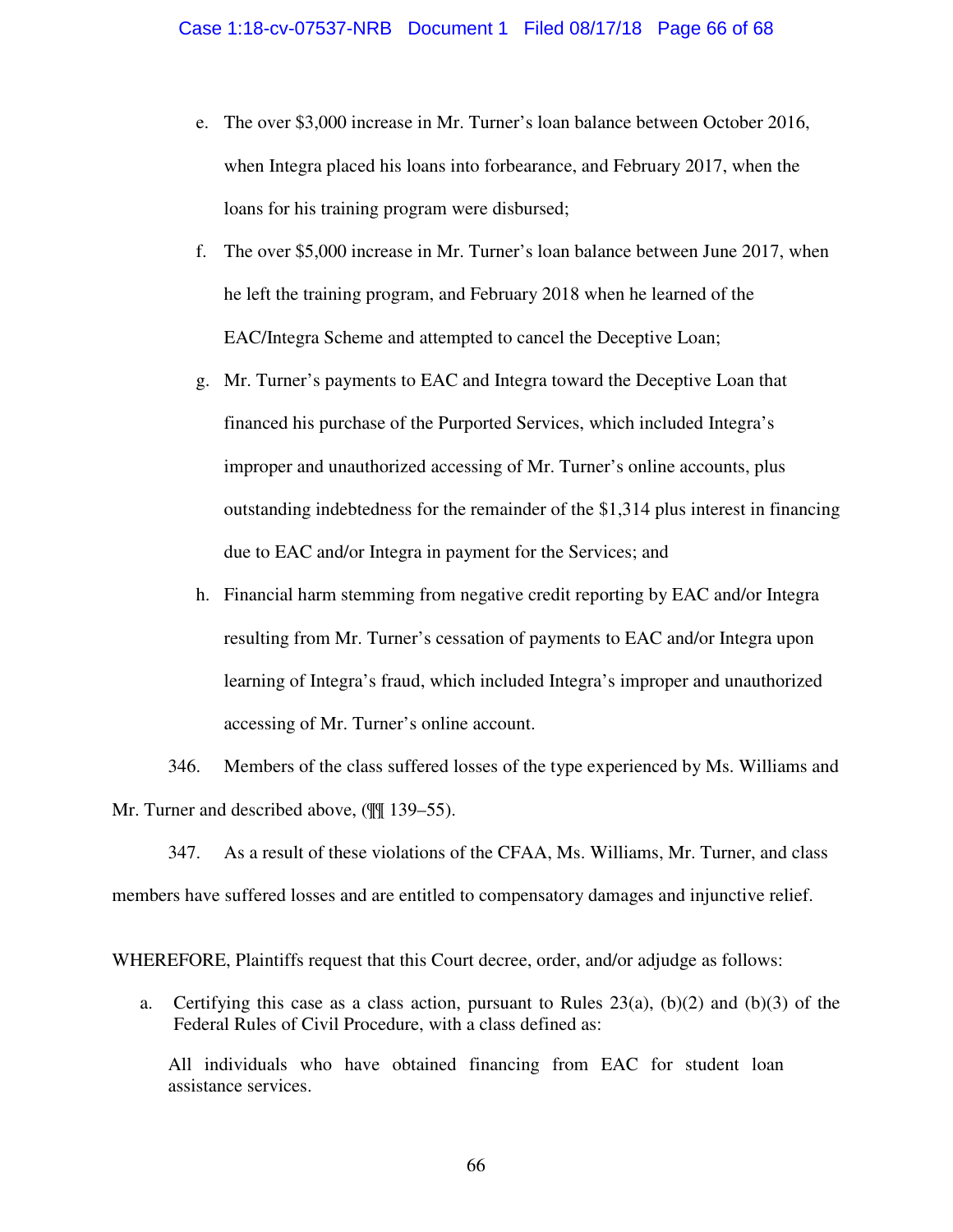- b. Declaring that Defendants have committed the violations of law alleged in this action and enjoining Defendants from committing further violations;
- c. Enjoining and directing Defendants to cease committing the violations of law alleged in this action;
- d. Ordering rescission of all contracts between Defendants and Plaintiffs and putative class members;
- e. Awarding to Plaintiffs:
	- i. actual and/or compensatory damages against all Defendants, in an amount to be proven at trial;
	- ii. treble damages, pursuant to RICO, 18 U.S.C. § 1964(c), and N.Y. G.B.L. § 349(h)
	- iii. statutory damages pursuant to TILA, 16 U.S.C.  $\S$  1640(a)(2)(B);
	- iv. punitive damages pursuant to New York law; and
	- v. disbursements, costs, and attorneys' fees pursuant to RICO, 18 U.S.C. § 1964(c), TILA, 16 U.S.C. § 1640(a)(3), and N.Y. G.B.L. § 349(h); and,
- f. Granting such other and further relief as the Court may deem just and proper.

# **JURY DEMAND**

Plaintiffs demand a trial by jury on all issues triable by a jury.